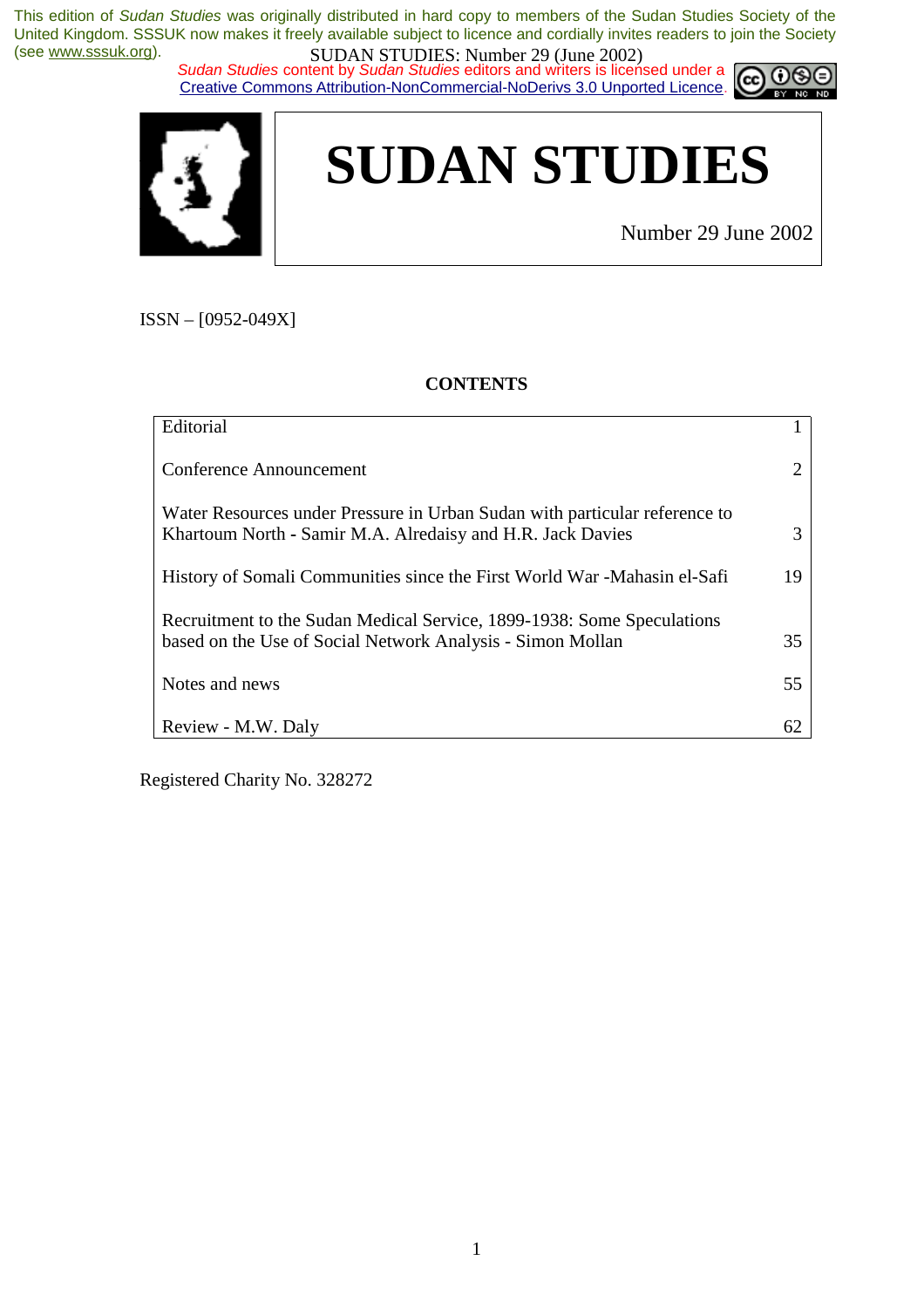*Sudan Studies content by Sudan Studies editors and writers is licensed under a* Creative Commons Attribution-NonCommercial-NoDerivs 3.0 Unported Licence.



## **SUDAN STUDIES SOCIETY - UK**

The Sudan Studies Society - UK was founded in 1987 to encourage and promote Sudanese studies in the United Kingdom and abroad, at all levels and in all disciplines. SSSUK is a registered charity (no. 328272). Membership of SSSUK, is open to anyone interested in the Sudan.

General enquiries about Society matters and membership should be addressed to:

 Hon. Secretary 3 Bruce House 195 Preston Hill Harrow HA3 9UN

#### **Membership**

Anyone with an interest in the Sudan, general or specialized, is welcome to join the SSSUK. Membership is by annual subscription payable in January each year. Current subscription rates are:

| Individuals:              | Institutions:             |         |
|---------------------------|---------------------------|---------|
| $*$ in UK £10 (\$24)      | $*$ in UK £18             | (\$36)  |
| $*$ in Europe £13(\$28)   | $*$ in Europe £22         | ( \$43) |
| * elsewhere £15 $($ \$22) | * elsewhere £25 $($ \$48) |         |

N.B. The dollar subscription rates take into account the bank charges incurred in converting to Sterling.

Members receive two issues a year of Sudan Studies; the right to a reduced rate on copies of the Society's occasional papers; the right to attend the joint Annual General Meeting & Symposium and other occasional meetings organized by the Society; early details of the triennial International Sudan Studies' Association Conferences.

| <b>SSSUK President:</b> | <b>Chair:</b>                      |
|-------------------------|------------------------------------|
| Tayeb Salih             | Gill Lusk                          |
| <b>Vice-Chair:</b>      | Hon. Treasurer:                    |
| Dr. Anisa Dani          | Dr. D.K. Lindley                   |
| <b>Hon. Secretary:</b>  | <b>Hon. Editor, Sudan Studies:</b> |
| Aliya Mahmoud           | Dr Justin Willis                   |

**Editorial Board,** *Sudan Studies*: Dr John Alexander; Dr Anisa Dani; Dr H. R. J. Davies; D. K. Lindley; Khalid Mustafa; Dr W. T. W. Morgan; Prof. Peter Woodward; Jane Hogan **Reviws Editor**: Professor M. W. Daly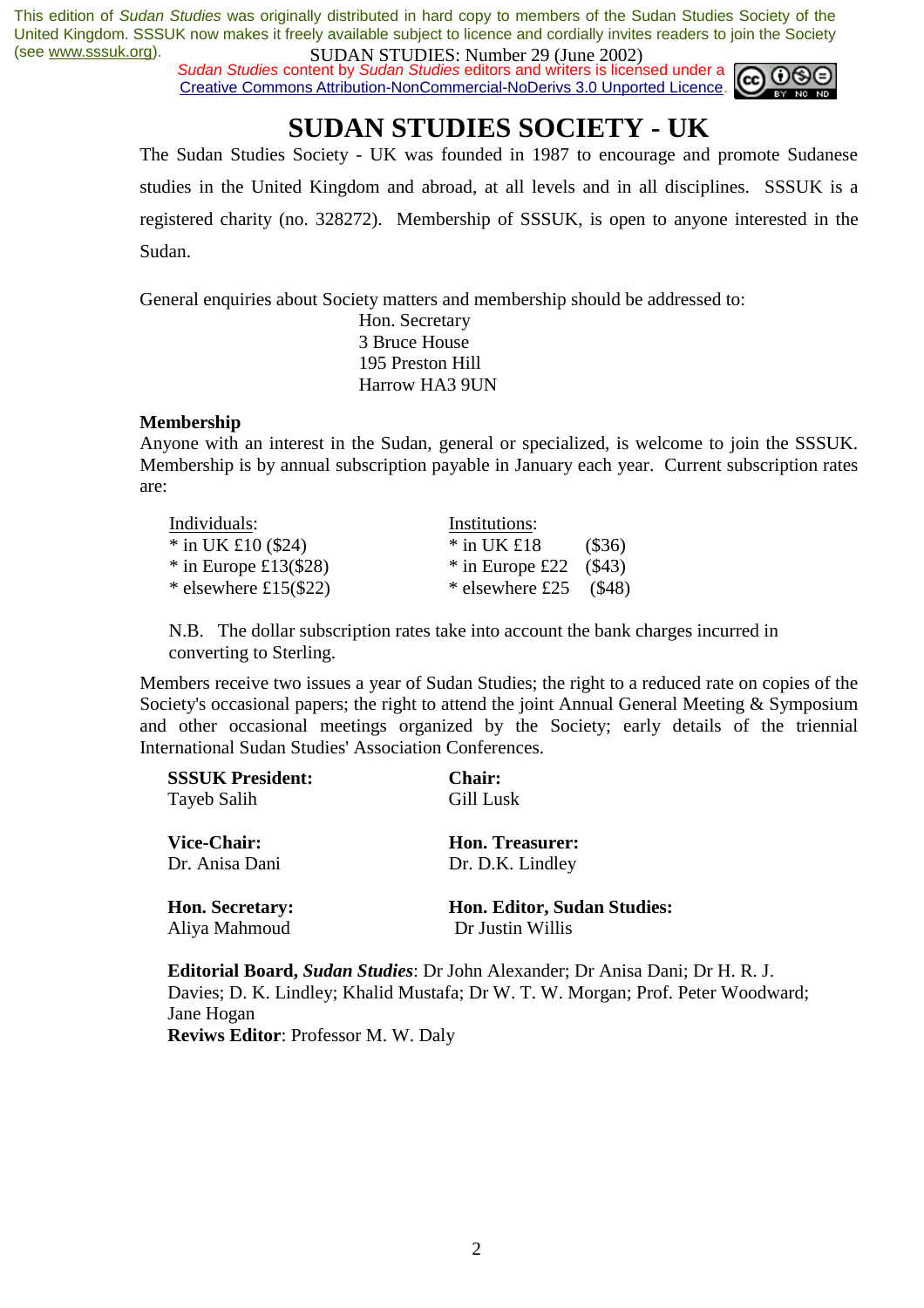*Sudan Studies content by Sudan Studies editors and writers is licensed under a* Creative Commons Attribution-NonCommercial-NoDerivs 3.0 Unported Licence.



## **Editorial**

Issue No. 29 of *Sudan Studies* carries papers on a range of topics, from scholars spanning several generations. The paper from Simon Mollan, currently a research student at Durham, comes out of research carried out at an earlier period of his studies here; inevitably limited in its scope, it provides an interesting glimpse of recruitment to the Sudan Medical Service during the Condominium. Mahasin el-Safi, long established as one of the principal historians of twentieth-century Sudan, has contributed a paper first presented at the Durham 2000 conference - on the Somali community in the Sudan; and Samir Alredaisy and Jack Davies have collaborated once again, this time to produce a paper on the looming problems of providing water for one of Sudan's growing urban centres.

I very much hope that we will continue to be able to bring this kind of variety and range of work to our readers; but I must stress again that we rely on you to help us do this! *Sudan Studies* is always willing to consider papers, on any appropriate subject - and we can only keep producing if you keep sending us material, whether articles or items for the Notes and News section, or books for review.

We expect that the next number of *Sudan Studies* (No. 30) will contain, in addition to the usual range of articles and news, an index of contents for issues 1-30.

Justin Willis Hon. Editor, *Sudan Studies*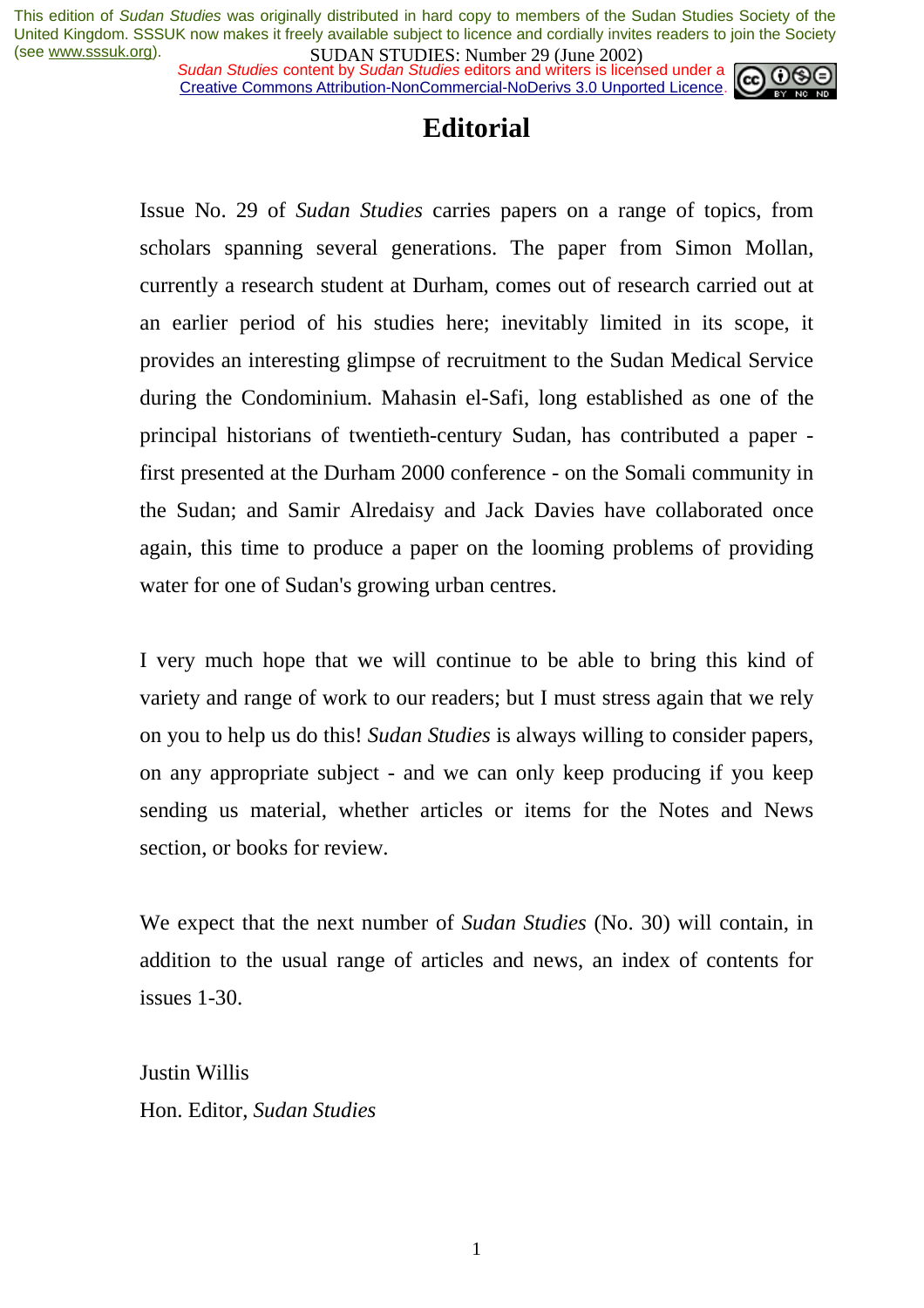*Sudan Studies content by Sudan Studies editors and writers is licensed under a* Creative Commons Attribution-NonCommercial-NoDerivs 3.0 Unported Licence.



## **Preliminary conference announcement**

The Sudan Studies Association of the United States will be hosting the Sixth International Conference on Sudan Studies, in Georgetown, Washington, in August 2003. It is expected that the meeting will run over three days at the beginning of August. Further details will be provided as we receive them; readers may also wish to visit the website of the SSA

http://www.sudanstudies.org/

This will carry details of the conference as they become available, and also carries full details of the SSA's own programme of annual meetings.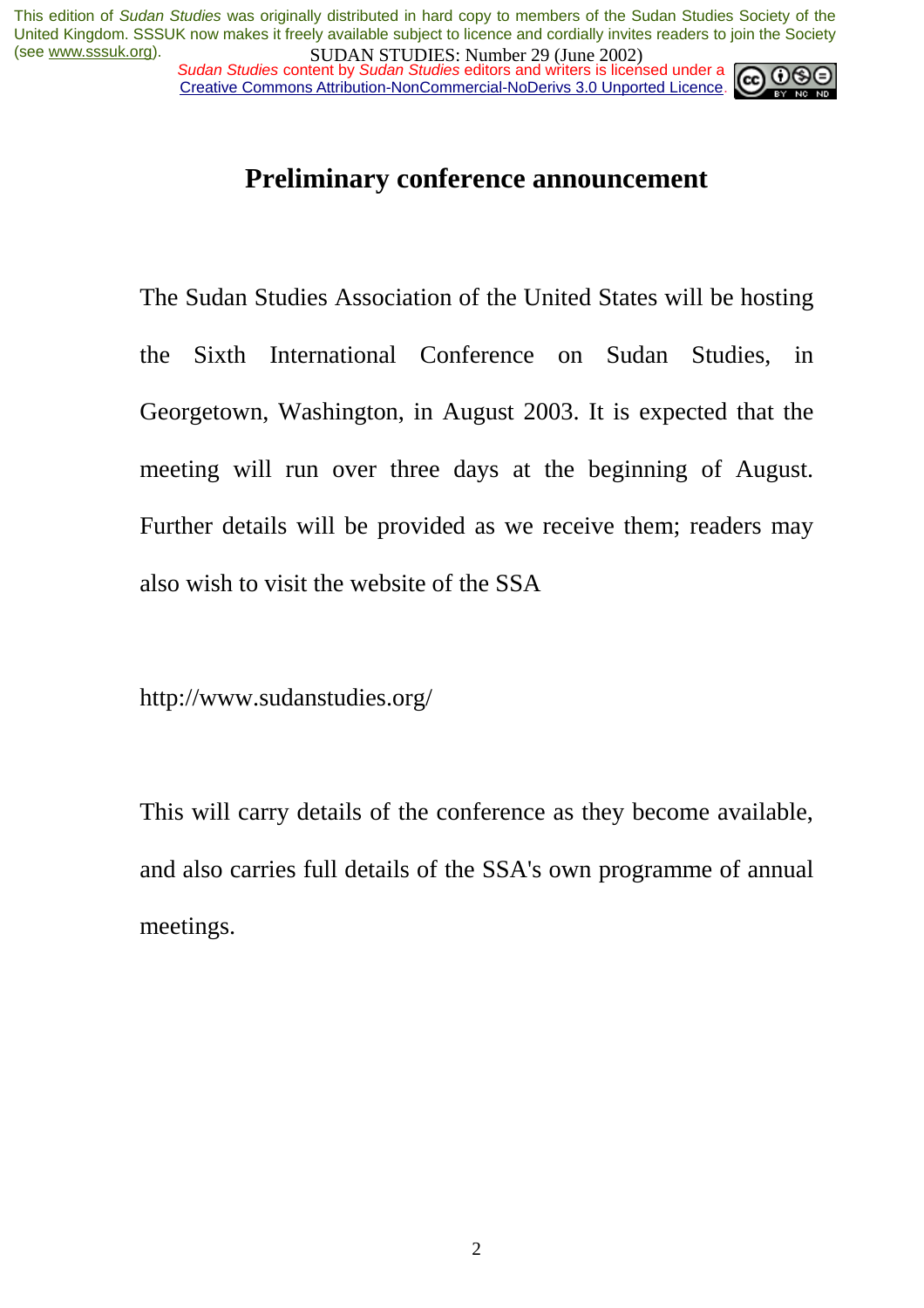*Sudan Studies content by Sudan Studies editors and writers is licensed under a* Creative Commons Attribution-NonCommercial-NoDerivs 3.0 Unported Licence.

## **WATER RESOURCES UNDER PRESSURE IN URBAN SUDAN, WITH PARTICULAR REFERENCE TO KHARTOUM NORTH**

## By Samir M A Alredaisy and H R Jack Davies

With the rapid increase in urban population in most countries of the lessdeveloped world, the provision of sufficient potable water for their needs is often a serious problem. This is particularly important in arid lands. In some countries, such as the wealthy Gulf States, desalinised seawater is used and water is even imported to eke out terrestrial supplies. For many countries with arid lands, including the Sudan, such solutions are impracticable. In the Sudan the main urban centres are located either in the west-east sub-&&x-an zone with annual rainfall totals of less than 250mm or are located northsouth along the Niles. It would not be surprising to learn of water supply problems affecting El Fasher, El Obeid, Gedaref, Kassala and Port Sudan in the first zone due to their rapid growth over the past half century (Table 1).

The nation's capital, in Khartoum State, is situated where the two zones meet. Nevertheless, with its position at the confluence of the White and Blue Niles it seems strange that water shortages affect its three large urban centres of Khartoum, Omdurman and Khartoum North. It might be thought that the problem lies with the Agreements between Sudan and Egypt relating to the extraction and use of the Nile Waters. But, this is not the case as it has been estimated that total extraction of water from the rivers for urban purposes does not exceed 0.1 milliard a year (1 milliard  $= 1,000$  million cubic metres  $(m<sup>3</sup>)$ ) out of a total averaged annual flow of 73 milliards (Walsh and Musa 1991).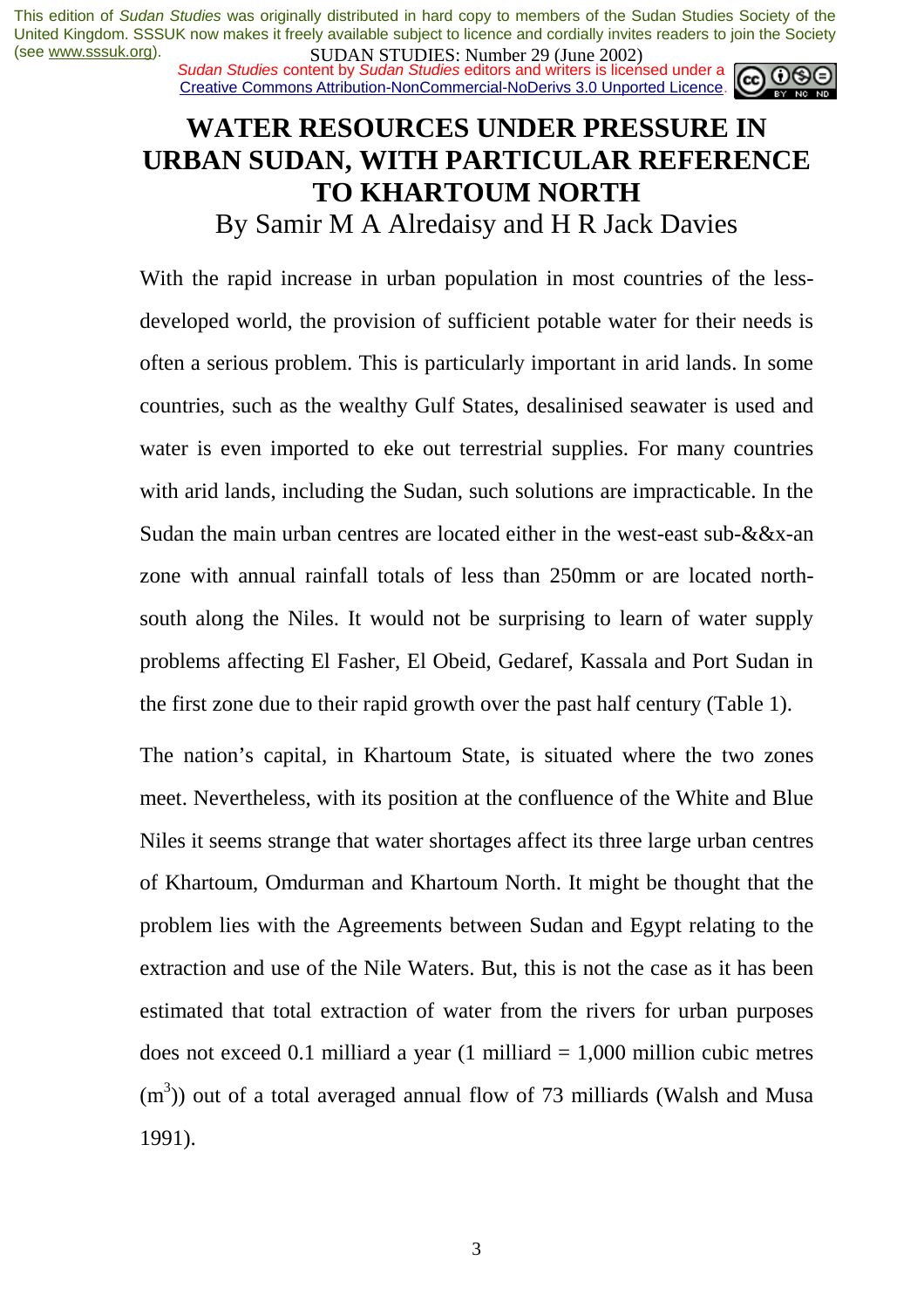*Sudan Studies content by Sudan Studies editors and writers is licensed under a* Creative Commons Attribution-NonCommercial-NoDerivs 3.0 Unported Licence.

#### **Table 1: Population of some major urban centres in the west-east**

#### **Sub-Saharan Zone of Sudan**

(Population in 000s)

|            | 1955 | 1993 |
|------------|------|------|
| El Fasher  | 26   | 142  |
| El Obeid   | 52   | 230  |
| Gedaref    | 18   | 191  |
| Kassala    | 40   | 235  |
| Port Sudan | 48   | 308  |

Source: Sudan Censuses 1955 and 1993.

The daily deficit between supply and demand for the three cities was about 70,000 $\text{m}^3$  in 1990 (Musa and Musa 1991). For the urban dwellers (excluding those living in displaced camps) the water available in relation to population was estimated in 1988 at 0.107m3 (107 litres) per person per day based upon the capacity of the various water supply facilities. There was, however, considerable variation between the three cities. Khartoum had the best figure at  $0.152\,\mathrm{m}^3$  (152 litres) per head per day and Omdurman the poorest at  $0.055\,\text{m}^3$  (55 litres). Khartoum North's figure lay in between at  $0.140\text{m}^3$  (140 litres). Bearing in mind that Khartoum has a larger proportion of its population living in First Class Residential Areas compared with the other two towns and that it also houses almost all of the main organs of national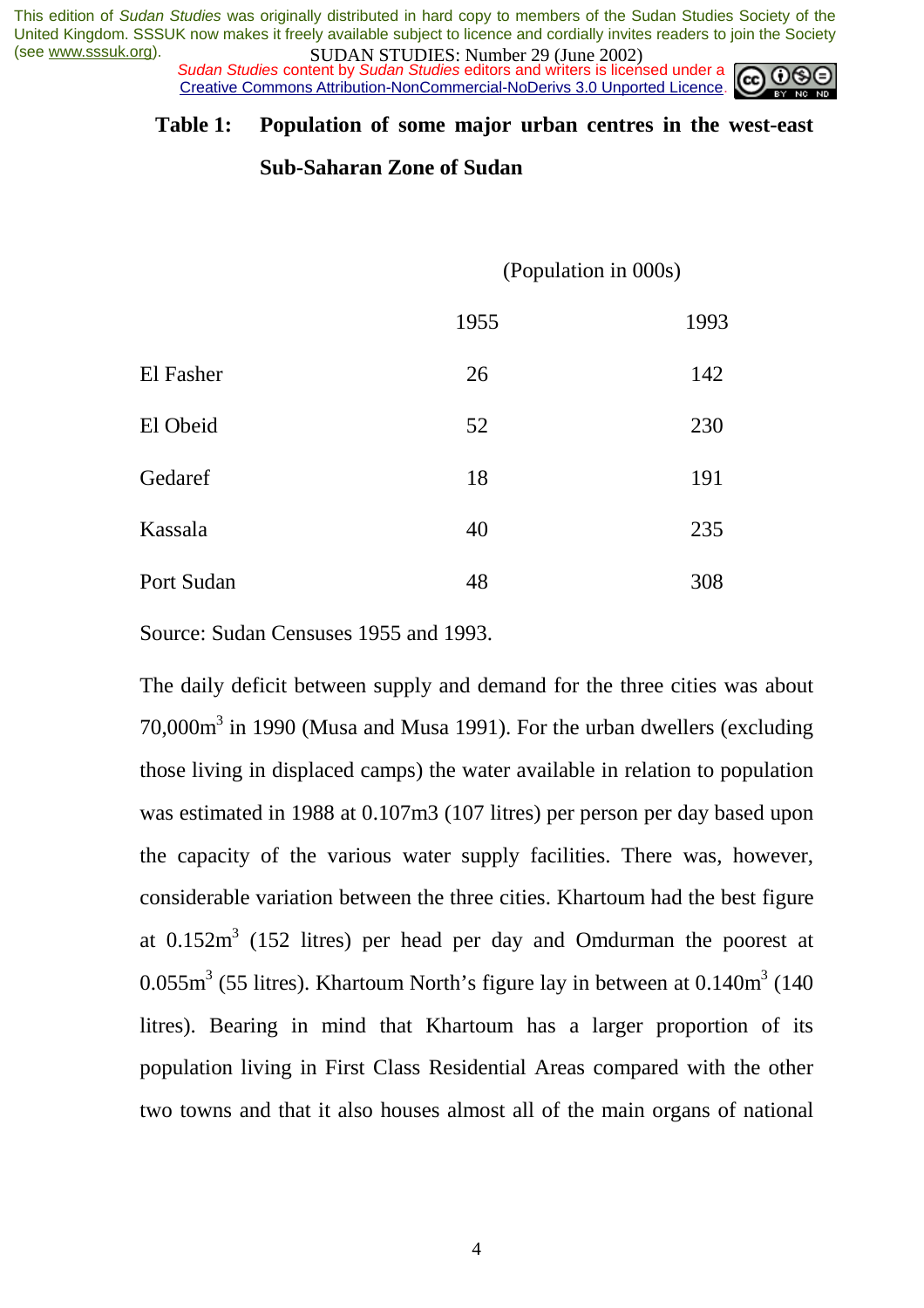*Sudan Studies content by Sudan Studies editors and writers is licensed under a* Creative Commons Attribution-NonCommercial-NoDerivs 3.0 Unported Licence.



government, it would seem that the inhabitants of Khartoum North might be relatively better off for water than those in either Omdurman or Khartoum. Except in the case of Omdurman, the WHO recommended minimum water requirement (WHO 1989) of 60 litres per person per day, seems to be comfortably covered. However, the actual amount of water available for all purposes is unlikely to exceed 80-85% of design figures (Musa and Musa 1991) due to inevitable deficiencies of the water delivery system made worse by siltation problems and losses through pipe leakage. Besides domestic needs for water, the daily deficit reported above arises from the demands of industry and of water for irrigation of gardens and public spaces. Furthermore, the above figures ignore the needs of the people in Displaced Camps, conservatively estimated at 403,000 in 1990 (Davies 1991). Consequently, the actual quantity of water available for domestic purposes is considerably below the above quoted per capita figures. Furthermore, the climate of Khartoum State is such that the above quoted WHO figure is too low. 150 litres per head per day has been suggested as needed for domestic use under climatic conditions typical of northern and central Sudan (El Saryanie 1994).

Since 1990 the water supply situation has worsened throughout the whole of Khartoum State, due to the expansion of population and the wider areas to be brought within the urban supply system. The increasing urbanisation of Khartoum State over the last half-century is recorded in Table 2. Its total population was reported to be close to 5 million in 2000 (Davies 2001) compared with 3.5 million at the 1993 census. Only an enormous investment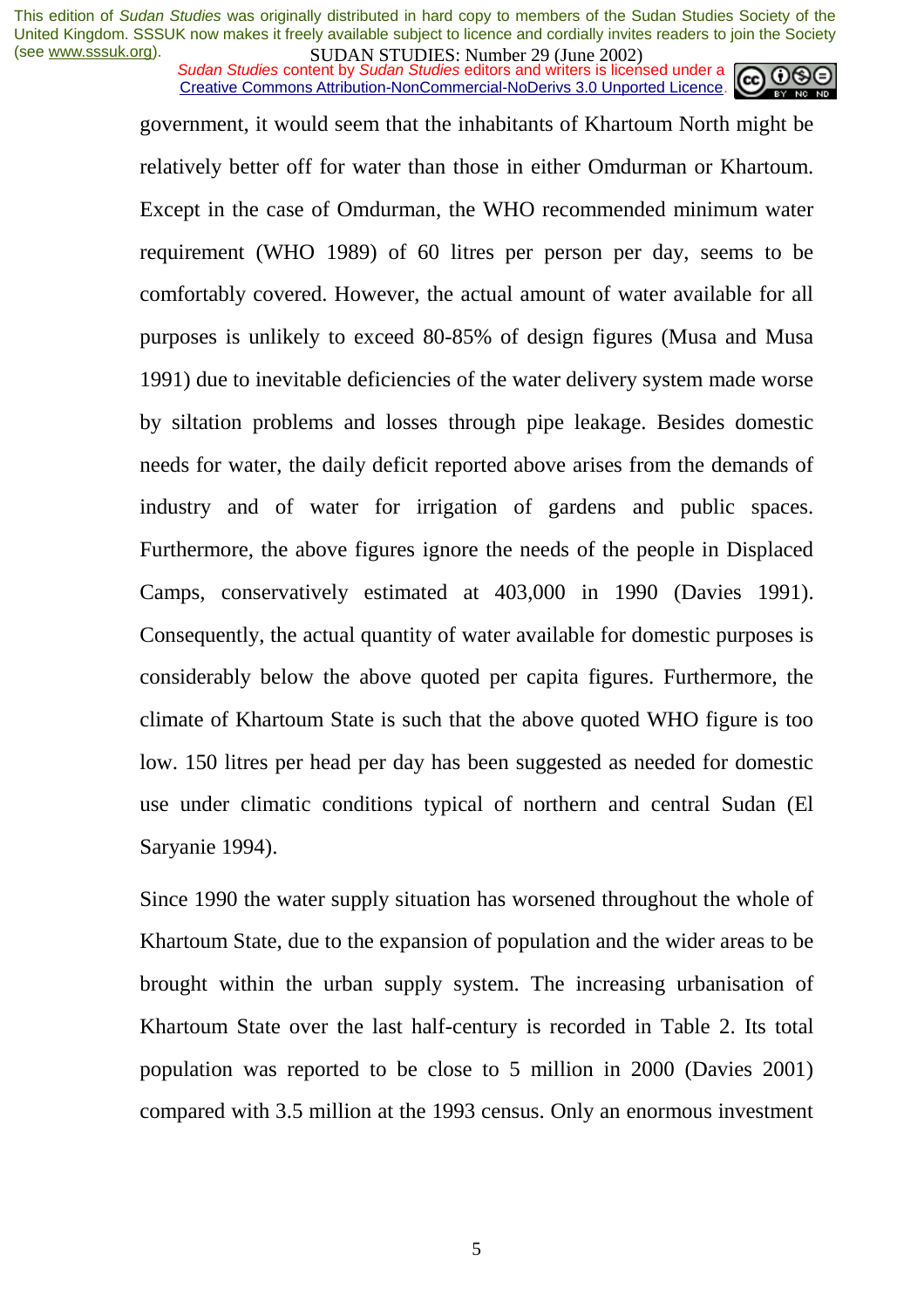*Sudan Studies content by Sudan Studies editors and writers is licensed under a* Creative Commons Attribution-NonCommercial-NoDerivs 3.0 Unported Licence.



in water supply infrastructure, well beyond the capacity of the Khartoum State authorities, could hope to cope with such an expansion. To make matters worse, if current annual rates of urban population growth of 6% (Ministry of Finance 1995), were to continue then the numbers requiring domestic water supplies will double in less than 15 years. The water supply situation in Khartoum North is of particular interest.

#### **Table 2: Increasing urbanisation of Khartoum State**

|                            | 1956 | 1983 | 1993 | 2000 |
|----------------------------|------|------|------|------|
| Percentage reported as     | 50.4 | 74.4 | 83.1 | >85  |
| urban                      |      |      |      |      |
| Urban population (in 000s) | 246  | 1343 | 2920 | 4250 |
|                            |      |      |      |      |

Source: Sudan Censuses 1955,1983,1993; estimate for 2000.

#### **Khartoum North**

Permanent settlement on the site of present day Khartoum North dates from 1691 when Sheikh Abu el-Gaz built himself a house there. After his death in 1743 his followers built a dome over his tomb and this became the nucleus for what became known as Hillet Khogali. Soon after, a second nucleus Hillet Hamad, situated a little further to the south-east, was created by Sheikh Hamad Wad Maruam (Abu Saleim 1970). This settlement was Kouba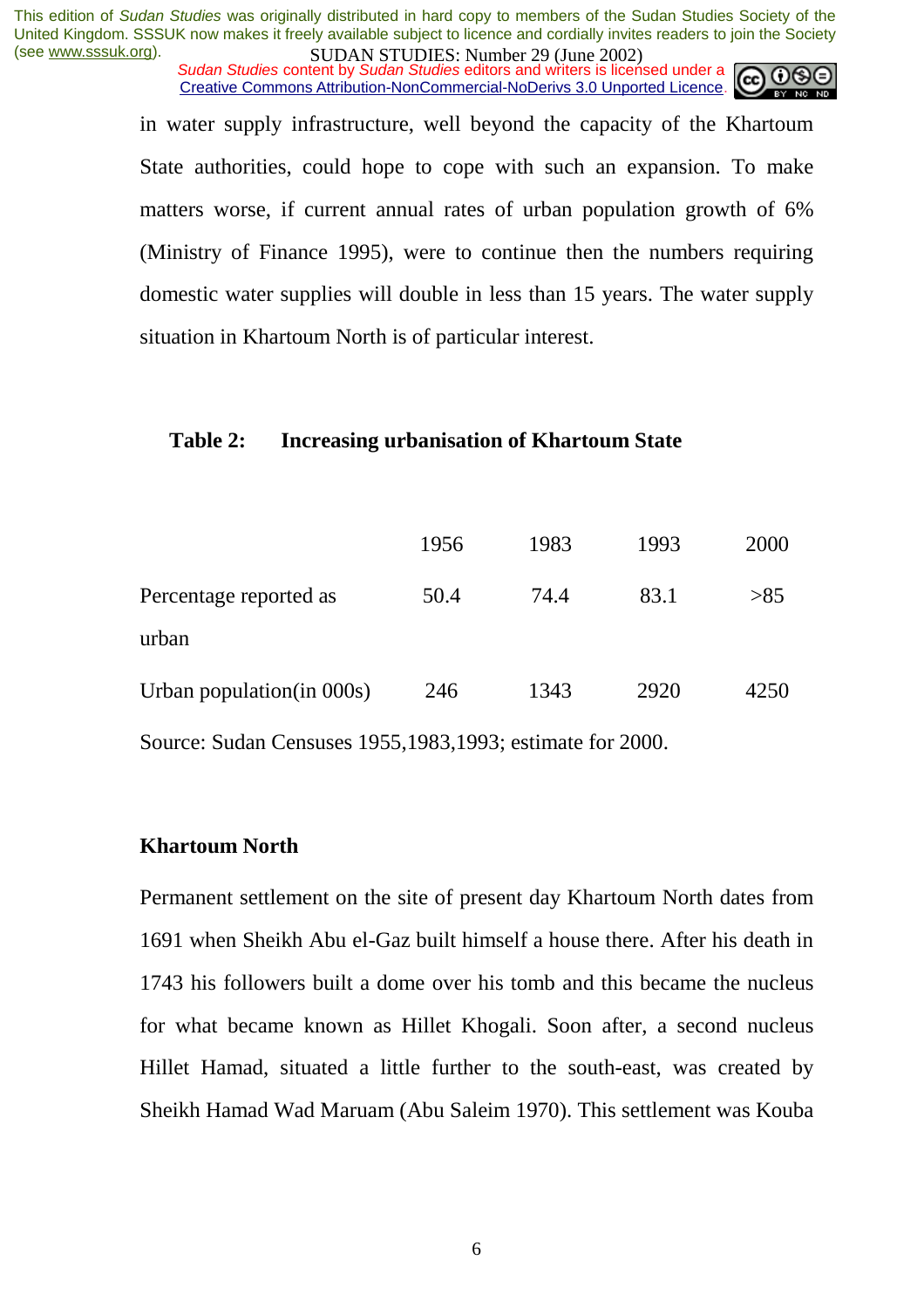*Sudan Studies content by Sudan Studies editors and writers is licensed under a* Creative Commons Attribution-NonCommercial-NoDerivs 3.0 Unported Licence.



on many European maps of Sudan in the nineteenth century (Lejean 1865) (Figure 1). Also, within the confines of a modem Khartoum North was Halfaya, which, during the Fung Kingdom, was an important settlement within the Abdullab Sheikhdom. After the establishment of the Condominium in 1898 what is now Khartoum North was at first known as Halfaya. In 1904 when the name was changed to Khartoum North it had a population of 2000 (Gleichen 1905). In course of time the three nuclei and other old village settlements have become absorbed into an expanding Khartoum North. Khartoum North developed into an industrial centre, being the southern terminus of Sudan Railways until the Blue Nile bridge was completed across the river to Khartoum in 1909. So much construction work was going on, associated with the railway and steamer operations together with the workforce for the bridge, that Khartoum North's population was reported as 25,000 at this time (McLean 1910). By Independence in 1956 Khartoum North had become the chief industrial centre not only in Khartoum State but also of the Sudan with oil mills, leather works, cotton ginning, textiles, a shoe factory, brewery, dockyard and many workshops. Since Independence it has continued to have this role and has expanded its industrial capacity and range of products perhaps most notably into chemicals. With the development of the Sudan as an oil producer this aspect seems likely to be further developed.

The industrial development of Khartoum North has been paralleled by an expansion of both the area covered by the city (Figure 2) and by its increase in population from both rural to urban migration and natural increase (Table

7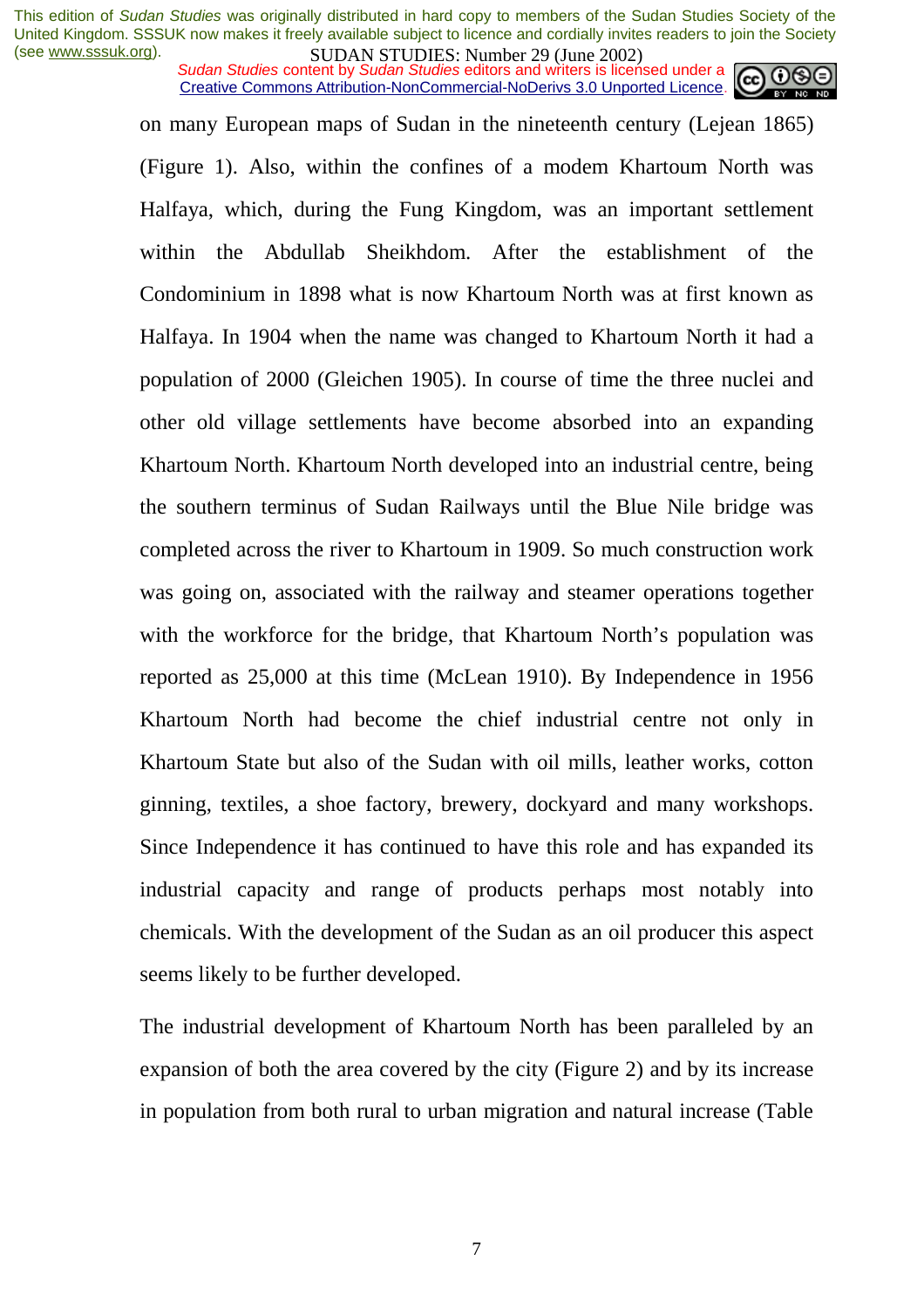*Sudan Studies content by Sudan Studies editors and writers is licensed under a* Creative Commons Attribution-NonCommercial-NoDerivs 3.0 Unported Licence.

3). After 1910 its population declined significantly. Nevertheless, by 1949 its

population was estimated at almost 31,000 (Sudan Almanac 1949).

#### **Table 3: Population of Khartoum North (in 000s)**

| 1955 | 1973 | 1983 | 1990 | 1993 | 2000 |
|------|------|------|------|------|------|
| -40  | 151  | 341  | 606  | 701  | 1020 |

Source: Sudan Censuses of 1955,1973,1983,1993; Greater Khartoum Census 1990; Estimate for 2000.

The figures in Table 3 suggest a phenomenal rate of population increase since the middle of the twentieth century. This growth has been accompanied by the rapid expansion of the area occupied, so that Khartoum North now comprises three Town Councils, namely, the Main Town, Bahri Sharg and Bahri Shimal. (Locally, Khartoum North is usually referred to as Bahri). The population figure for 2000 is based upon a similar rate of increase to that of 1983-1993. If this were to continue, adding 45,000 to the population each year, then by 2025 the population would reach 2.25 million.

#### **Water Sources for Khartoum North**

Khartoum North has two sources of water supply and, due to the arid nature of the region with its annual average rainfall of c. 150mm, both are intimately inter-connected. The major source is the Nile and the secondary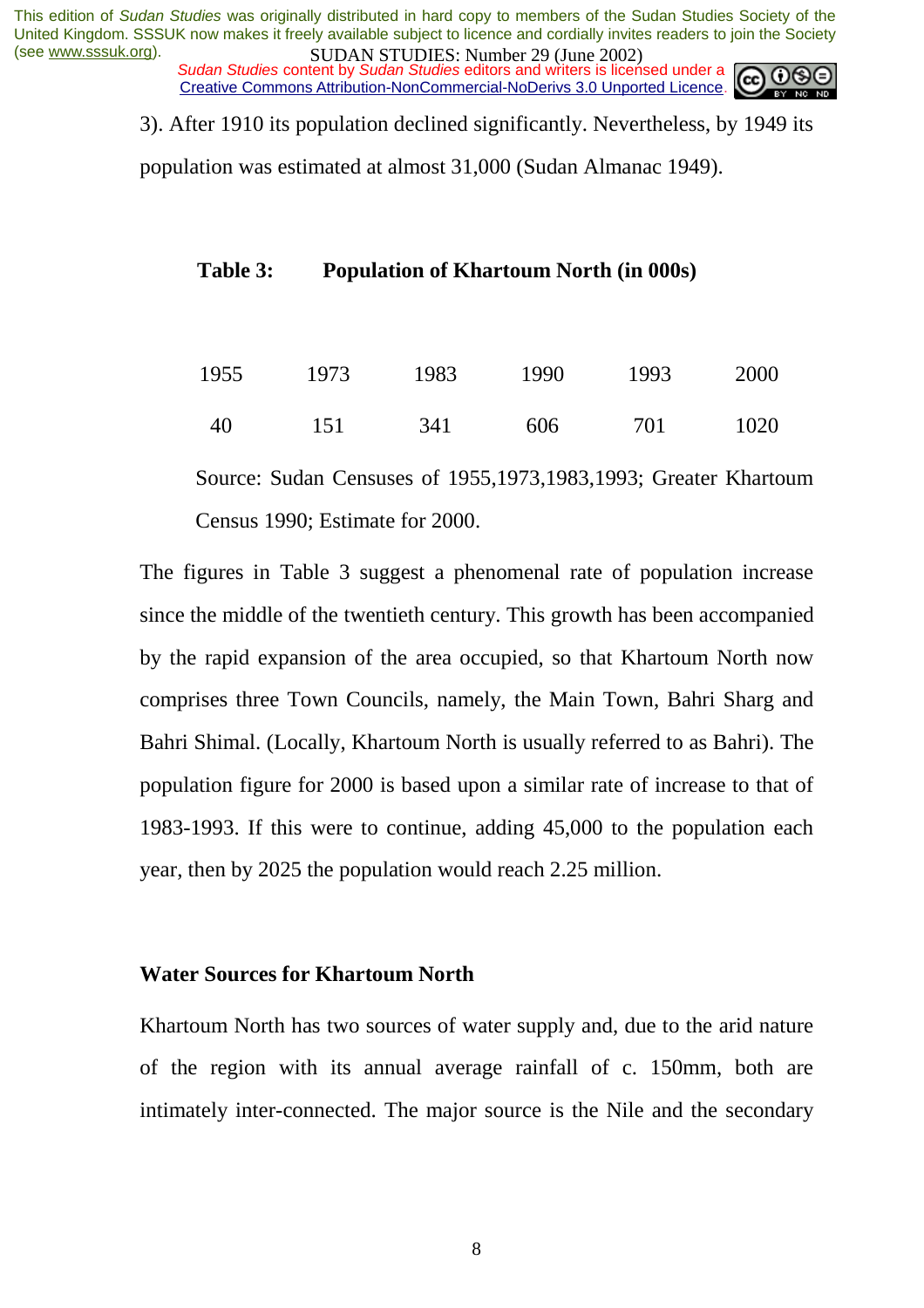*Sudan Studies content by Sudan Studies editors and writers is licensed under a* Creative Commons Attribution-NonCommercial-NoDerivs 3.0 Unported Licence.



source is groundwater, the recharge of which depends upon the flow of the river. The major source of groundwater for Khartoum North comes from the Nubian Sandstone Series, which is a lithologically diverse deposit of mainly permeable rocks which in their turn are underlain by the impervious rocks of the Basement Complex. The Nubian Sandstone Series is overlain by a thin veneer of sands, gravels and clays which supply small quantities of water of very variable quality and frequently dry out. The Nubian Sandstone Series contains two main water-bearing layers. The top is rather thin and again provides water of varying quality but is a reliable source. The lower layer is an excellent source of groundwater and is the major resource tapped by public wateryards and other private boreholes (Musa and Musa 1991). It is an important source of supply not only to the rural areas to the north and east of the Blue and Main Niles, but also to the urban requirements of Khartoum North town and suburbs. The depth of the watertable increases with distance from the Niles and so does the quantity of dissolved solids making groundwater, beyond 20km from the river, increasingly unsuitable for domestic use. There is little agreement about the storage capacity of the Nubian Sandstone Series with estimates for Khartoum State varying from 85 milliards (Saeed 1974) to 300 milliards (Sudanese-German Team 1979). Nevertheless, it is clear that potentially the Nubian Sandstone Series is an important source of water for Khartoum North (and other parts of Khartoum State).

Khartoum North is served by two waterworks extracting Blue Nile water with a capacity of 85,000m3 a day. Unfortunately for Khartoum North,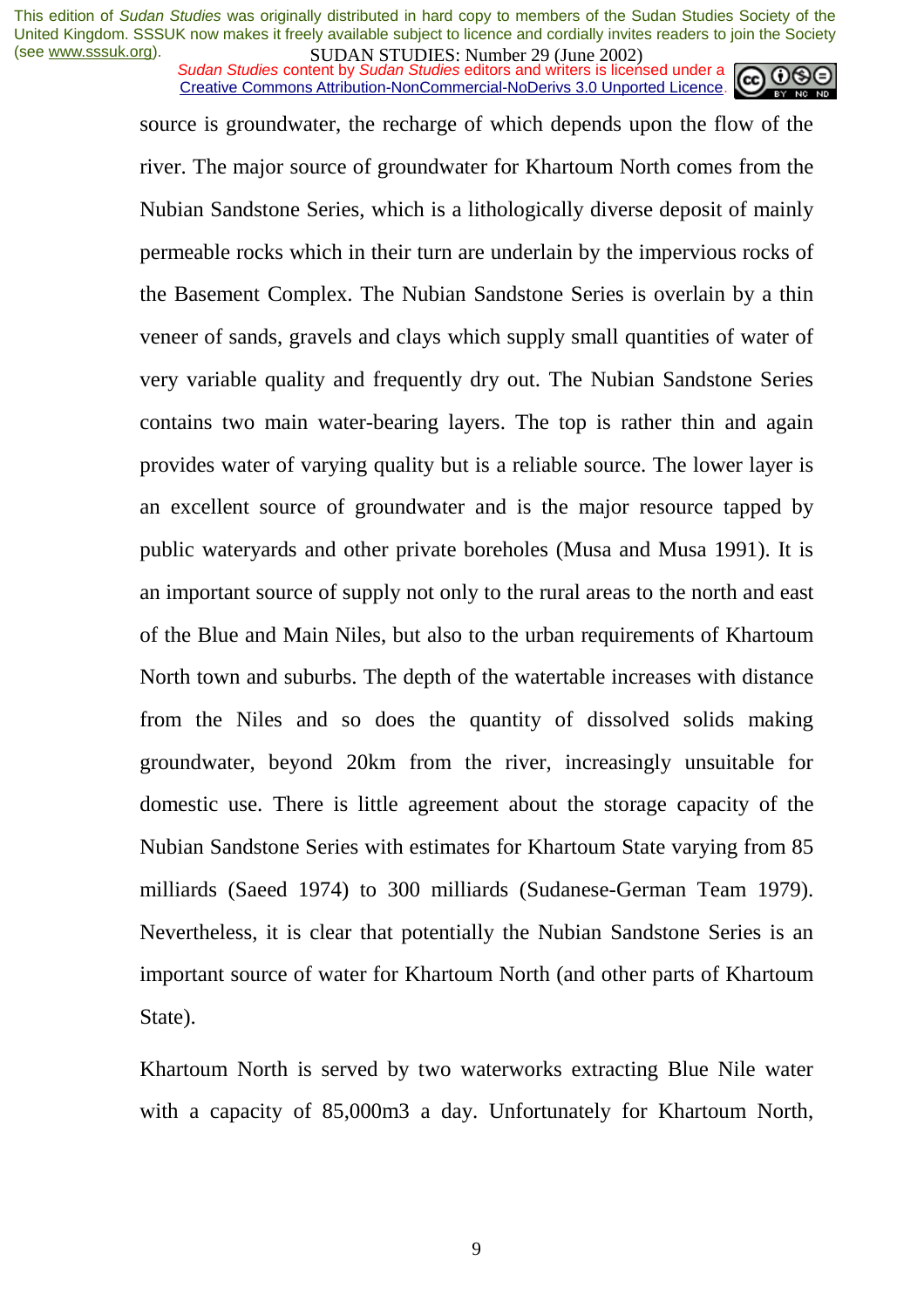*Sudan Studies content by Sudan Studies editors and writers is licensed under a* Creative Commons Attribution-NonCommercial-NoDerivs 3.0 Unported Licence.



 $36,000\,\text{m}^3$  have to be sent daily by pipeline over the Shambat bridge to increase Omdurman's water supply, leaving 49,000m<sup>3</sup> to supply Khartoum North. This quantity for the pipe supply network is augmented by  $10,320m<sup>3</sup>$ of groundwater. A further  $40,830m<sup>3</sup>$  is available from boreholes and wells outside the network giving a total daily supply of water of  $100,150m<sup>3</sup>$ (Khartoum North Water Administration 1996). However, if actual supply is only 85% of capacity this leaves  $85,150m<sup>3</sup>$  of daily water supply available in practice for Khartoum North (Musa & Musa 1991).

For a current population of  $1,020,000$  this gives  $0.098m<sup>3</sup>$  (98 litres) per person per day. But from this must be subtracted the demands of industry in Khartoum North. The average water consumption by a factory has been computed at 650m<sup>3</sup> per day (Khartoum North Water Administration 1996). If all the water requirements for the industrial area were to be taken from the pipe network then this would amount to  $75,000m^3$  per day, more than 85% of the total supply available (Khartoum North Water Administration 1996). Fortunately, many of the factories have their own private wells from which water is obtained. Hamed, in a survey of First, Second and Third Class housing areas has estimated that in practice water available for domestic use is only 29 litres per person per day (Hamed 1996), which for a population of  $1,020,000$  amounts to  $30,000$ m<sup>3</sup>, far below the WHO figure of 60 litres  $(61,200m<sup>3</sup>)$ . Furthermore, Hamed concluded that two-thirds of the population of Khartoum North have inadequate access to daily water supplies and that in summer months the shortages are particularly acute.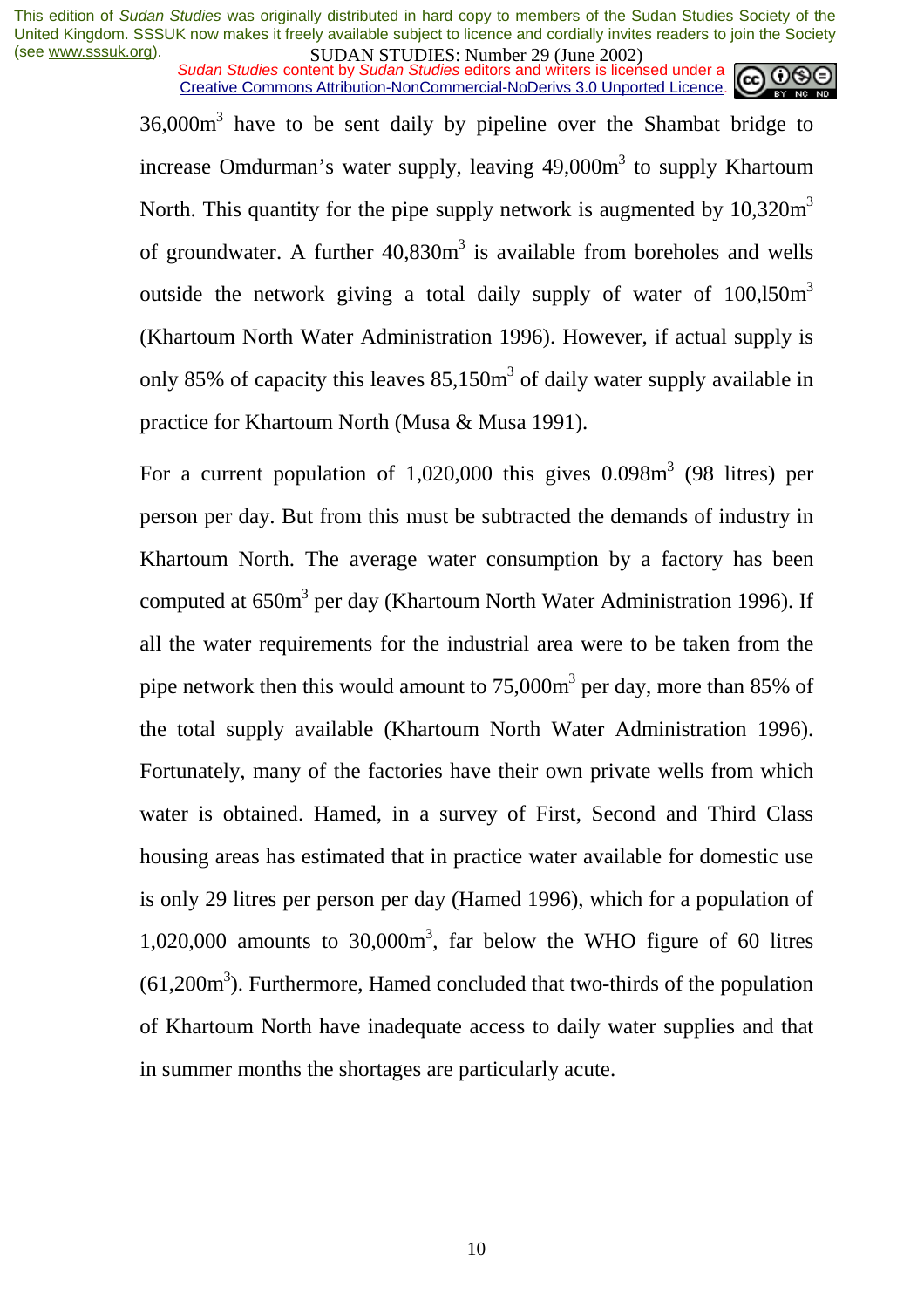*Sudan Studies content by Sudan Studies editors and writers is licensed under a* Creative Commons Attribution-NonCommercial-NoDerivs 3.0 Unported Licence.



#### **Table 4: Khartoum North water supply (in cubic metres**

**per day)** 

| Khartoum North waterworks (Blue Nile | 85,000  |
|--------------------------------------|---------|
| Water)                               |         |
| <b>Less</b> supplied to Omdurman     | 36,000  |
| <b>Net</b> for Khartoum North        | 49,000  |
| <b>Add</b> Groundwater               |         |
| Piped Network                        | 10,320  |
| <b>Outside Network</b>               | 40,830  |
| Total                                | 100,150 |

| <b>Less</b> 15% for losses | 15,000 |
|----------------------------|--------|
|----------------------------|--------|

#### **Actual water supply available** 85,150

#### Source: Khartoum North Water Administration, 1996.

It is therefore evident that Khartoum North is not well supplied with domestic water, and the position is likely to become more serious. At present the population is expanding at 6% per year whilst the water supply is expanding at only 3% (Khartoum North Water Administration 1996). Furthermore, other factors are also coming in to play. The general standard of living of many people is improving so that modem bathrooms, washing machines and other domestic appliances demanding large quantities of water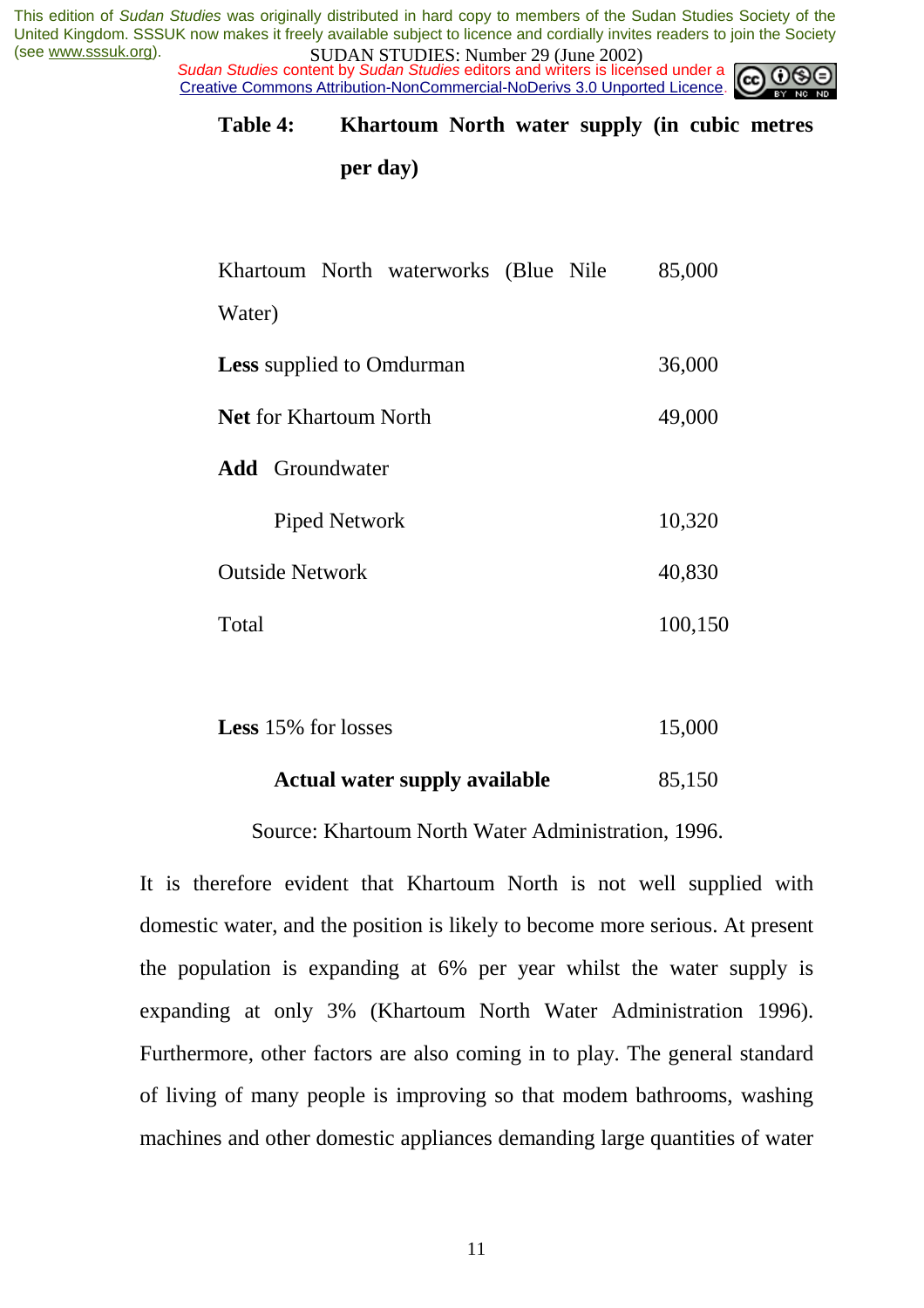*Sudan Studies content by Sudan Studies editors and writers is licensed under a* Creative Commons Attribution-NonCommercial-NoDerivs 3.0 Unported Licence.

are becoming more common in the whole range of urban residential areas. There is an increasing need for water for irrigation of private gardens and public parks and squares following trends in other parts of the Arab World and in accordance with Moslem tradition. Hamed states that in some of the First Class Residential areas of Khartoum North, such as El-Safia, four-fifths of the houses had gardens (Hamed 1996) and the development of private gardens is by no means confined to just the First Class Residential areas. Estimates of the water supply requirements for these facilities in the Sudan are: for modem bathrooms 25-40 litres per head per day (Isam and Bashier 1986); washing machines in average households 15 to 30 litres per day (Aladawie 1990); and house gardens 2-3 litres per square metre per day (Isam and Bashier 1986). Table 5 takes into consideration a rising population at 6% a year in 1993 but with a slowly declining rate of increase and

#### **Table 5: Future water demand for Khartoum North**

|      | Population   | Water production         | Water demand |
|------|--------------|--------------------------|--------------|
| 2000 | 1.02 million | $97,925m^3$              | $153,000m^3$ |
| 2015 | 1.85 million | $123,475$ m <sup>3</sup> | $325,000m^3$ |
| 2025 | 2.25 million | $149,025m^3$             | $600,000m^3$ |

assumes a 3% annual increase in water availability. It also anticipates an increasing demand for water from industrial establishments and an increasing domestic demand for water over the next 25 years based upon UN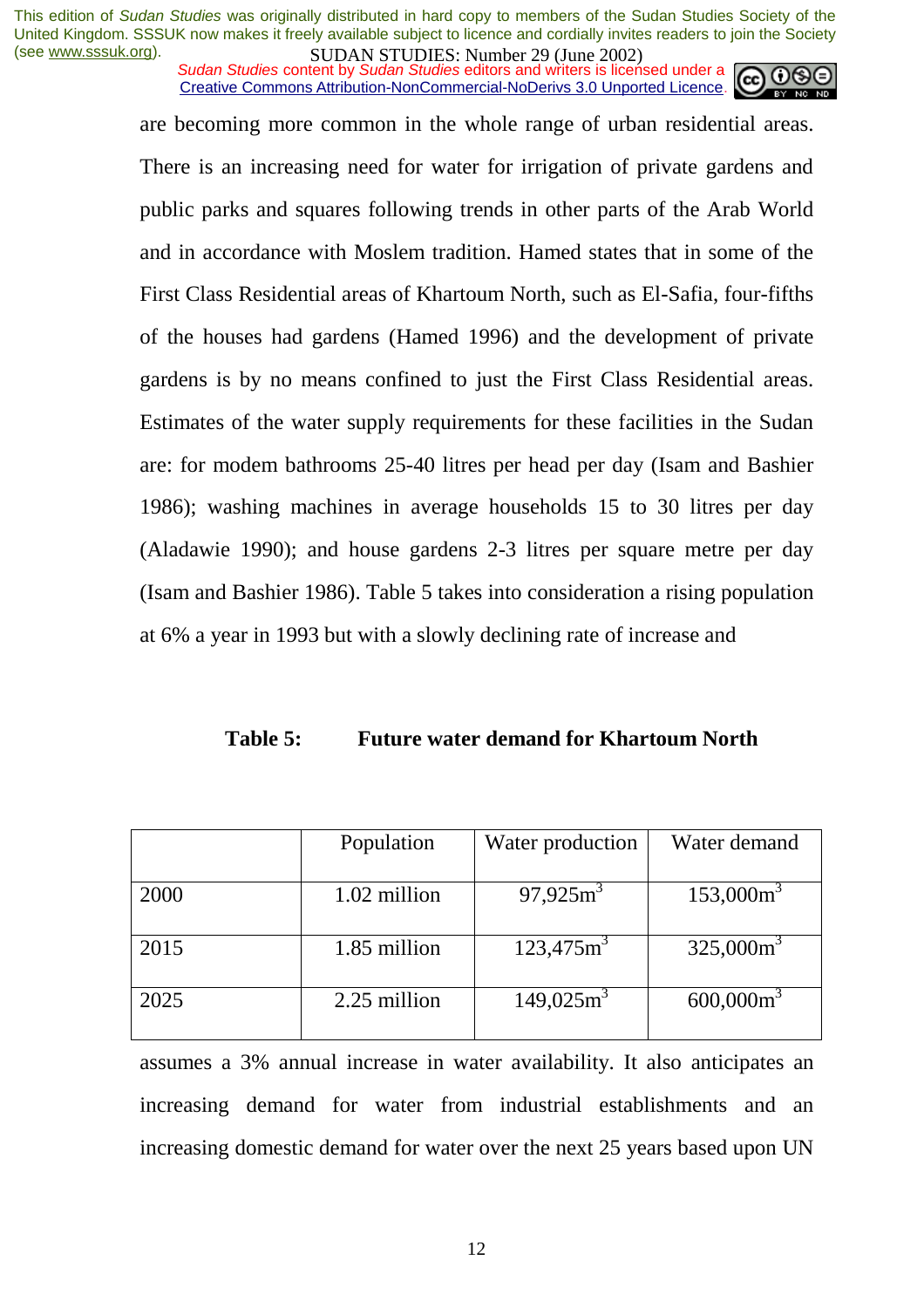*Sudan Studies content by Sudan Studies editors and writers is licensed under a* Creative Commons Attribution-NonCommercial-NoDerivs 3.0 Unported Licence.



estimates for comparable countries in the Arab World (El Saryanie 1994) but modified downwards somewhat.

#### **Conclusion**

These figures suggest that the present water shortages are not only going to continue over the next 25 years, but will increase dramatically unless there is a massive injection of funding into water provision for Khartoum North. This will require not only an expansion of waterworks extracting Nile water, the inclusion of the separate water yards extracting groundwater into the pipe network and the creation of new ones, but also a substantial re-piping programme to take account of the required increase in pipe capacity. Much of the present piping was installed from the 1950s and did not envisage such an increase in the size of Khartoum North both in population and area. There appear to be considerable possibilities for the extraction of more groundwater and certainly there is plenty of water in the nearby river. At present, roughly half of Khartoum North's water supply comes directly from the Blue Nile. If this proportion were to continue then even by 2025 the extraction would still account for only 0.1 milliard. The present water shortages are not only caused by the factors of rapid growth, but are also related to problems of management and to a simple shortage of finance.

Perhaps, with the emergence of Sudan as an oil producer and if there was an end to the Civil War, more funds might be available for such necessary development of the urban infrastructure.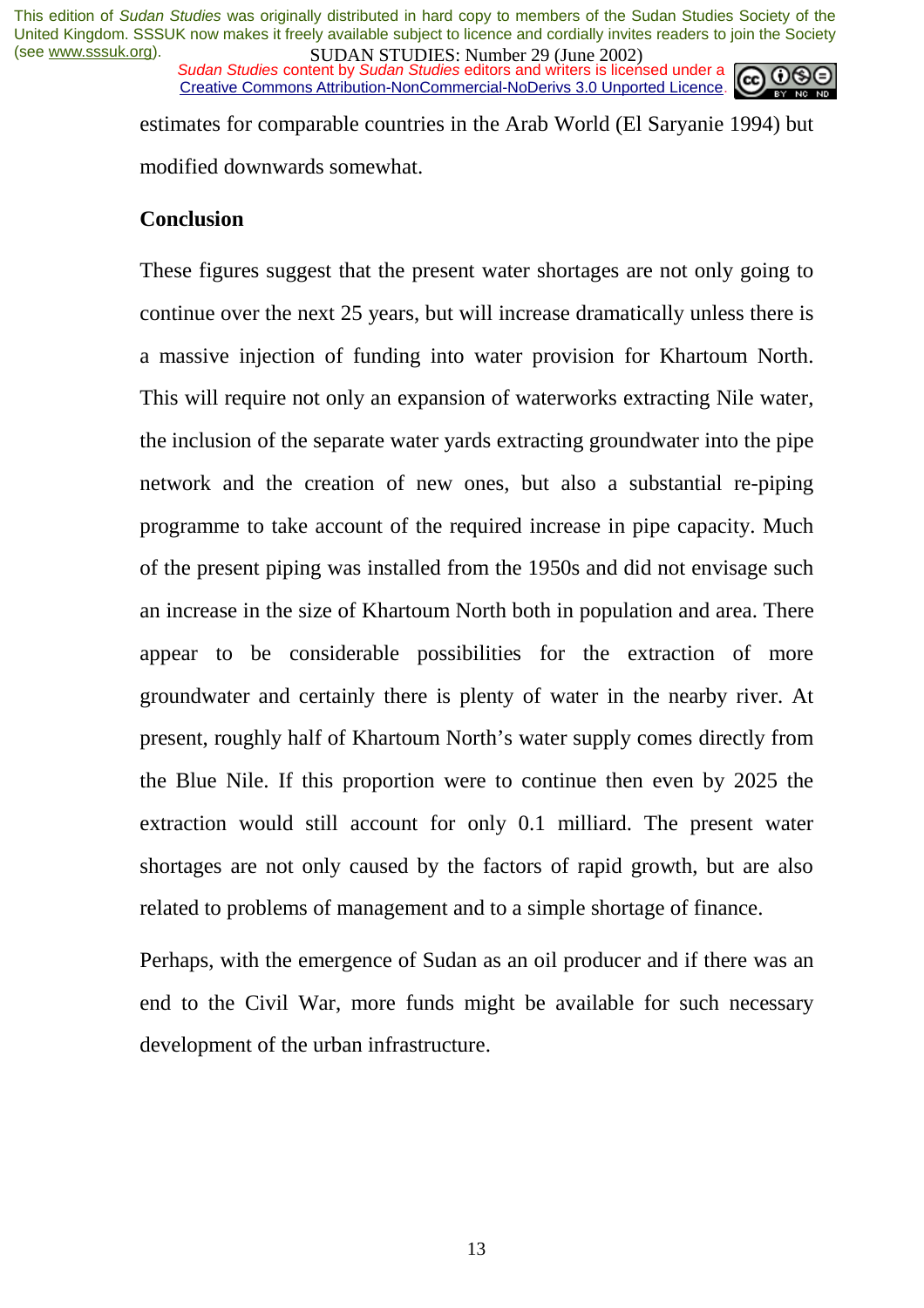*Sudan Studies content by Sudan Studies editors and writers is licensed under a* Creative Commons Attribution-NonCommercial-NoDerivs 3.0 Unported Licence.



#### **References:**

Abu Saleim, M I, 1970, *The History of Khartoum*, Dar El Irshad, Khartoum, (in Arabic).

Abu Sin, M E & Davies, H R J (Eds), 1991, *Future of Sudan's Capital Region: a study in development and change,* Khartoum University Press, Khartoum.

Aladawie, M S, 1990, *Water Supply and Hygiene Engineering,* Dar Saddiq Publishers, Alexandria, (in Arabic).

Davies, H R J, 1991, 'Population Change in the Capital Region' *in* Abu Sin & Davies, 1991, 132-141.

Davies, H R J, 200 , 'Population Change in the Sudan during the Twentieth Century', *Sudan* 

*Studies* **27**, 3l-55.

El-Bushra, S M, 1976, *An Atlas of Khartoum Conurbation,* Khartoum University Press, Khartoum.

El-Saryanie, M M, 1994, 'Water in the Saudi Cities: a comparative study between sources and needs', Paper presented to the 5th Geographical Symposium of Saudi Universities, 26-28 April 1994, organised by King Saud University, Riyadh, (in Arabic).

Gleichen, Count, 1905, *The Anglo-Egyptian Sudan,* 2 vols. HMSO, London.

Hamed, N H, 1996, *Water Supply Demands in Residential and Industrial Areas in Khartoum North,* M A Thesis University of Khartoum (in Arabic).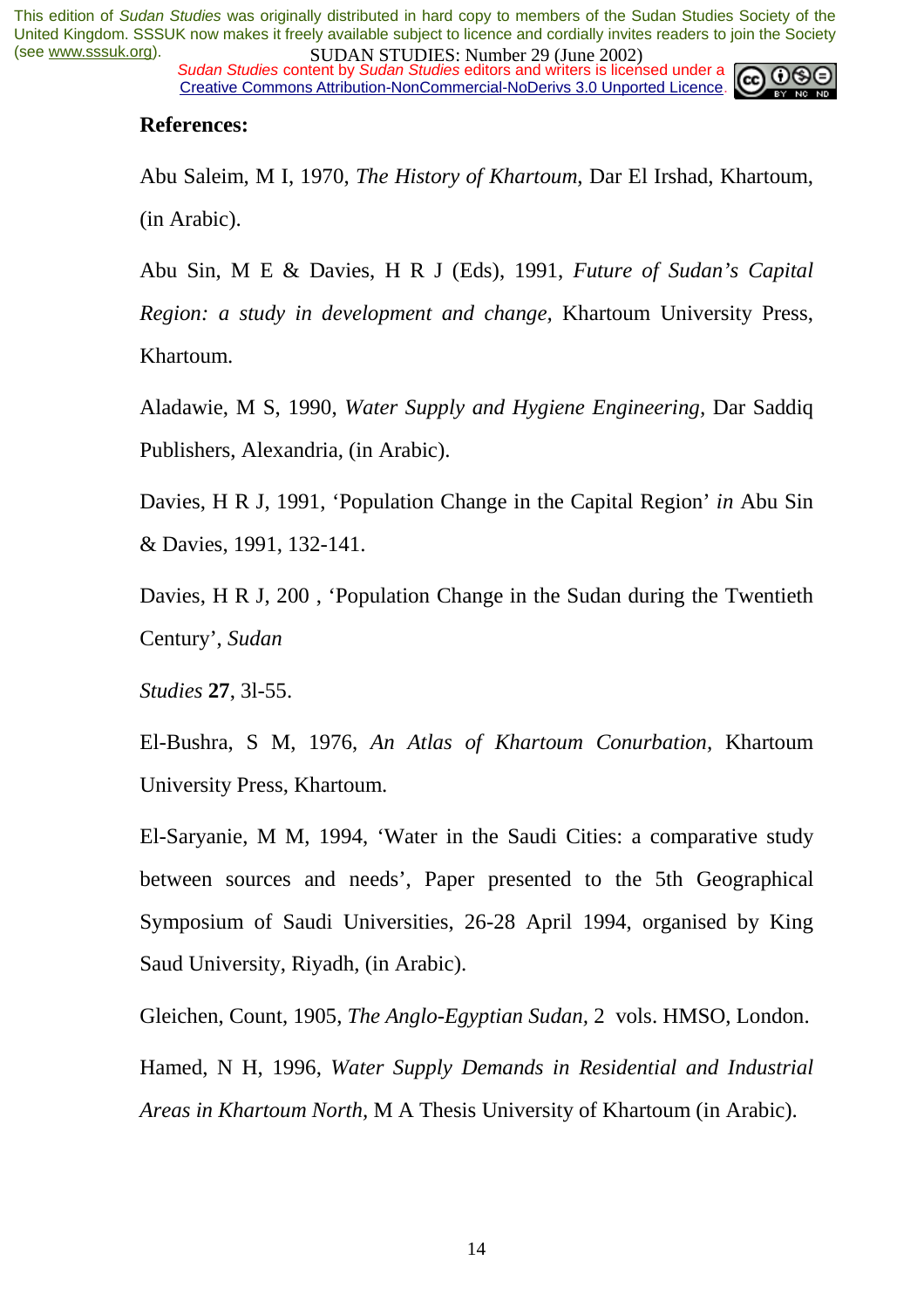*Sudan Studies content by Sudan Studies editors and writers is licensed under a* Creative Commons Attribution-NonCommercial-NoDerivs 3.0 Unported Licence.



Isam, A M & Bashier, M, 1986, *Water Supplies in* the Sudan, Khartoum University Press, Khartoum, (in Arabic).

Khartoum Governorate, 1990, *Preliminary Results of the Greater Khartoum Census, 1990.* Manuscript, Khartoum

Khartoum North Water Administration, 1996, *Monthly Reports, Jan-Dec*  1996, Khartoum North, (in Arabic).

Lejean, G, 1865, *Voyage aux deux Niles, Nubie, Kordofan, Soudan oriental, execute de* 1860 a 1864, Hachette, Paris.

McLean, W H, 1910, 'The Planning of Khartoum and Omdurman', *Transactions of the Town Planning Conference,* Oct 1910, London

Mohamed, M A, 1989, *Land Use in the Three Towns,* National Remote Sensing Centre, Khartoum (Trace from satellite imagery and air photography).

Musa, S B & Musa, A S, 1991, 'Water Supply in Greater Khartoum' *in* Abu Sin & Davies (1991) 65-76.

Saeed, T M, 1976, *Hydrogeology of Khartoum Province and northern Gezira area,* Geology and Mineral Resources Dept. Bull. 29, Khartoum.

Sudanese-German Exploration Project, 1979, *Groundwater Resources in Khartoum Province,* Technical Report Part Two, Hanover.

Sudan Government, Public Relations Office, 1949, *Sudan Almanac,*  Khartoum.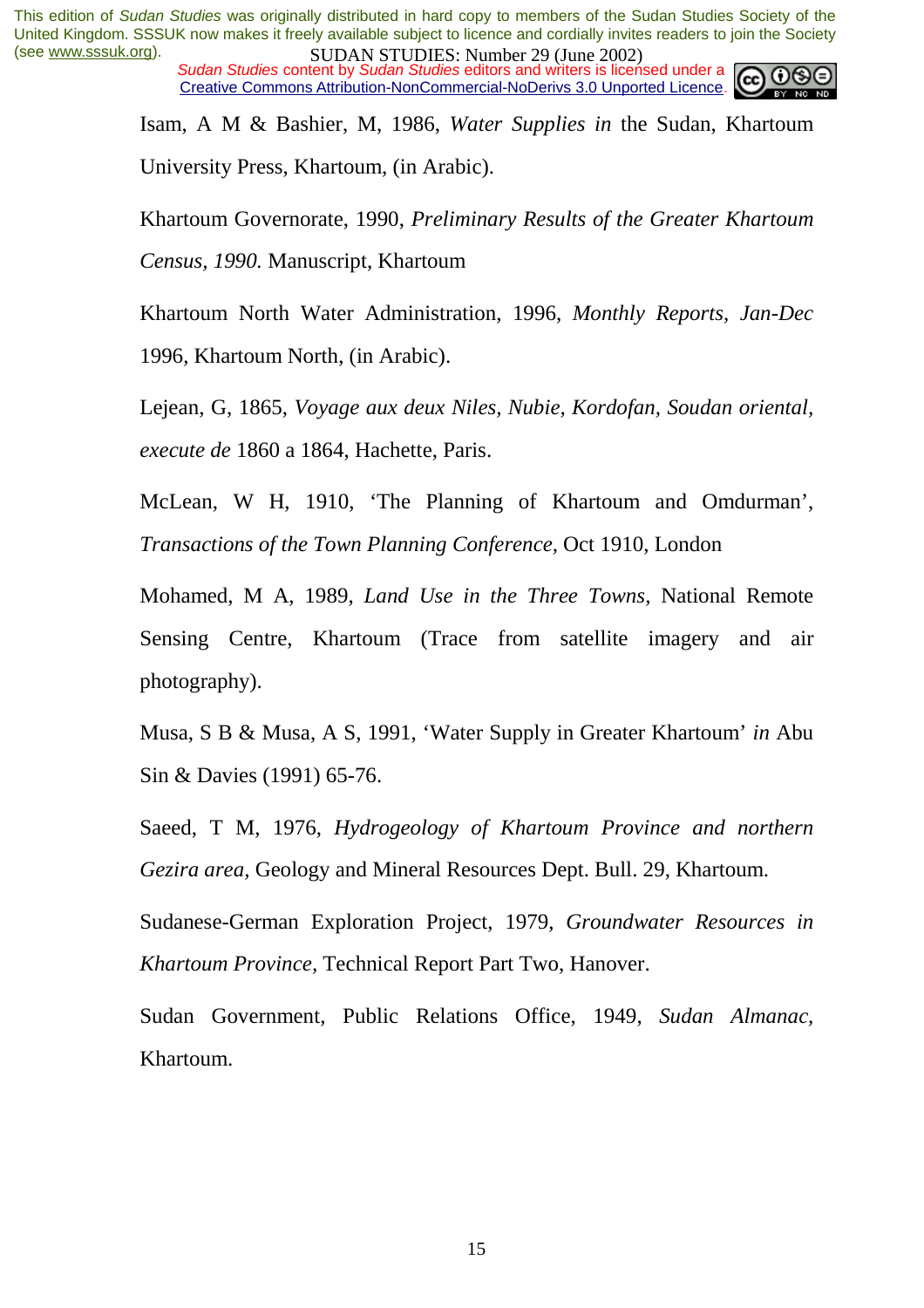*Sudan Studies content by Sudan Studies editors and writers is licensed under a* Creative Commons Attribution-NonCommercial-NoDerivs 3.0 Unported Licence.



Sudan, Ministry of Social Affairs, 1958, *First Population Census of Sudan 1955156.* Interim Reports and later volumes, Khartoum.

Sudan, Ministry of Finance and Economic Planning (ND), 1973, *Second Population Census of Sudan,* 1973 (Never officially released), Khartoum.

Sudan, Ministry of Finance and Economic Planning, 1989, *Population and Housing Census, 1983,* Khartoum.

Sudan, Ministry of Finance, 1995, *Fourth Population Census of Sudan,*  1993, Khartoum.

Walsh, R P D & Musa, S B, 1991, 'Hydrology of Sudan's Capital Region' in Abu Sin & Davies (1991), 47-61.

World Health Organisation, 1989, *Guidelines for Drinking Water Quality.*  Vo1 2 *Health criteria and other information, WHO,* Geneva.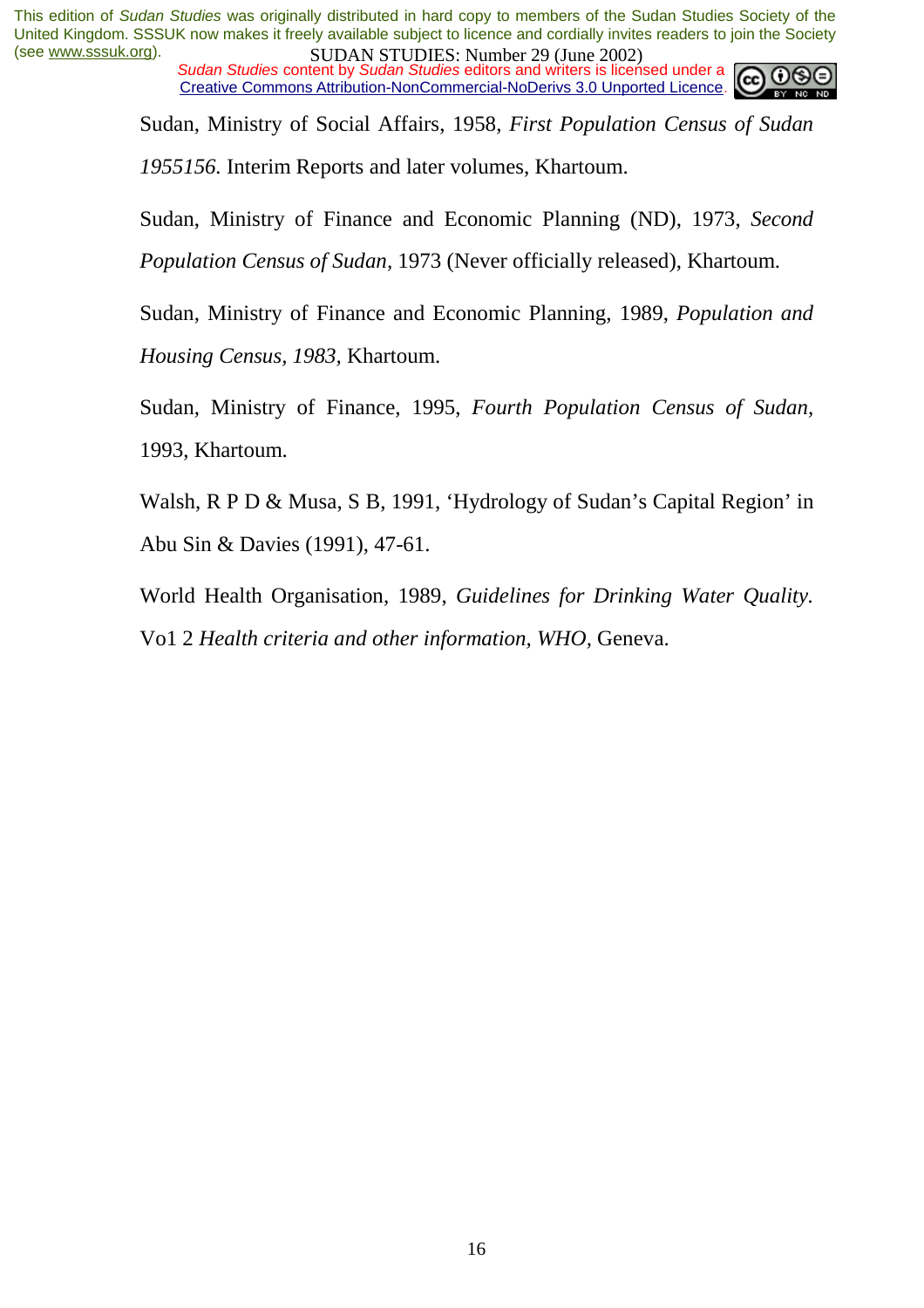*Sudan Studies content by Sudan Studies editors and writers is licensed under a* Creative Commons Attribution-NonCommercial-NoDerivs 3.0 Unported Licence.





Figure 1: Khartoum North in the Nineteenth Century (after Lejean 1865)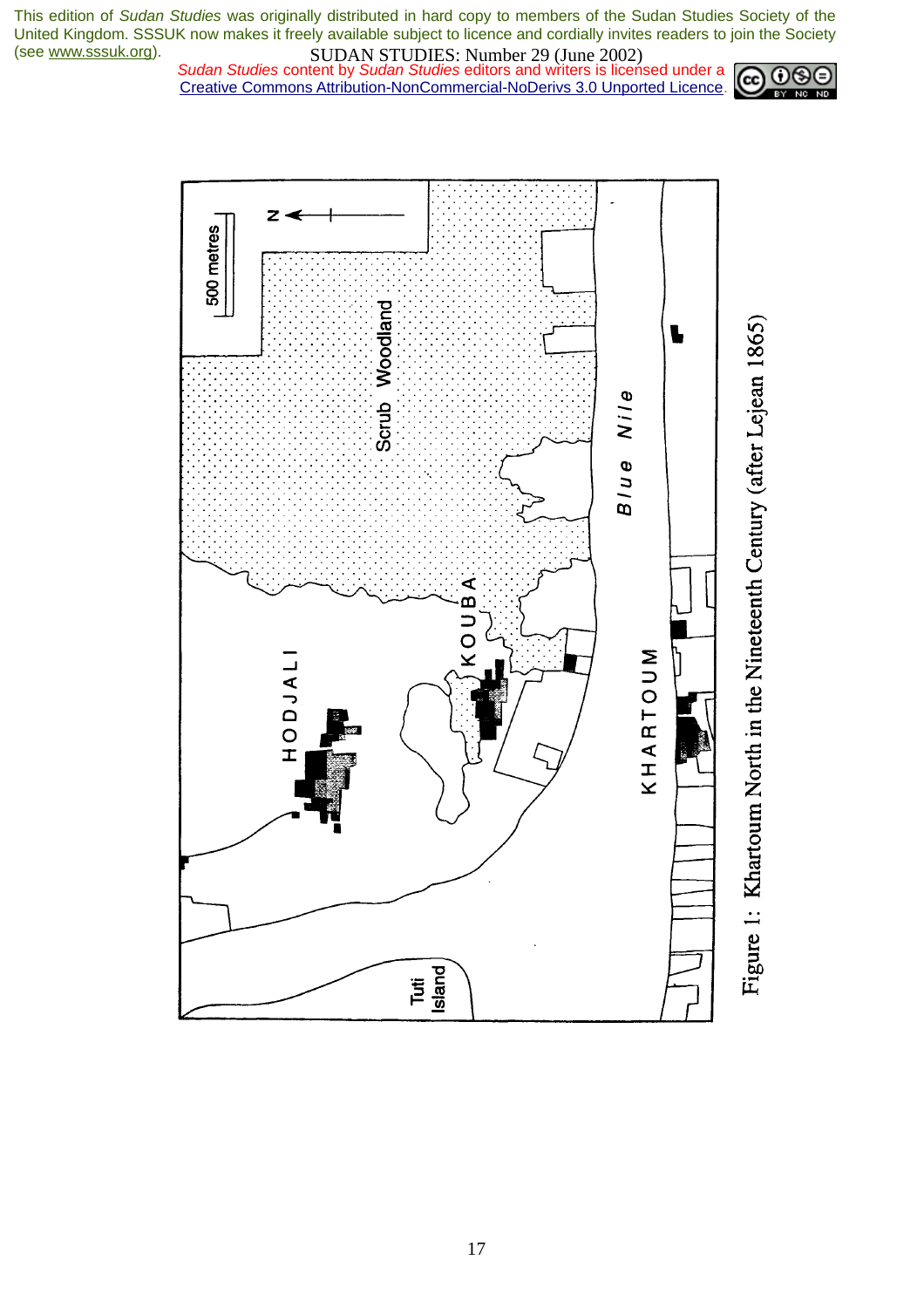*Sudan Studies content by Sudan Studies editors and writers is licensed under a* Creative Commons Attribution-NonCommercial-NoDerivs 3.0 Unported Licence.





Figure 2: Expansion of Khartoum North (after El Bushra 1976 and Mohamed 1989)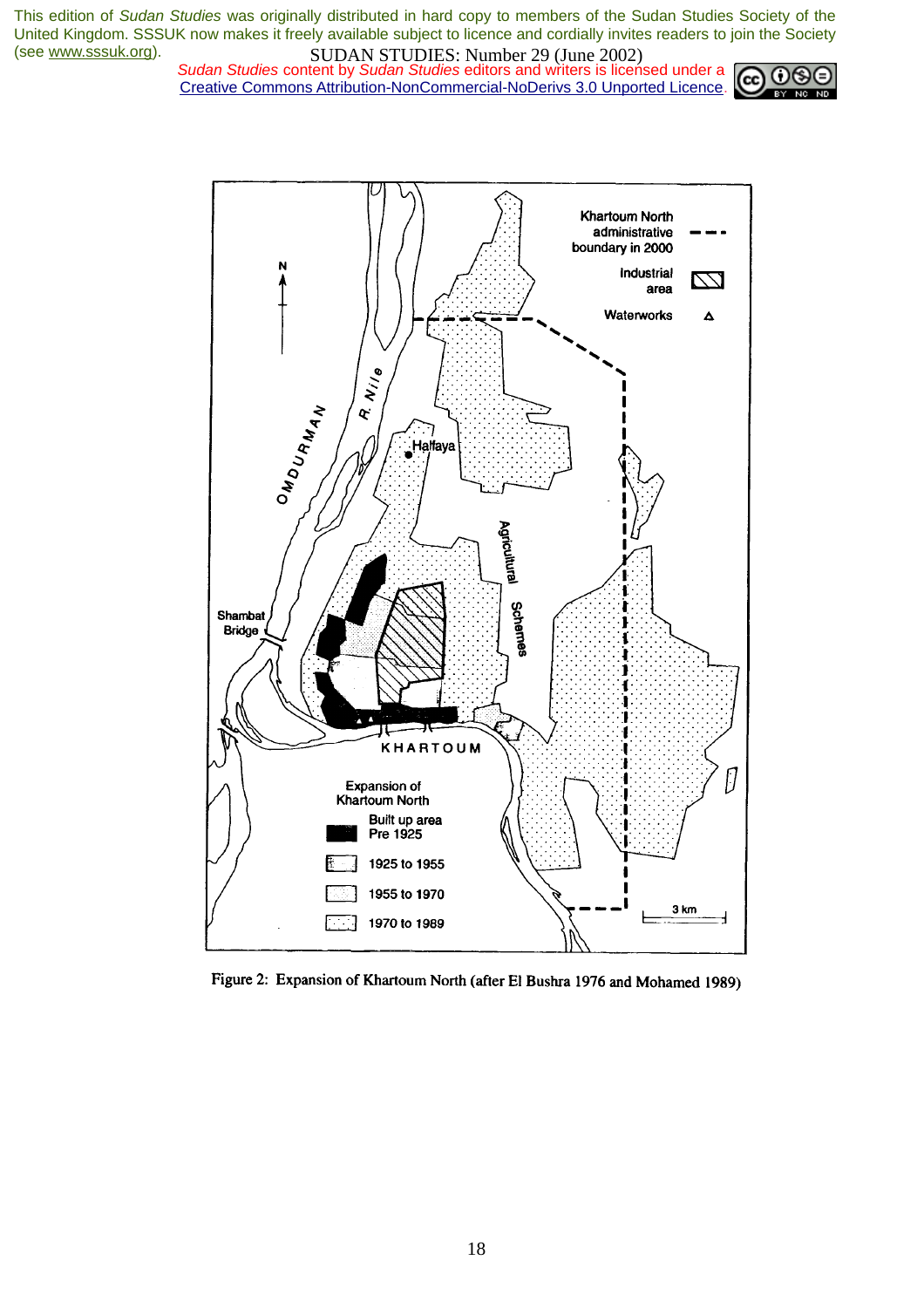*Sudan Studies content by Sudan Studies editors and writers is licensed under a* Creative Commons Attribution-NonCommercial-NoDerivs 3.0 Unported Licence.



# **THE HISTORY OF SOMALI COMMUNITIES IN THE SUDAN SINCE THE FIRST WORLD WAR**

By Mahasin el-Safi

#### **Introduction:**

 $\overline{a}$ 

Sudan and Somalia are connected historically through strong ties: religious, cultural and political. Sayyid Muhamad Abdallah Hasan, known to the British colonial authorities in Somalia as the Mad Mullah, fought the colonizers from 1898-1920. The Sayyid was a disciple of Muhammad Salih al-Rasheed, the Sudanese who propagated the Salihhya order in Mecca. Al-Rasheed appointed Sayyid Muhamad Abdallah Hasan as his deputy to spread the Salihhya teachings in Somalia. Due to the efforts of the latter, the Salihhya order ranked second to the Qaddriya order in Somalia in the nineteenth century<sup>1</sup>. Other sources point to the actual participation of some Sudanese in fighting with the Sayyid's troops against the British and the Italians in Somalia<sup>2</sup>. Also, the same sources direct attention not only to the impact of the Sudanese Mahdi on the Sayyid, but also to the possibility of their meeting at the port of Suakin in eastern Sudan; though this event could not be confirmed or validated<sup>3</sup>.

<sup>&</sup>lt;sup>1</sup> Sudan National Archives, Khartoum, File 48/b/1/2, Natives.

<sup>&</sup>lt;sup>2</sup> Ahmad Suleiman, "A Call for Dialogue over the Countries of the Horn of Africa",  $\overline{Al}$ -Raya*,* Khartoum, 20/12/1988. (in Arabic)

<sup>3</sup> R. L. Hess, The Poor Man of God : Muhammad Abdullah Hassan in Bennett, N. R., Leadership in Eastern African, 1968, p. 70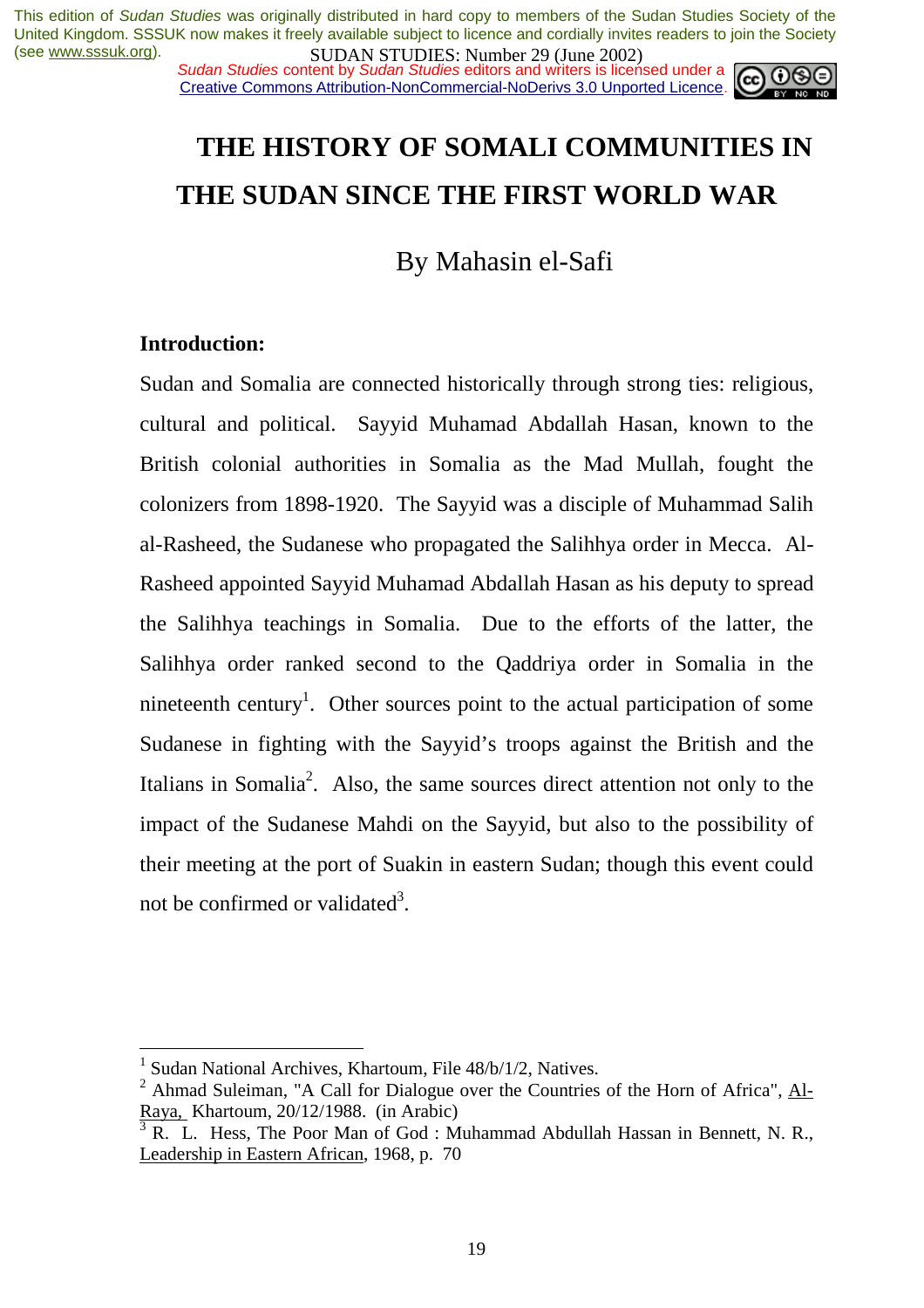*Sudan Studies content by Sudan Studies editors and writers is licensed under a* Creative Commons Attribution-NonCommercial-NoDerivs 3.0 Unported Licence.



#### **a) Somalis in the Sudan: The early phase**

The coming of Somalis to Sudan, according to informants<sup>4</sup>, dates back to the early years of the twentieth century. This pioneer group is important for this study as it represented the elements that lived in the Sudan and integrated with local communities to the extent that it is rather difficult to distinguish them physically and culturally from the Sudanese people. Since 1918 the families of Hasan Abdu, Muhamad Arabi, Musa Haj Aden, Jami al-Royali and Warsma Ghalib have lived in Gedaref town among the early group of Somali residents in eastern Sudan<sup>5</sup>.

In later years these communities grew, due to the fact that both Sudan and northern Somalia (British Somaliland) were subject to British administration. The latter encouraged Somalis to move to the Sudan for better chances of living, as northern Somalia at the time was much weaker economically. In addition to arrivals from northern Somalia, other groups from the Ogaden country (in south-eastern Ethiopia) crossed over through Eritrea and across Sudan's eastern border into the Red Sea and Kassala Province. The annual report of Kassala District in 1945 shows that out of a population of eight hundred and seventy-one non-native inhabitants thirteen Somali men, six women and nineteen children were present in the District<sup>6</sup>.

<sup>4</sup> From an interview with Abdallah Farih - Somali Embassy Khartoum - A resident in Sudan (Khartoum July 2000).

<sup>&</sup>lt;sup>5</sup> An interview with Osmari Abdalla Hamid an administrator during the condominium period, stationed for a number of years in various towns in Eastern Sudan. He is also married into a Gadaref family (June 2000).

<sup>6</sup> SNR/ Kassala province 2/14/55 Annual Report 1945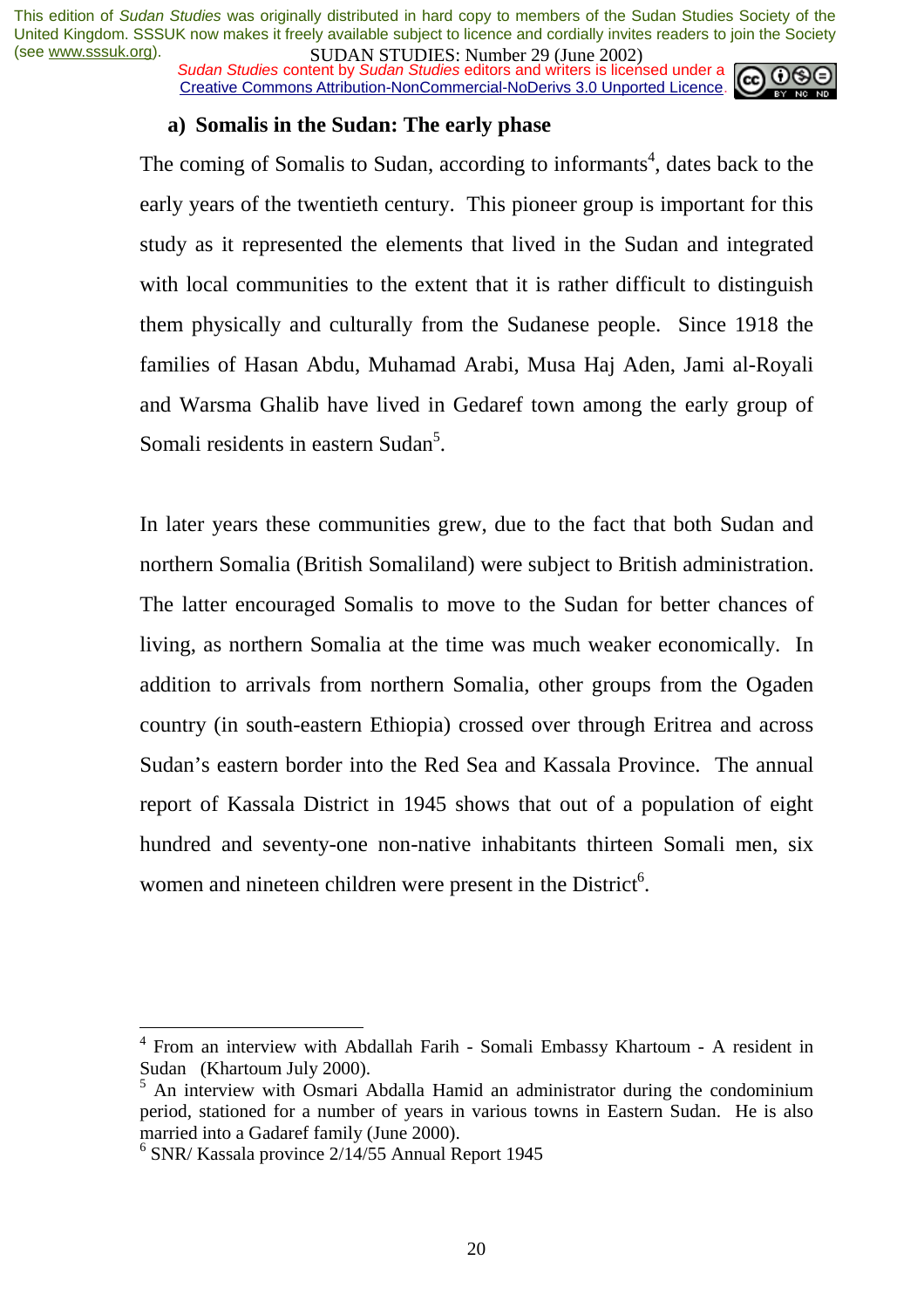*Sudan Studies content by Sudan Studies editors and writers is licensed under a* Creative Commons Attribution-NonCommercial-NoDerivs 3.0 Unported Licence.

The population census of Kassala District for the years 1947-49 gives a slight increase in their numbers: thirty five men, thirty women and thirty one children.

The statistics available in the colonial records in Khartoum for the eastern province do not reveal the exact figures of Somalis in districts like Port Sudan and Beja. Yet upon examination of the legal reports of the same period, one finds mention of Somalis being convicted in summary and nonsummary cases, which indicates the presence of Somali groups in these districts<sup>7</sup>.

The most significant group of Somalis in this first phase was, therefore, the community which since the early years of the twentieth century inhabited the part of Gedaref town known as Deim al-Nur. Those Somalis, having little or no education at all and at the same time enjoying the reputation of being good fighters, were exploited by the British and were particularly enrolled in the Sudan Defence Force. At the end of the War, they were demobilized. Some of them had spent over twenty years in service and thus became pensioners. They preferred to stay mainly in the eastern Sudanese towns, particularly in Gedaref, working mainly as farmers and pastoralists<sup>8</sup>. Here it is worth noting that while Somalis were traditionally unaccustomed to farming, in Sudan they were largely involved in mechanized agriculture; an indication of their being integrated into the Sudanese mode of life.

This first group which lived in Gedaref also took part in trading activities, especially pioneering the trade in *Tarak* (*Sterculai Stieera)*.

 $\frac{1}{\sqrt{7}}$  Ibid.

<sup>&</sup>lt;sup>8</sup> Interview with Osman Abdalla Hamid, (July 2000).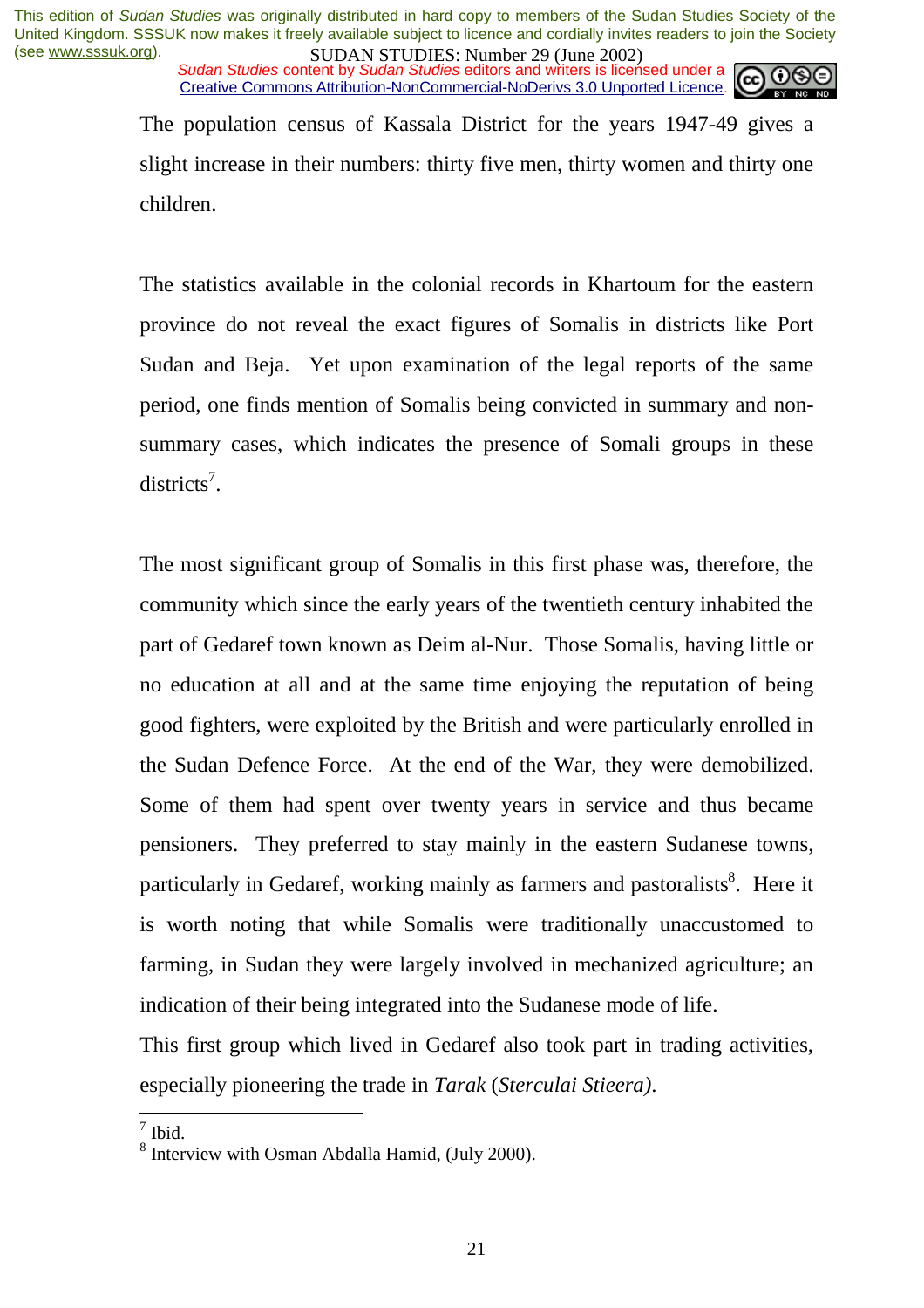*Sudan Studies content by Sudan Studies editors and writers is licensed under a* Creative Commons Attribution-NonCommercial-NoDerivs 3.0 Unported Licence.



In this trade item they even exceeded the local Sudanese people, exploring and preserving the trees found in large numbers in the Gedaref area. They made a good profit since prices were very high. Later, they discovered that equal quantities of the same tree grow in the Nuba Mountains area in southern Kordofan and made their way there. The family of Hasan Jami became well known in respect of trade in *tarak*.

#### **b) The Second Phase**

The second group of Somalis in the Sudan were the students who came to seek benefits from the educational institutions established by the British Administration in northern Sudan during the Condominium Period. Distinct among those were the northern Somalis from British Somaliland. Some of them joined the Gordon Memorial College. Among them were Muhamad Ahmad Ali, Ahmad Shiekh Musa and Omer al-Somali who arrived in 1921. Muhamad Ahmad Ali was to become the first Director of Education in Somalia in the wake of independence in 1960. He was also part of the Somali national movement. This first wave of Somali students was joined by another group in the 1930s. Later in 1946, another group arrived, including Abdel Rahman Ahmad Ali (who was know as Tor) who became the first president of the breakaway Somaliland in 1991. Among Somali women, Rogaya Haj Dawalih and Amna Haj Adam joined the Omdurman Teachers' Training College in the early  $1960s^9$ .

The records of the Department of Education during the Condominium Period reveal that a good number of Somali pupils were undergoing teacher training in Sudan. Among them were Muhamad Haj al-Hirsi and Yusuf Ismail

 9 Mahasin A. G. H. el-Safi, "Sudan Somali Relations" Sudan Foreign Relations: Arab and African Dimensions, (IAAS, Khartoum, 1992)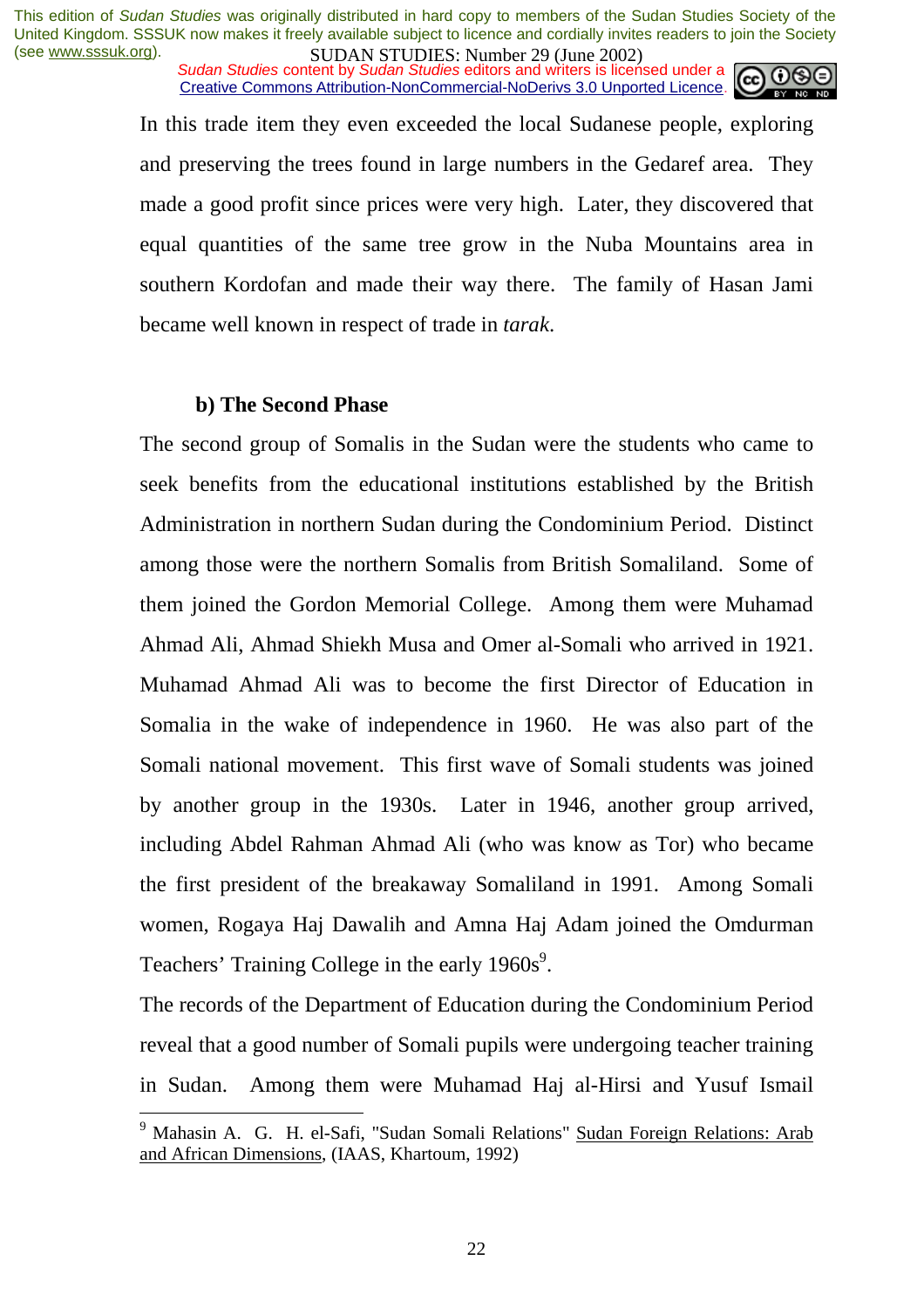*Sudan Studies content by Sudan Studies editors and writers is licensed under a* Creative Commons Attribution-NonCommercial-NoDerivs 3.0 Unported Licence.



Muhamad Shirieh<sup>10</sup>. A letter from Major C.R.N. Bell, Director of Education of British Somaliland, to the Department of Education Khartoum, shows that by 1945 there were already some Somali boys in Bakht al-Ruda Teacher Training School in Sudan<sup>11</sup>. The Somaliland authorities had in a number of letters expressed their gratitude to the Sudan Government of the day for rendering assistance by training Somali students at Bakht al-Ruda and Hantoub Secondary School.

In addition to the presence of Somali students in Sudanese schools during the Condominium Period, northern Somalia also benefited in another way: the syllabus in elementary schools there was in fact based on the Sudanese example. Furthermore, the running of schools in northern Somalia during the period of the Military administration, depended largely upon the secondment of teachers from the Sudan. This is obvious from the correspondence between Major Bell in northern Somalia and the Ministry of Education in Khartoum during the period  $1944-46^{12}$ . The secondment of teachers of the Arabic language from Sudan to northern Somalia was necessary because attempts to get some from other places, like Zanzibar, failed owing to the lack of suitable men. Thus authorities in Somalia had no alternative but to recruit the majority of teachers for secondary and postprimary education from the Sudan $13$ . In this respect Hantoub Secondary School played a significant role in training Somali students who went back home to teach Arabic.

 $10$  SNR/ Dakhlia, civsec dept. C.S Archives Educational 17.c.7 vol. H.

 $11$  SNR/ Dakhlia, civsec, Ed.  $/401/103$  Major Bell to Dept. of Ed. Sudan 31/8/1945  $12$  Ibid 3/9/1944.

 $^{13}$  Ibid 550/60 front sect. of Somaliland Govt to Cvil Sec. Kht.  $6/9/45$ .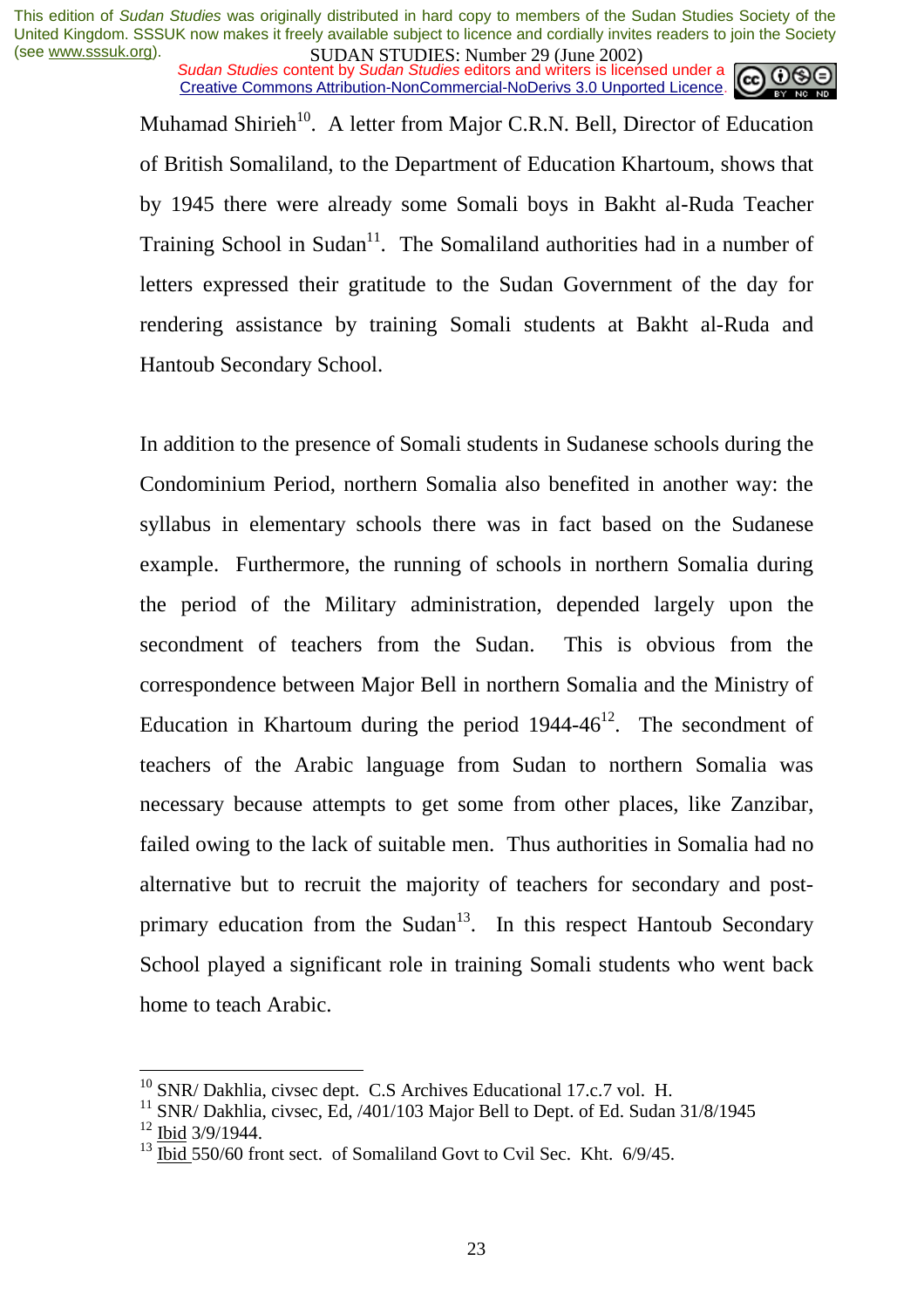*Sudan Studies content by Sudan Studies editors and writers is licensed under a* Creative Commons Attribution-NonCommercial-NoDerivs 3.0 Unported Licence.



#### **c) The Third Phase**

The third group of Somalis, according to Abdallah Farih, came to Sudan in the 1970s when the Eritrean liberation movement against Ethiopia was at its peak. It is also evident that the Ogaden War between Somalia and Ethiopia in 1977/78 increased the movement of Somalis into Sudan. They, together with the Ethiopians and Eritreans, crossed over to Kassala province to escape war atrocities. Those groups were hosted in refugee camps. Negotiations between the Sudan and Somali governments failed to convince those Somalis to return to Somalia, as Somalis preferred to stay in Sudan where their economic prospects were better. The Somali Embassy in Khartoum helped some of them to get Somali passports and residence in Sudan.

This third group of Somalis who crossed over to the Sudan in the 1970s remained more detached, and far less integrated with the local Sudanese communities than the first group. Some of them still live in Kassala and other towns of the eastern and central provinces like Gedaref and Port Sudan.

#### **d) The Fourth Phase**

 $\overline{a}$ 

The fourth group of Somalis, according to Farih and Adam Awad<sup>14</sup>, came to Sudan in the 1980s. They were originally employees of a Sudanese-American company named Ark-dalab. Previously they had been employed by the Saudi Arabian government. They came to Sudan to deliver food for the people affected by the 1985 drought, which hit some Sudanese regions. This group of about one hundred and ten men were driving a number of trucks. Having completed their task, the company which employed them

<sup>&</sup>lt;sup>14</sup> Adarn Mohammed Awad, "An Essay on Somali communities in Sudan" Omdurman Ahlia University, p.5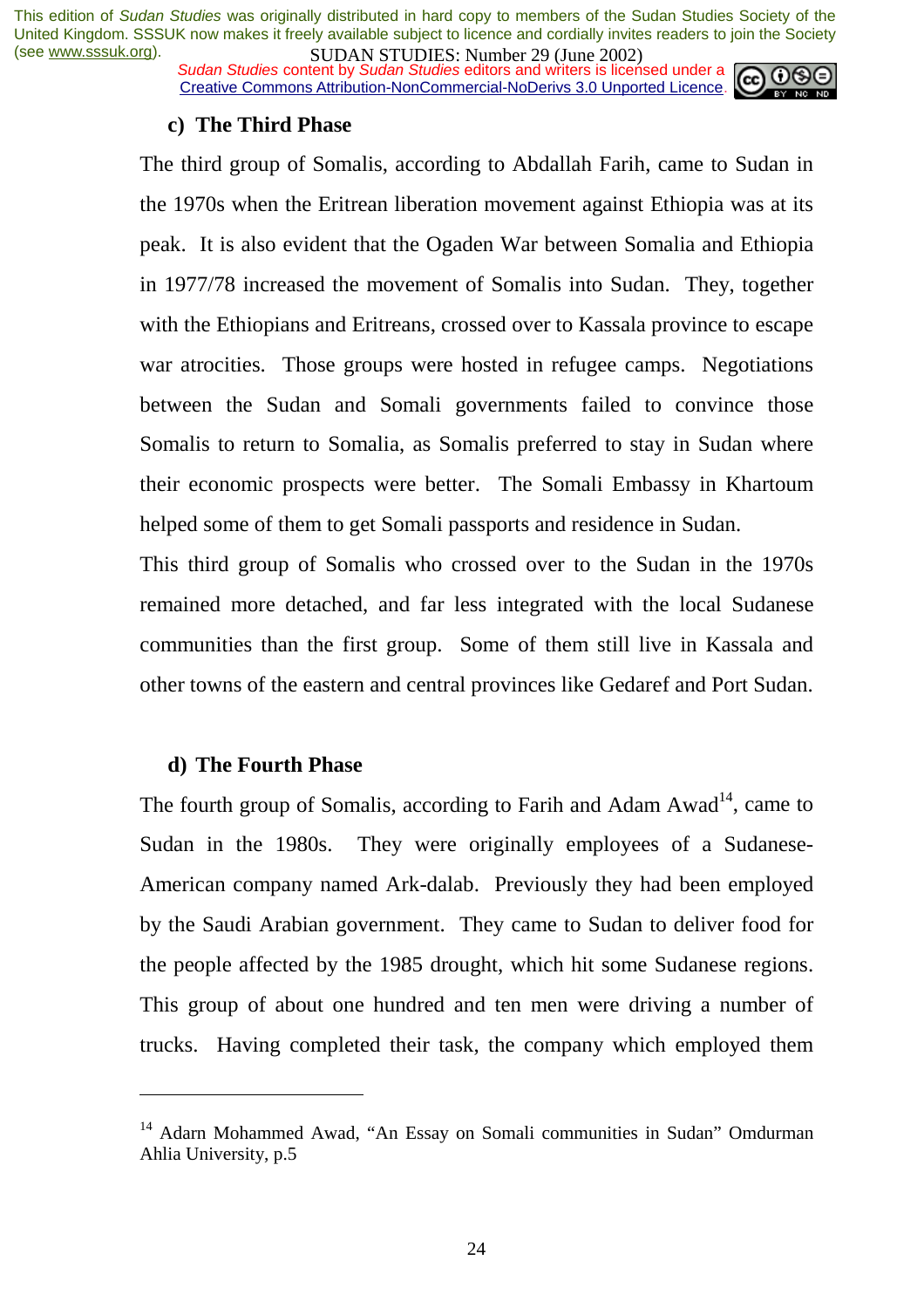*Sudan Studies content by Sudan Studies editors and writers is licensed under a* Creative Commons Attribution-NonCommercial-NoDerivs 3.0 Unported Licence.

terminated their contracts. The company itself no longer functioned in Sudan but these Somalis preferred to stay in Sudan and to seek jobs as drivers with local companies. In 1988, after the flood disaster, they proved useful in transporting emergency aid to the affected areas. In addition to that, they were employed in delivering material connected with road construction. Later on, they proved equally useful working with the companies engaged in petroleum like Concorp and Nile Petroleum especially in the west and south of Sudan. This is because Somalis gained a good reputation as long distance drivers. It is worth noting that for years they were employed in carrying trade between Kenya and Sudan. Most of these Somalis managed to get Sudanese Nationality and preferred to stay in Sudan with their families in places like Khartoum, Omdurman and other Sudanese towns.

#### **e) The Fifth Phase 1991-1997**

 $\overline{a}$ 

During the years of the Somali crisis, individual Somalis continued to find their way into the Sudan. Observers wondered why Somalis would come to Sudan since it is not a neighbouring country, and moreover, the Sudan during the same years of Somali crisis was itself suffering from severe economic constraints which meant it was not an 'El-Dorado' to Somalis.

The introductory pages to this piece of research may give an explanation as to why some Somalis would prefer to come to Sudan in the period following 1991. The information collected from a former Director of the Commission for Refugees in Khartoum  $(COR)^{15}$  points to the fact that most of the Somalis who came over were young people between eighteen to thirty years

<sup>&</sup>lt;sup>15</sup> An interview with Abdel Rahman Ali Kheir, Commission of Refugees (COR), Khartoum, April 1999.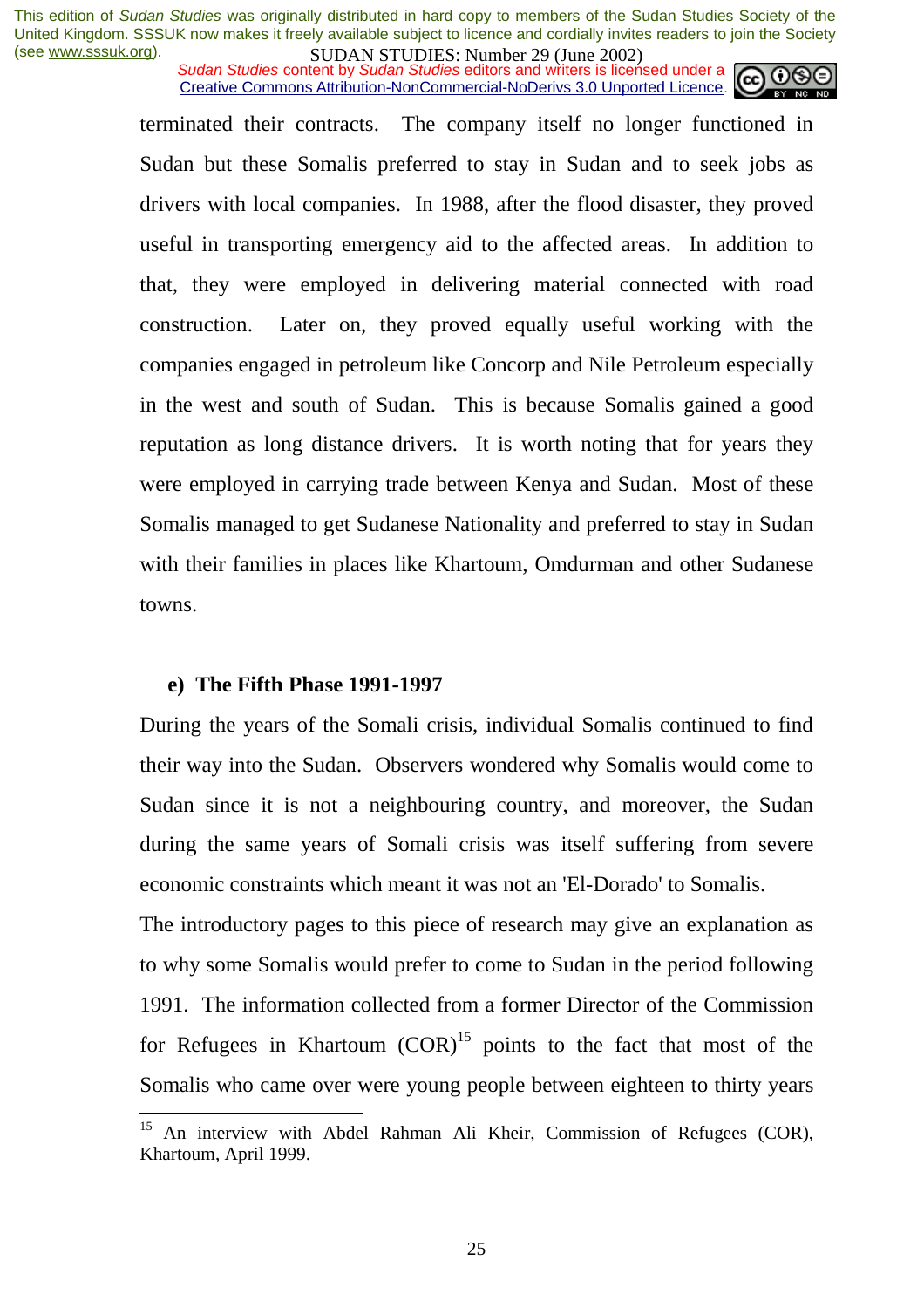*Sudan Studies content by Sudan Studies editors and writers is licensed under a* Creative Commons Attribution-NonCommercial-NoDerivs 3.0 Unported Licence.



of age, accompanied by very few women and children and rarely elderly people of fifty years or more. These Somalis crossed the border from Ethiopia to Gedaref town in eastern Sudan<sup>16</sup>. Their numbers were estimated to be around 200-400. The number increased during 1991-1996 to about 600. This increase led the Sudanese authorities in Gedaref to gather these Somalis and put them, as a separate ethnic group, at the Camp of 'Um Gulja'. This camp was in fact a special extension of the camp provided for the Ethiopian refugees.

Some Somalis gradually infiltrated from this camp to Khartoum to join relatives already in 'Hai al-Zuhur' in the Khartoum Municipality, without the knowledge of COR authorities in Gedaref. This was made possible by the strong tribal and clan affiliations of the Somali groups, and the strong ties of loyalty, which offered protection to the kin and relative. In Khartoum, the Sudanese community received the Somalis cordially in the neighbourhood and in the places of worship, e.g., *Zawias*, since both people are inclined to religious practices involving the veneration of sheikhs and sufi orders.

Examination of UNHCR social services format for reporting, show that at least 377 Somalis out of a total number of 3,806 received medical and health care assistance in the period up to 1998. This put the Somalis in fourth position, after refugees from Eritrea, Ethiopia and Uganda<sup>17</sup>. According to Refugees' Counselling Service (RCS) of UNHCR, the funds given by

 $16$  The historical connections between Somalis and Gedaref town have already been noted.

 $17$  UNHCR/Social Services Format, Quarterly Report Dec. 1998. Some Somalis still live in Khartoum and receive medical assistance from the Refugees Counselling Service (RCS). See for example Files RCS/16/0, ID14/97, and RCS/1650, etc., for the period 1992-1998.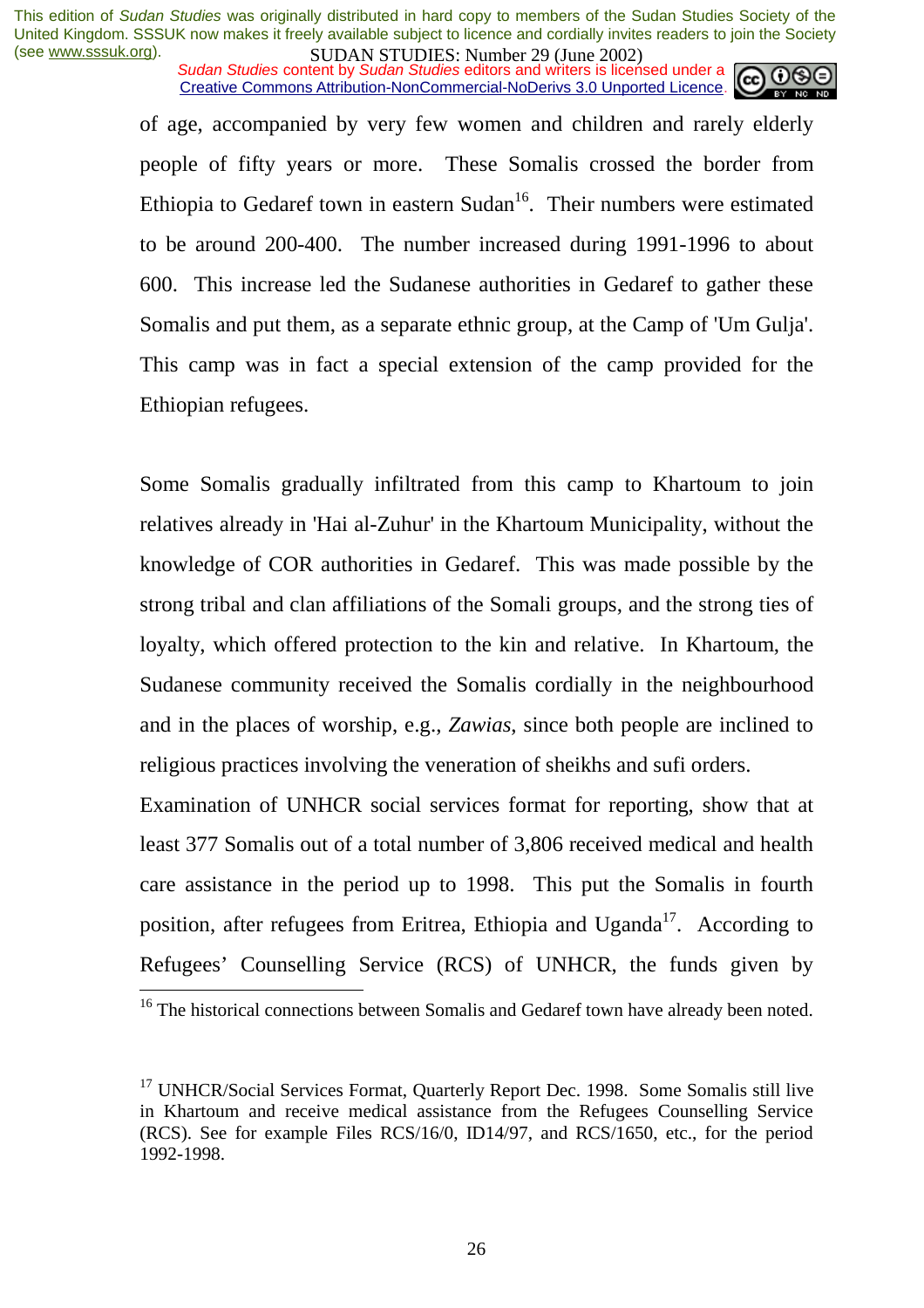*Sudan Studies content by Sudan Studies editors and writers is licensed under a* Creative Commons Attribution-NonCommercial-NoDerivs 3.0 Unported Licence.

UNHCR to meet these services do not cover their needs. The Sudan government, though unable to offer financial assistance, has opened its hospitals and available facilities for refugees. Refugees are normally treated on an equal footing with the Sudanese. For example the Sudan National Tuberculosis Programme offers the refugees services on the same basis as the locals. However, COR officials point to the fact that with regard to Somalis, the degree of treatment for difficult and serious diseases is far less forthcoming compared with other groups. In most cases they tend to seek assistance from their own kin and community rather than appear before the officials.

In recent years, the number of Somalis in the Khartoum Municipality continued to increase and the COR officials therefore decided to move them outside the town to what is known as Fou 5 in the Central Province Butana East, al-Rahad project, in  $1997^{18}$ . The number of Somalis in this camp, according to COR authorities is forty-six individuals, compared to 140,000 Eritreans which is an indication of the small number of Somalis compared to refugees from the neighbouring countries. Some Somalis naturally dispersed in other towns without the knowledge of COR authorities and because of their physical similarity to the Sudanese, it is very difficult to distinguish them from the local population.

In 1997, a Committee from the United Nations Food Programme and the Save the Children Fund of Britain was entrusted with the task of studying the

<sup>&</sup>lt;sup>18</sup> An interview with Bushra Al-Amin Mohammed Ali, COR, Khartoum, April 1999.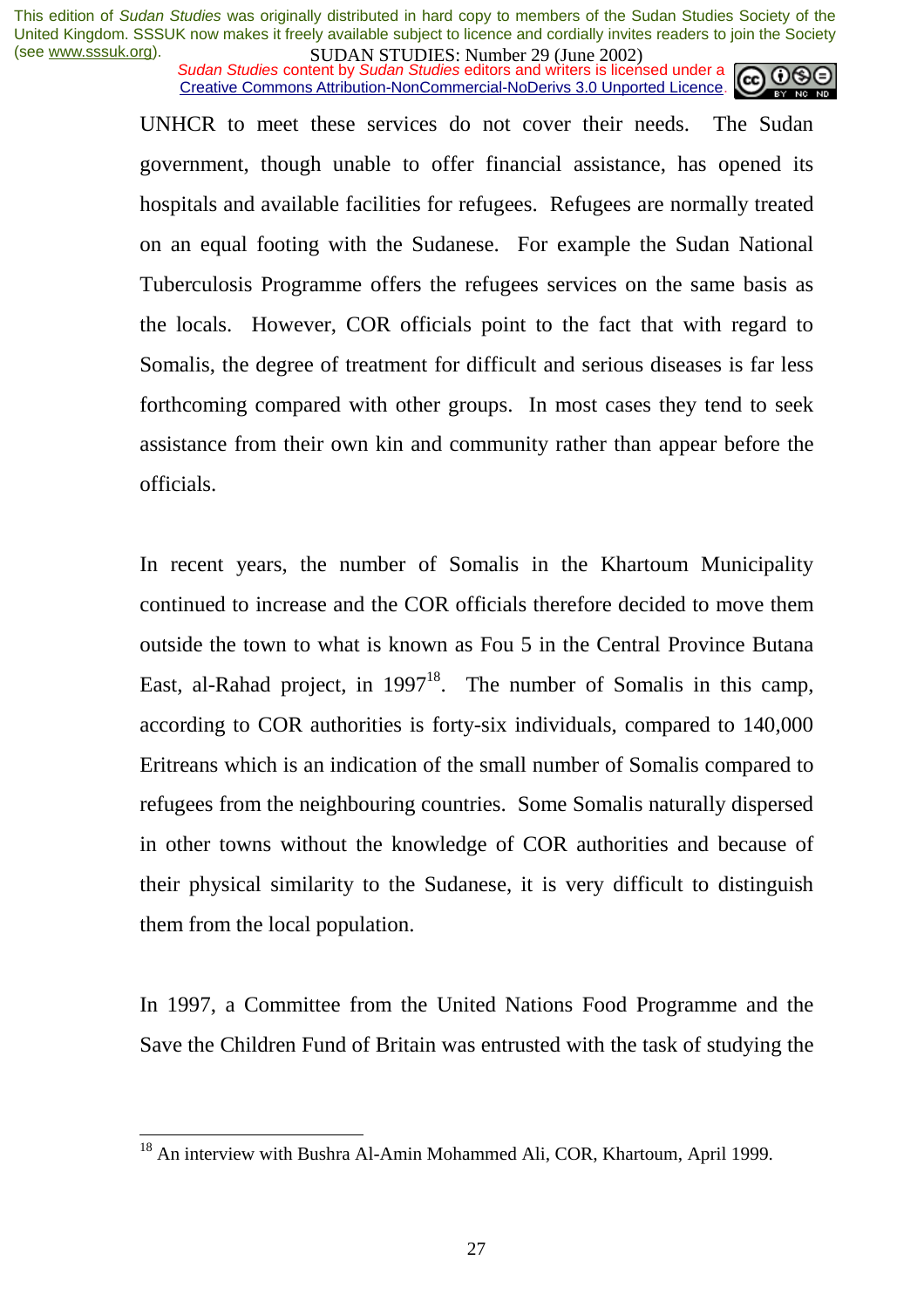*Sudan Studies content by Sudan Studies editors and writers is licensed under a* Creative Commons Attribution-NonCommercial-NoDerivs 3.0 Unported Licence.



situation of refugees in Sudan<sup>19</sup>. The Committee visited Fou and reported on the condition of Somalis in Fou 5. The camp in Fou 5 is under COR supervision. They provide all the services to Somalis there. These services include:

### **1) Health care and medical treatment**:

In this respect, Somalis in Fou 5, like any other inhabitants of the area, suffer occasionally from common diseases such as malaria, typhoid, diarrhoea, etc. The Committee recommended the improvement of their health condition and their diet. From July 1998, the bread basket of Somalis was improved to contain the following diet per head per day: a) starches 500 grms, b) cereals 70 grms, c) fats 30 grms, d) sugar 20 grms, e) salt 5 grms, f) protein 68 grms, g) energy 2076 calories.

Additional foodstuffs are also provided for patients, mothers, and children who suffer from malnutrition. There is also a special section of the care unit for mothers and children.

#### **2) Housing:**

The Committee observed that Somalis particularly complain about poor housing conditions. In July 1998, a rehabilitation of Somali dwellings was recommended so that they could withstand the rainy season. This was carried out accordingly.

 $19$  Ibid.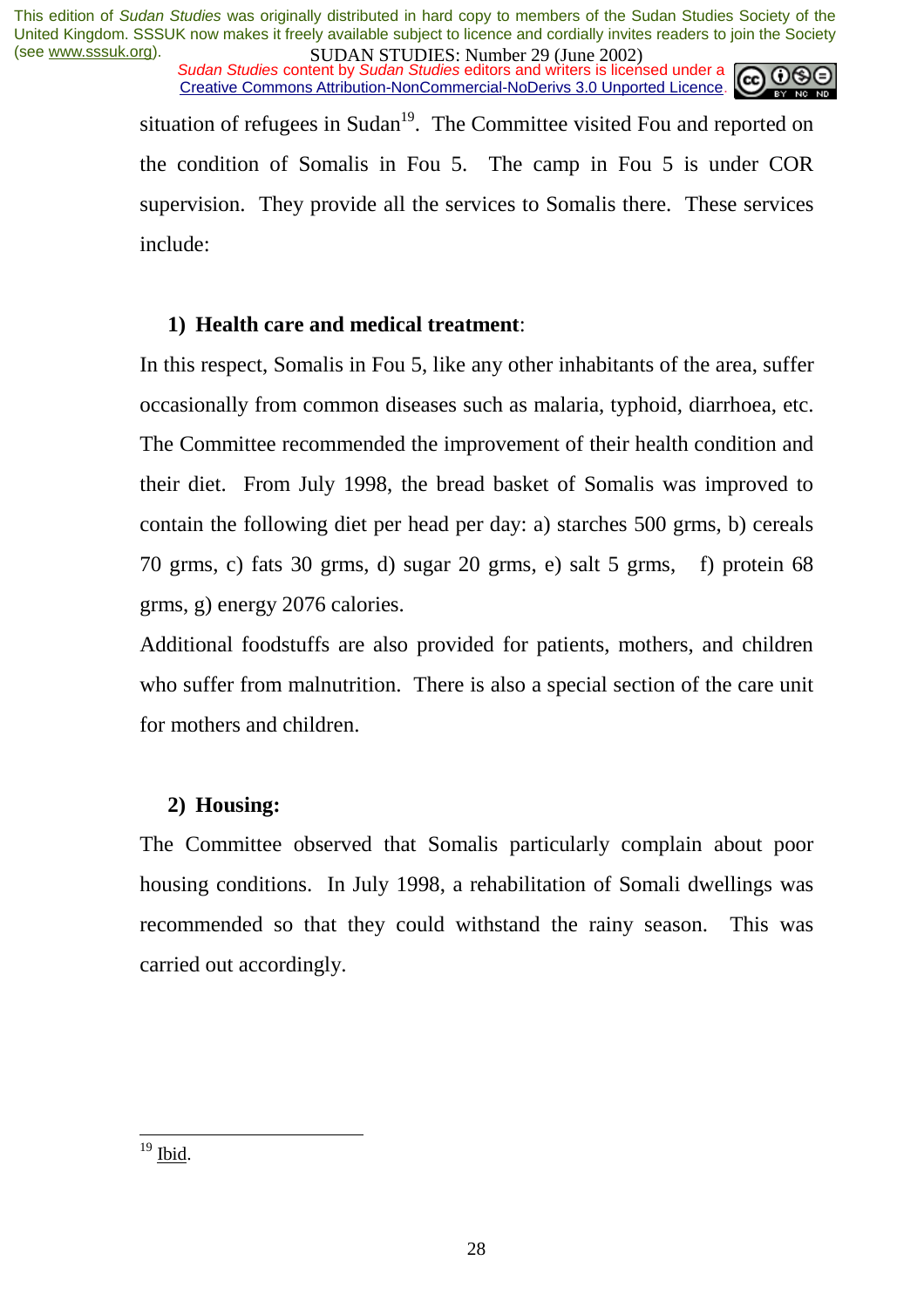*Sudan Studies content by Sudan Studies editors and writers is licensed under a* Creative Commons Attribution-NonCommercial-NoDerivs 3.0 Unported Licence.



#### **3) Education:**

 $\overline{a}$ 

Education in the camp was undertaken and supervised by COR from levels one to four, i.e., primary level. Besides COR, private organizations such as the Islamic Relief Agency (IRA) are present in the area in order to provide assistance for the refugees.

Mr. Bushra al-Amin, the COR official, pointed to the very limited assistance available front the United Nations Programme to the refugees in the Sudan. He himself wrote a dissertation on this subject reflecting the weakness of the international assistance programme, which naturally has a negative impact on the refugees in Sudan. He clearly points out the fact that the amount of assistance given to the refugees in Sudan is far less when compared to other countries in Africa. This leaves a heavier burden on the Sudanese government.20

With regard to Somalis in Sudan, as mentioned above, their numbers are much smaller than those from neighbouring countries of Ethiopia and Eritrea or Uganda. At any rate, Somalis are distinct from the others due to the fact that they likely to depend on themselves or relatives, rather than come forward asking for assistance. They depend mostly on their community selfhelp activities and normally avoid appearing before the authorities, i.e., COR or the Sudan government. It is thus logical to maintain here that the figures given by COR for Somalis living in the Sudan after 1991 are not realistic. The other very important factor is that, as stated previously the majority of

Somalis in the Sudan are young men, students who came mainly in search of

 $20$  Bushra El-Amin Muhammad Ali, Shortage of International Aid and its Impact on Refugees in Sudan (The Military Academy, Khartoum, Session 1995/96) (in Arabic).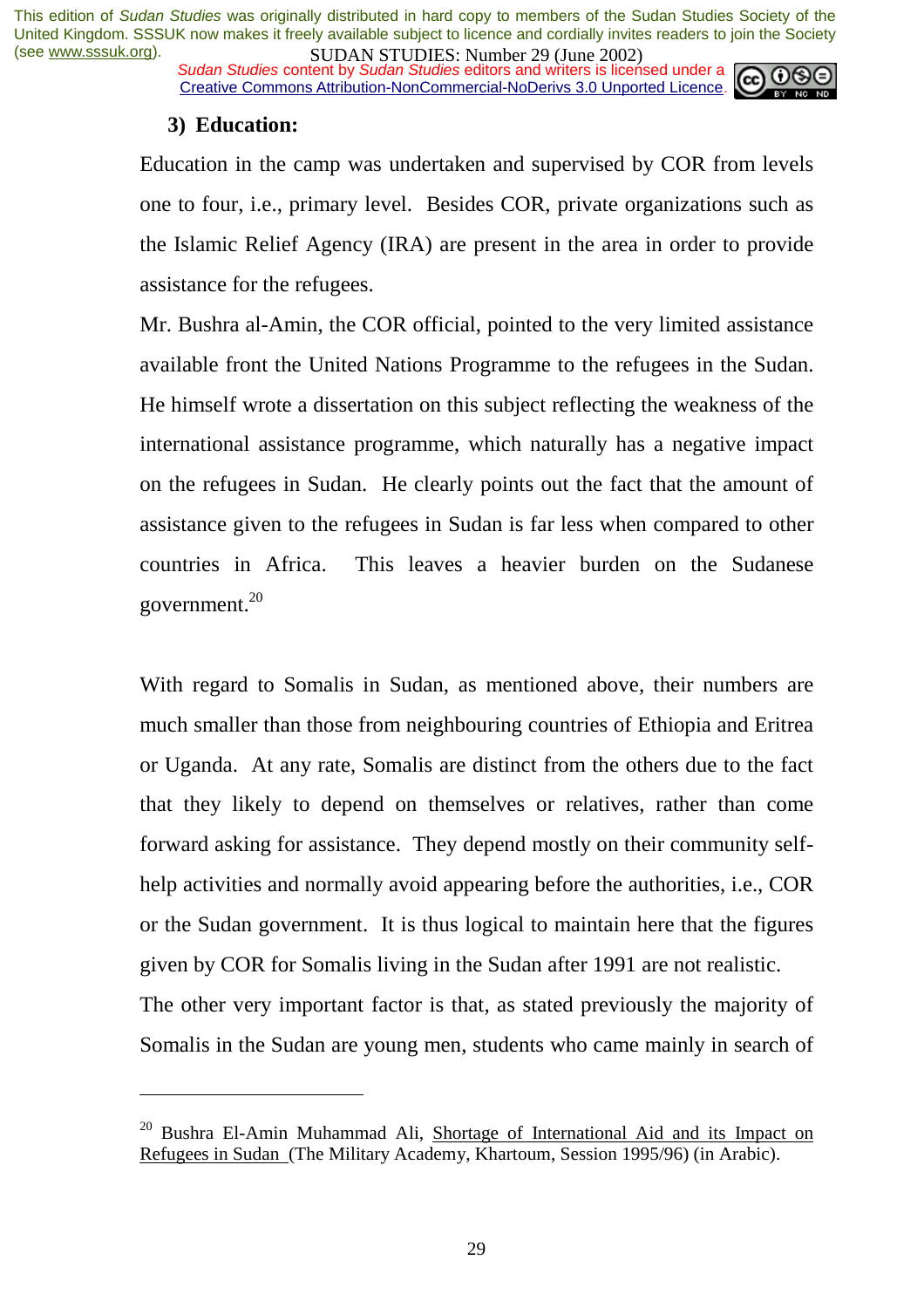*Sudan Studies content by Sudan Studies editors and writers is licensed under a* Creative Commons Attribution-NonCommercial-NoDerivs 3.0 Unported Licence.

> education either in the secondary or university levels. After 1991, UNHCR assisted in this effort, but after 1996 UNHCR stopped assisting them, owing to its policy of minimizing aid to Sudan. In the period 1991-1996 the RCS who deals mainly with urban refugees, offered services to both secondary and university students. The Director of RCS Khartoum maintained that UNHCR has provided vocational training for secondary school students lasting for one to two years.<sup>21</sup> This kind of service was offered to about forty refugees in Khartoum who were paid in three monthly instalments of 16,000 Sudanese Pounds, the equivalent of US\$46.<sup>22</sup>

> Regarding the other sector, university students, COR used to look after Somali students joining all universities in Sudanese towns through the period 1991-1996. These included students in the University of Khartoum, Africa International University, Omdurman Ahlia, University of Shendi, Africa College, etc. The COR office in Khartoum facilitated admission to these universities, paid travel expenses to students outside Khartoum, paid fees and assisted in accommodating and granting living costs to them. They were paid in three monthly instalments the sum of 375,000 Sudanese pounds, the equivalent of US\$150.<sup>23</sup>

> After COR stopped its scholarship programme for these students, the RCS could not help them; therefore, other interested organizations have taken over. Since 1981 the World Assembly of Muslim Youth (WAMY), through its branch in Khartoum North, has offered assistance to all non-Sudanese

 $21$  An interview with Abdallah Muhamad Abdallah, Director RCS, UNHCR, Khartoum, 3.4.99

<sup>&</sup>lt;sup>22</sup> COR Khartoum Project, 99/EA/SD/LS/417.

<sup>&</sup>lt;sup>23</sup> COR Khartoum Project,  $94/EA/SD/LS/485(a)$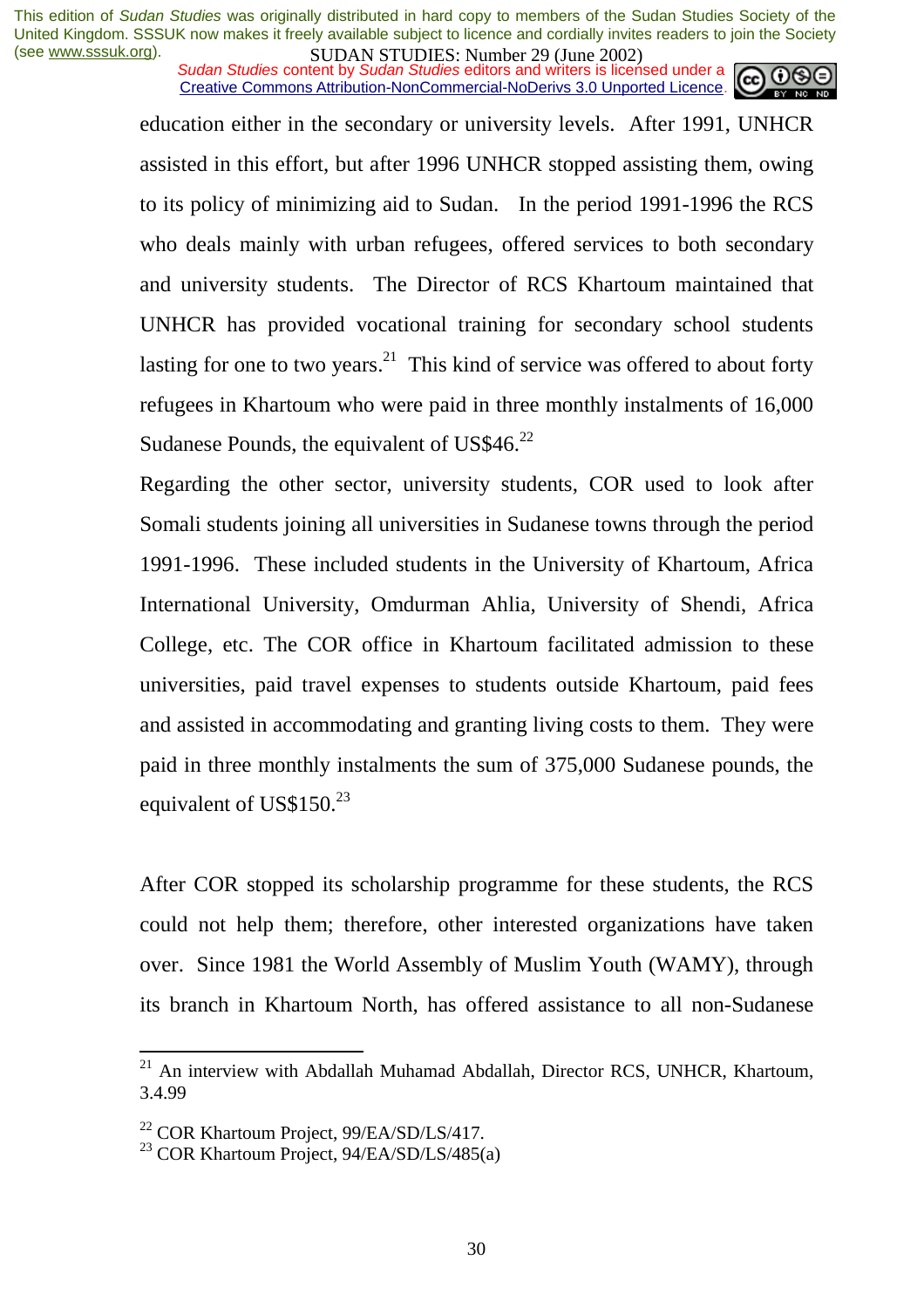*Sudan Studies content by Sudan Studies editors and writers is licensed under a* Creative Commons Attribution-NonCommercial-NoDerivs 3.0 Unported Licence.



Muslim students. It helps them to enrol in Sudanese universities. Somalis, like other non-Sudanese Muslim students benefited from the services given by WAMY in the form of scholarships and bursaries. During the last five years, WAMY offered financial assistance for education in Sudan in a range of specializations: Medicine, Veterinary Medicine, Health Sciences, Laboratories, Agriculture, Economics, Commerce, Arabic Language, Sharia, Law and Engineering. An average of six students per year received assistance from WAMY. Some of these students have already graduated and have gone back to Somalia.

The main objective of WAMY, as its Director explained, is to give Muslim youth the necessary training in administration and to educate them so that they could contribute positively to their countries once they go back.<sup>24</sup> The organization facilitates the study of these students by making available to them expensive books and study materials for medicine, engineering and other sciences. A number of female students from Somalia are studying medicine, nursing, laboratory science and other specializations, also on the list of students assisted by WAMY. It is worth noting here that the number of Somali students is again much smaller compared to those from other countries. The bursaries given to students range from 30-40,000 Sudanese Pounds per month - the equivalent of US\$12-15.

Since 1995 another organization has offered help to Somali students. The Non-Sudanese Students Welfare Organization (NSSWO), a branch of the Islamic Dawn Organization, gave one hundred and fifty male and twenty-

 $24$  An interview with Abdallah Mekki Saddig, Chairman of World Assembly of Muslim Youth, Khartoum, April 1999.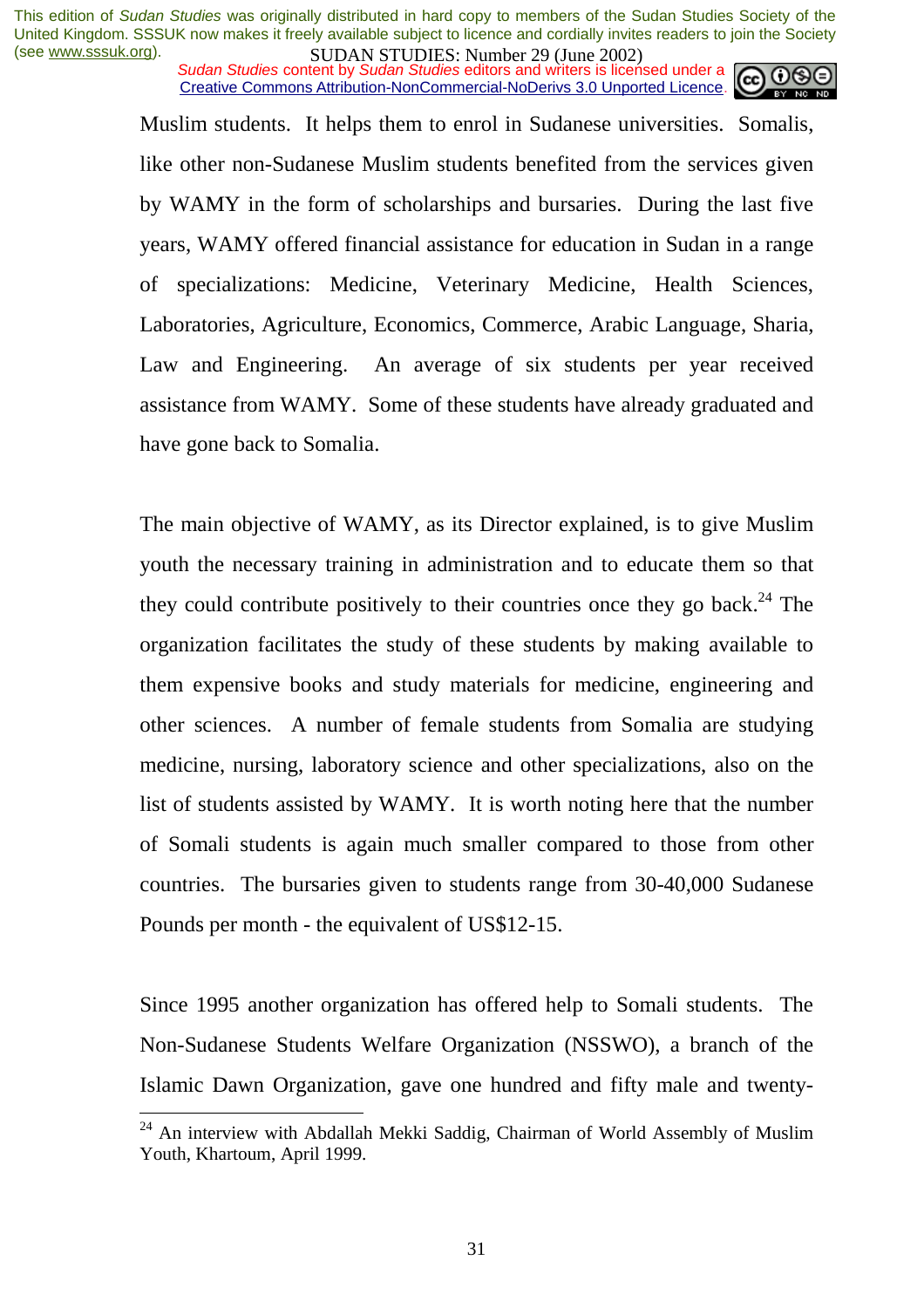*Sudan Studies content by Sudan Studies editors and writers is licensed under a* Creative Commons Attribution-NonCommercial-NoDerivs 3.0 Unported Licence.

five female Somali students financial assistance. Like WAMY, they facilitate the enrolment of students in institutions of higher learning. They also help in providing accommodation and subsistence.<sup>25</sup> Although no more information was made available by the NSSWO regarding the amount of financial assistance given to these students, it would be reasonable to think that it is no less than that offered by WAMY.

About a hundred Somali students are enrolled in Africa International University in Khartoum at the moment. The university has, since its foundation as the Islamic Africa Centre, offered Somali and other African students accommodation and subsistence. However, after the Gulf War and its impact on Sudan's relations with the donor Arab countries, the financial position of this institution has been badly affected. Moreover, the impact of the Somali crisis and the collapse of the state in 1991 affected the standard of secondary education in Somalia. The result was a smaller number of qualified students who could join the university.<sup>26</sup> Moreover, since Sudan does not neighbour Somalia the Sudan government will not receive the aid given to refugees like the other neighbouring countries by which it could assist a larger number of Somali students. These factors have encouraged a number of Somali students to seek better chances of sponsorship in the Gulf, Egypt and other parts of the world since 1996.

 $25$  Information collected from Non-Sudanese Students Welfare Organization office in Khartoum, April 1999.

 $26$  An interview with Somali students: Mahmoud Yusef Musa, Ibrahim Abdi Mohammad, Abdel Aziz Ali Lid, Muhammed Ahmad Sheikh Ali (all from Africa International University) 15.4.99, my office, Khartoum.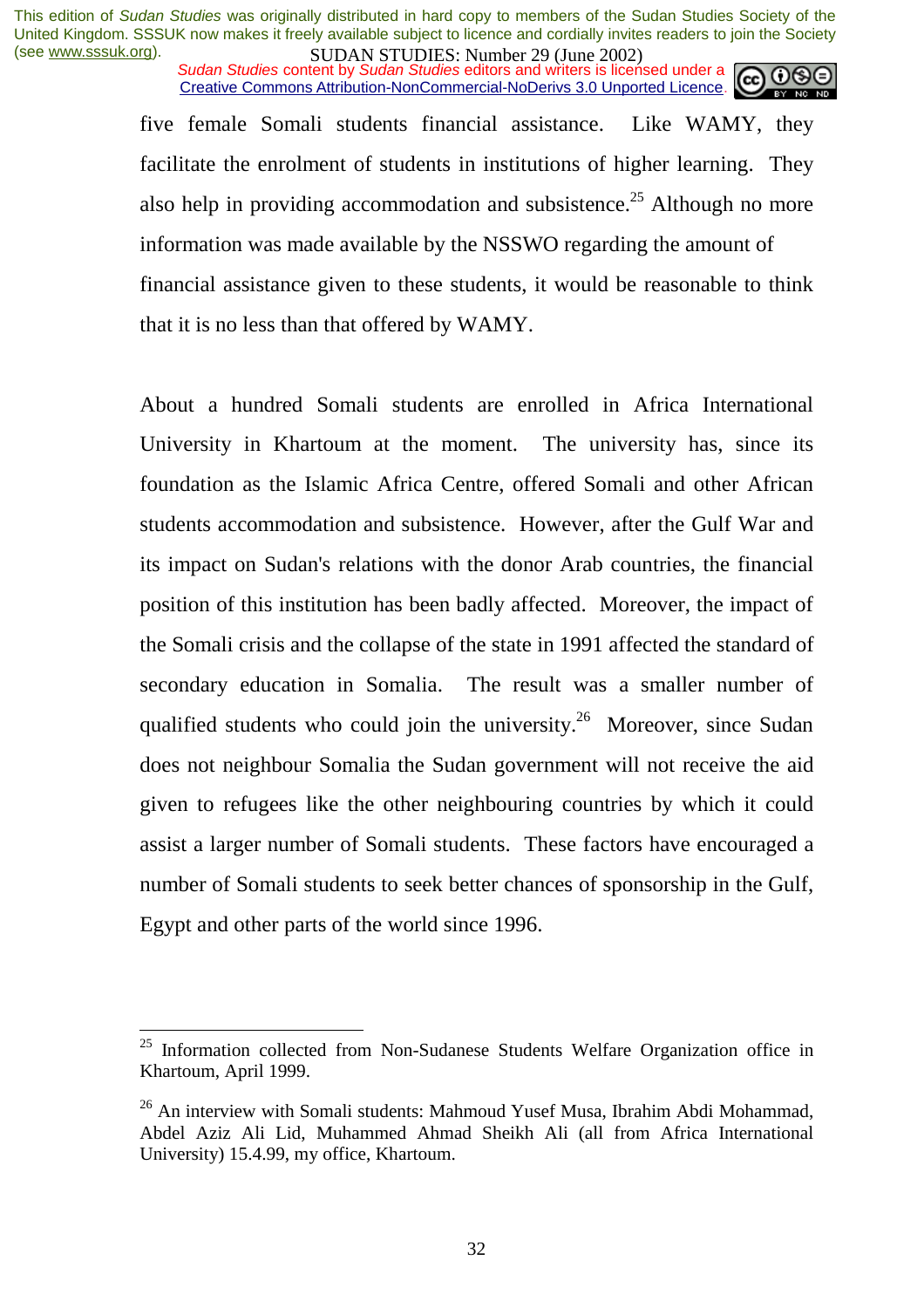*Sudan Studies content by Sudan Studies editors and writers is licensed under a* Creative Commons Attribution-NonCommercial-NoDerivs 3.0 Unported Licence.

Despite this, Somali students who live in Sudan very much appreciate and enjoy the hospitality of their colleagues and the community at large. They particularly praise the fact that they experience no harassment from the authorities and can practice their activities normally through the Union of Somali Students. They, however, wished to see themselves treated on equal terms with Sudanese post-graduate students regarding the payment of fees, although they themselves admit that some of them do get that treatment. The Somali community, other than students, living in Khartoum and other Sudanese towns co-exist peacefully with the community since their number is small and because the cultural and religious background of the two people is very similar. Intermarriage between the Sudanese Somalis except for the group of the first phase, is known to have existed since the early years of contact between them, but is by no means equal to the degree of their cultural similarities. This could be explained by the fact that both the Sudanese and Somalis are traditionally conservative about intermarriage outside their communities. For Somalis particularly, marriage is not an individual affair but is largely a tribal and clan business.

#### **Conclusion**

The Somali presence in Sudan is historical. The two peoples exhibit a degree of physical and cultural similarities and a small number of Somalis have found their way to live in Sudan. And due to the same reason, the Sudanese government has opened its doors to Somalis during the current crisis, which has existed since 1991, despite the meagre resources at its disposal, and the political problems facing the country.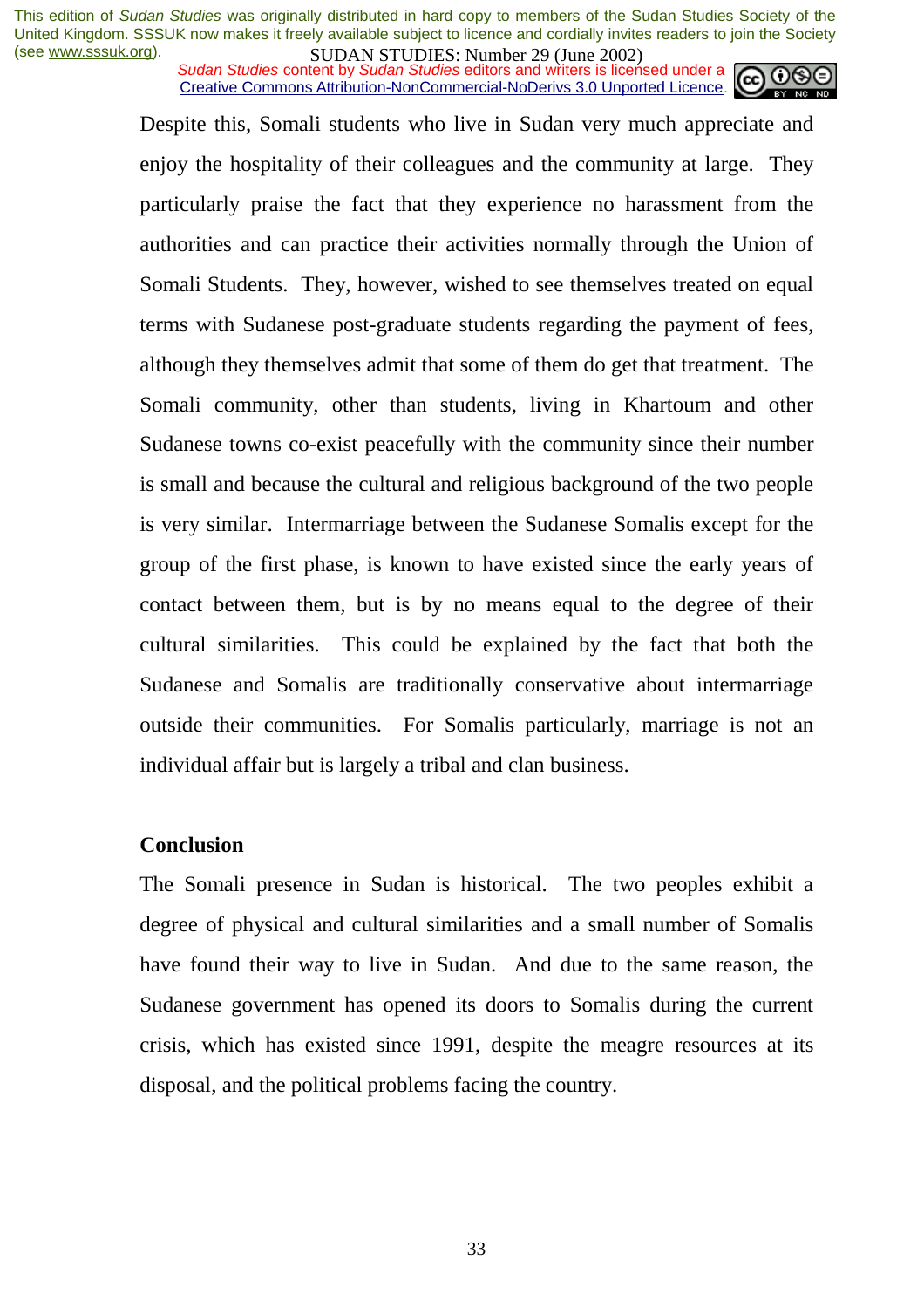*Sudan Studies content by Sudan Studies editors and writers is licensed under a* Creative Commons Attribution-NonCommercial-NoDerivs 3.0 Unported Licence.



The Somali community in Sudan is largely made up of students who, since 1902, have joined the educational institutions in the country and trained in the existing branches of knowledge. At the moment not only the Sudan government but also the international organizations within Sudan help to facilitate the education and training of Somalis in order to contribute positively once Somalia is back to normal. As the Somali saying optimistically states "Dijal Debdi Wanbeda".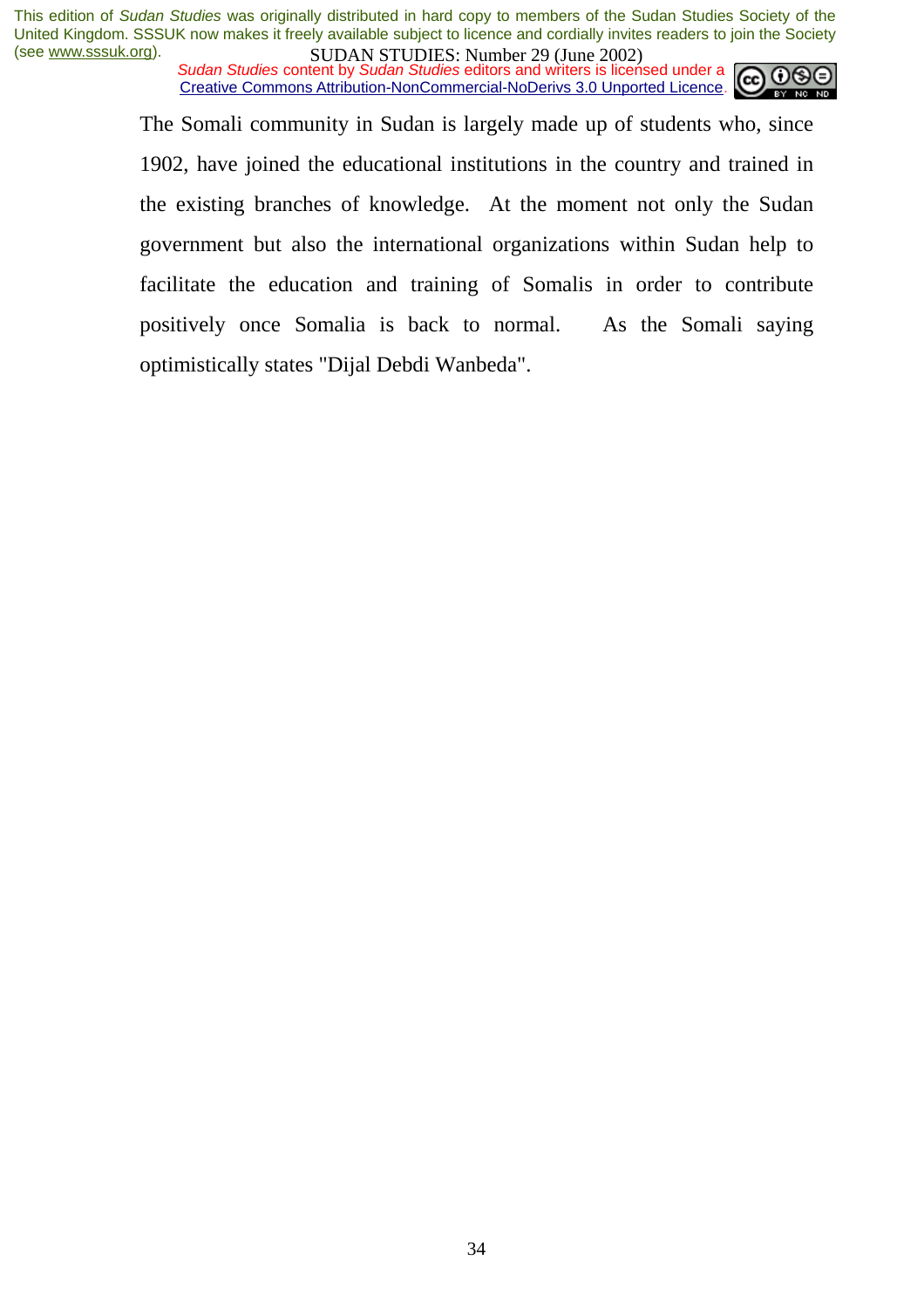*Sudan Studies content by Sudan Studies editors and writers is licensed under a* Creative Commons Attribution-NonCommercial-NoDerivs 3.0 Unported Licence.



## **RECRUITMENT TO THE SUDAN MEDICAL SERVICE, 1899-1938: SOME SPECULATIONS BASED ON THE USE OF SOCIAL NETWORK ANALYSIS**

## by Simon Mollan

This paper pilots the application of the sociological research technique of Social Network Analysis in an imperial context. A recent theme in imperial history has been the role of elite groups and the occurrence or otherwise of social preferment linked to social and institutional ties. Cain and Hopkins constructed the idea of the 'Gentlemanly Order' as one of the chief analytical tools in their meta-account of British Imperialism<sup>27</sup>, while in imperial medical history Mark Harrison discusses the extent to which doctors in India were elite.<sup>28</sup> Cain and Hopkins present a case of a high level of elite integration and presence within the British imperial system, while Harrison contends that medics in India were not well integrated with the elite and, moreover, were not elite within their own profession. In her comprehensive study of medicine and medical practice in the Sudan, Heather Bell in contrast argues that the Sudan Medical Service doctors were elite<sup>29</sup>, a position confirmed by my own research in this area.<sup>30</sup> This paper will offer an

<sup>27</sup> P.J. Cain and A.J. Hopkins, *British Imperialism I: Innovation and Expansion* and *British Imperialism II: Crisis and Deconstruction*, (Longman, London, 1993)

<sup>28</sup> M. Harrison, *Public Health in British India: Anglo-Indian preventive medicine 1859- 1914,* (Cambridge University Press, Cambridge, 1995)

<sup>&</sup>lt;sup>29</sup> H. Bell, *Frontiers of Medicine in the Anglo-Egyptian Sudan 1899-1949*, (Clarendon Press, Oxford, 1999)

<sup>30</sup> S.M.Mollan, *The Sudan Medical Service, 1914-1938: Development and Practitioners*, (unpublished MPhil dissertation, University of Glasgow, 2000). This paper is largely based in research undertaken while at Glasgow University in 2000. Many thanks to Dr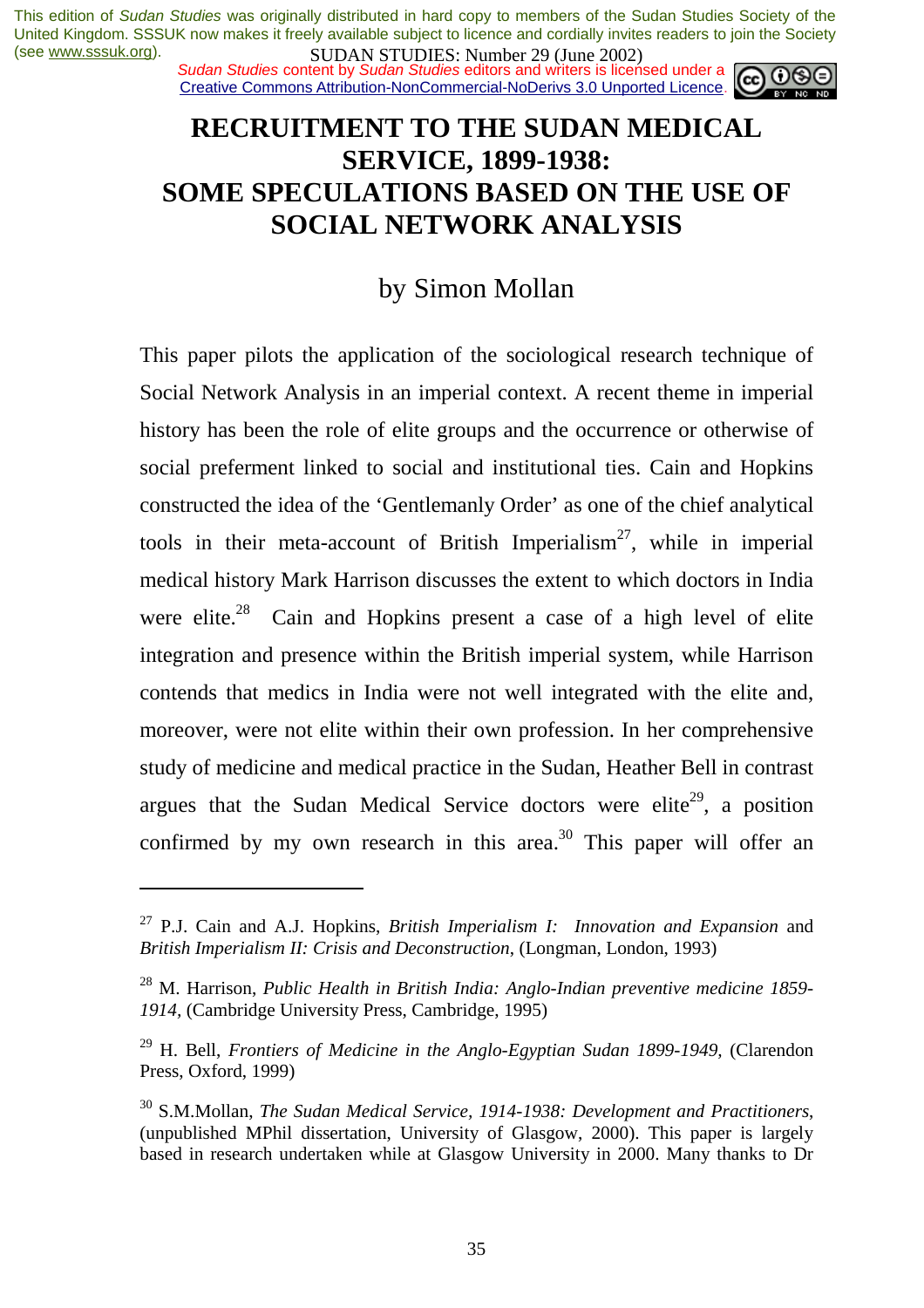*Sudan Studies content by Sudan Studies editors and writers is licensed under a* Creative Commons Attribution-NonCommercial-NoDerivs 3.0 Unported Licence.



explanation of the way in which the elite group of doctors in the Sudan functioned with regard to recruitment and, secondly, how sociological techniques can be used and adapted as analytical tools for the study of elite groups in a historical context.

Historians often fight shy of using techniques from other social science disciplines. Techniques of social analysis in sociology, anthropology and social psychology have mostly grown up alongside a theoretical canon, which quite naturally historians have mostly ignored – the evidence-led methodology of most historians not easily lending itself to the more ordered and regimented systematic testing required to subject a hypothesis to scrutiny. Historical data is often imperfect and there is, perhaps, also something in the disposition of historians that rejects the confinement to the research parameters established by a theory. There are exceptions; for example the use of prosopography (collective biography) by historians is common. Taking the basic life details of an identifiable group (or 'cohort') from which it is possible to assemble and analyse the social attributes and connections (the 'collective biography') that form the backdrop to events. Perhaps because this is an evidence based technique, its application and practicality for historians is clear:

Prosopography is used as a tool to attack two of the most basic problems in history. The first concerns the roots of political action: the uncovering of the deeper interests that are thought to lie beneath the rhetoric of politics: the analysis of social and economic affiliations of political groupings, the exposure of the workings of a political machine and the identification of those who pull the levers. The second concerns social structure and social mobility.<sup>31</sup>

Marguerite Dupree, Dr Don Spaeth at Glasgow, and the Wellcome Trust for funding my research.

<sup>31</sup> L. Stone, 'Prosopography' in *The Past and Present*, (Routledge, London, 1971), p. 60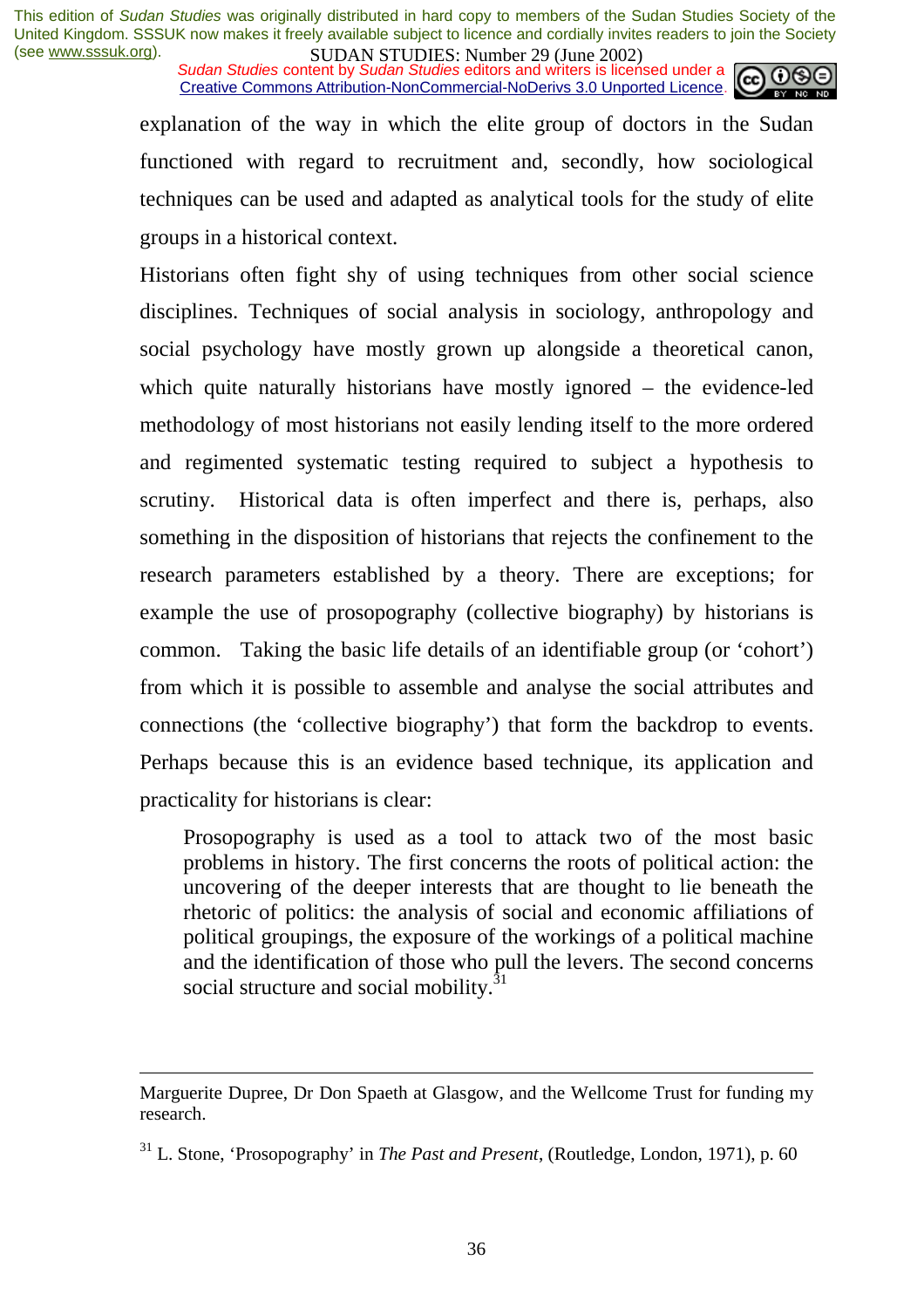*Sudan Studies content by Sudan Studies editors and writers is licensed under a* Creative Commons Attribution-NonCommercial-NoDerivs 3.0 Unported Licence.



A prosopographical study of the Sudan Medical Service provides the data used in the second substantive section of this paper.

John Scott identifies three types of social science data, of which prosopography chiefly uses one. The three types are: attribute data, relational data and ideational data. The last of these – ideational data – will not figure largely in this paper, because it deals with the meanings and motives attached to data. The first, attribute data, includes the 'attitudes, opinions and behaviour of agents, in so far as these are regarded as the properties, qualities or characteristics which belong to them as individuals or groups'; it includes occupation, income, education and so on. $32$  It is this kind of data that makes up the mainstay of prosopographical studies. The second form of data, relational data, is described by Scott as 'the contacts, ties, and connections, the group's attachments and meetings which relate one agent to another and so cannot be reduced to the properties of the individual agents by themselves'. $33$  It is this type of data that is especially illuminating when studying elite groups from a historical perspective – this data provides the actual link between the correlative inference drawn from a group identity and the actual causal execution of a connected, inter-personal action giving us a unique insight into *how* the group operated. Thus a prosopographical study married to a relational study will provide, at least in part, the necessary techniques needed to a social network.

There will be three substantive sections to this paper. The first will deal with the known accounts of recruitment into the Sudan Medical Service before 1938. The second will deal with the educational origins of the doctors recruited and ask whether the composition of the Sudan Medical Service

<sup>32</sup> J. Scott, *Social Network Analysis: a handbook*, (Sage Publications, London, 1992), p. 2

<sup>33</sup> Scott, *Social Network Analysis*, p. 3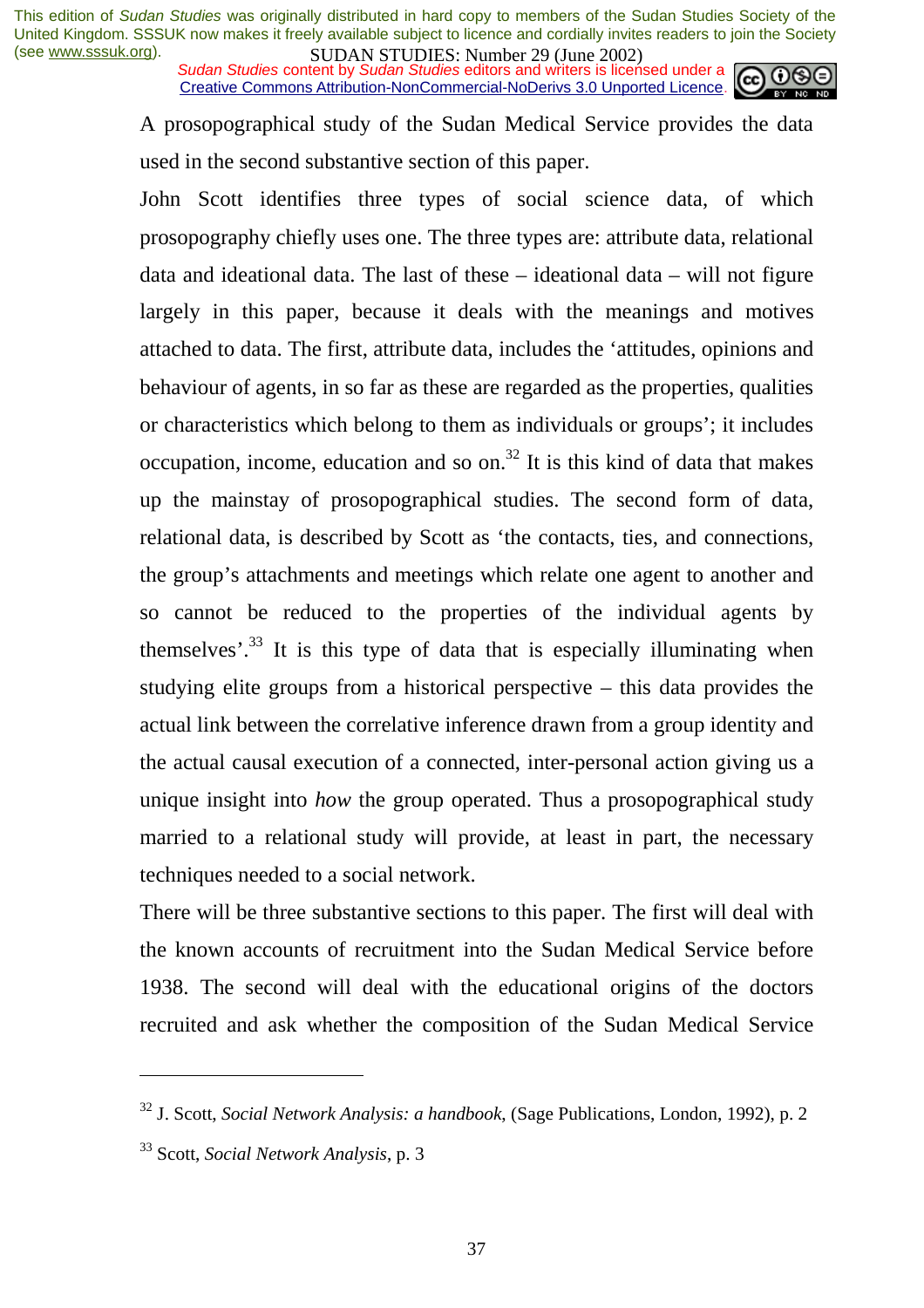*Sudan Studies content by Sudan Studies editors and writers is licensed under a* Creative Commons Attribution-NonCommercial-NoDerivs 3.0 Unported Licence.



from an educational perspective reflected the idiosyncrasies of the recruitment process and how this changed over time. The third section of this paper will be devoted to a discursive analysis of sociological concepts that can be used to analyse the findings presented in the first two sections, and use of one of the analytic techniques that form part of the Social Network Analysis repertoire.

#### Section I: **Recruitment, 1899-1938**

Historical records relating to the recruitment process of the Sudan Medical Service are scant. There are three memoir accounts of recruitment to the Sudan Medical Service. Although not a representative sample they nonetheless provide insight into the various modes of entry into the Sudan Medical Service. In addition, there are certain things that can be determined from the collective biographical data of the SMS doctors. From the total number of seventy-three medics, we know that forty-three were recruited in the first seven years of their careers (calculated from the first known date of graduation – a conservative test of when a career begins); six doctors were recruited more than seven years into their career and for the remaining twenty-four we have no data of this kind.

The first memoir is that of Leonard Bousfield, who was recruited in 1911 when already thirty-five (a mid-career recruit). Bousfield's account of medicine in the Sudan, *Sudan Doctor* (1954),<sup>34</sup> reveals quite an unusual character: a man who married his cousin, was a graduate of Cambridge University, had worked with the poor in the London hospital before joining the Royal Army Medical Corps in 1904. Bousfield joined the Sudan Medical Service as a military doctor; a feature of the early SMS was its military

<sup>34</sup> L. Bousfield, *Sudan Doctor*, (Christopher Johnson, London, 1958)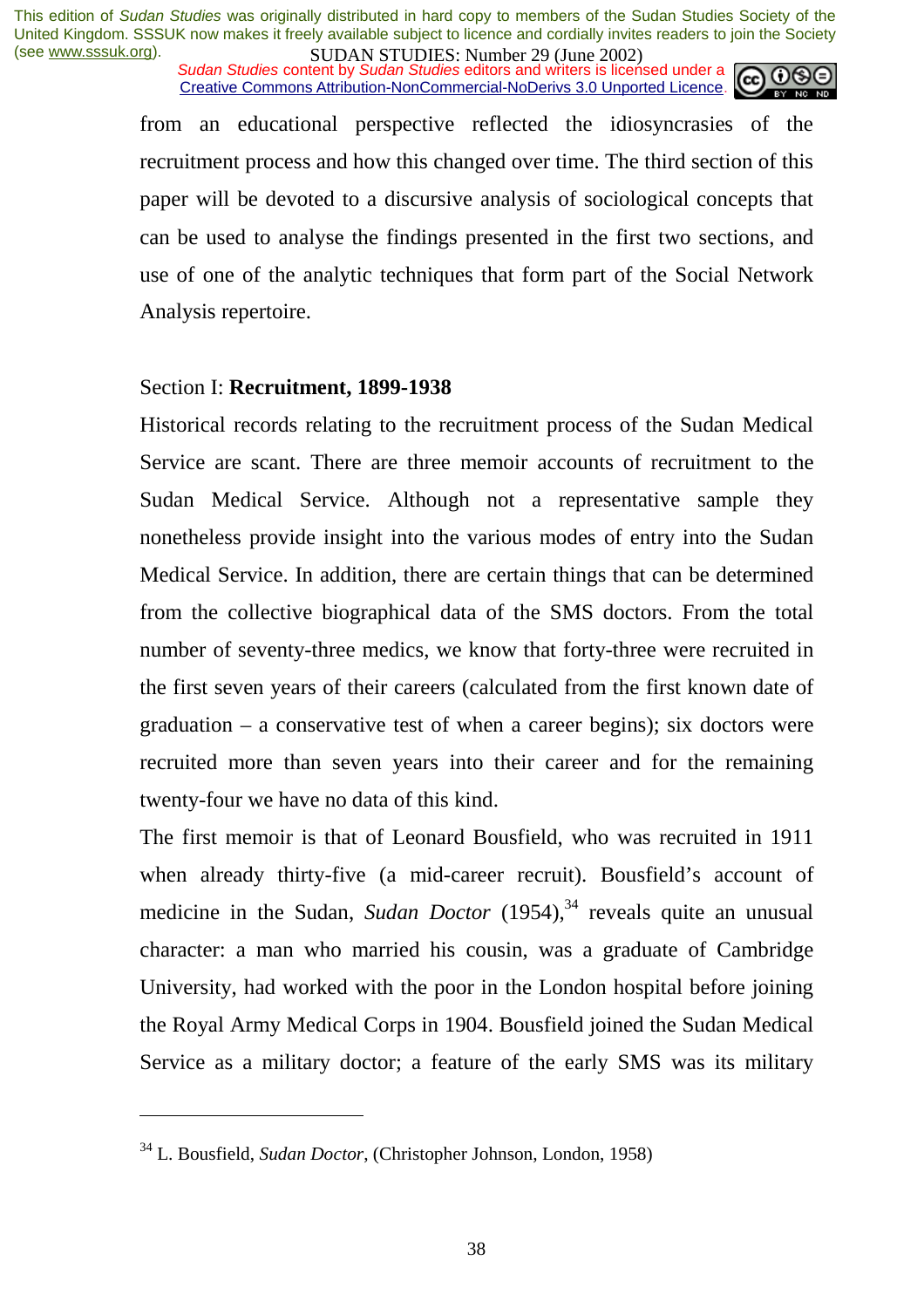*Sudan Studies content by Sudan Studies editors and writers is licensed under a* Creative Commons Attribution-NonCommercial-NoDerivs 3.0 Unported Licence.



dimension. Bousfield was seconded to the Egyptian Army from the RAMC in 1906 and served in the Sudan in Kassala Province and in Khartoum. Although he returned home for a brief period in 1910, by 1912 he was offered a position by the Sudan Government as Medical Officer of Health. He enjoyed various promotions before eventually becoming Chief Sanitary Officer in 1920, a post he retained until his retirement in 1935.<sup>35</sup>

The next account is that of H.C. Squires. Squires served in the Sudan with the SMS between 1908 and 1930; thereafter he was the second medical representative of the Sudan Government in London (1930-1938) and then was the Sudan Government's Consulting Physician in London (1938- 1951).36 His book, *The Sudan Medical Service: an experiment in social medicine* (1958), is the first real history of the SMS. Though it suffers from a number of shortcomings, it is a mine of information. Squires' account of his own recruitment is very short, but points to the social and institutional links that were a part of the recruitment process:

I was appointed to the vacancy caused by the retirement of Nedwell [in 1908]. I had become interested in the Sudan through Oxford friends and had earlier in the year discussed with Dr Acland the possibility of going out there to see what it was like. I had been medical Registrar at St Thomas' Hospital and had obtained my M.R.C.P. the previous year. I arrived in Khartoum in October 1908 and so commenced an association with the Sudan Government that in one form or another lasted fortythree years.<sup>37</sup>

<sup>35</sup> Bousfield, *Sudan Doctor*, pp. 54-55

<sup>36</sup> H.C. Squires, *The Sudan Medical Service: an experiment in social medicine*, (Heinemann, London, 1958), p. vii

<sup>37</sup> Squires, *The Sudan Medical Service,* p. 10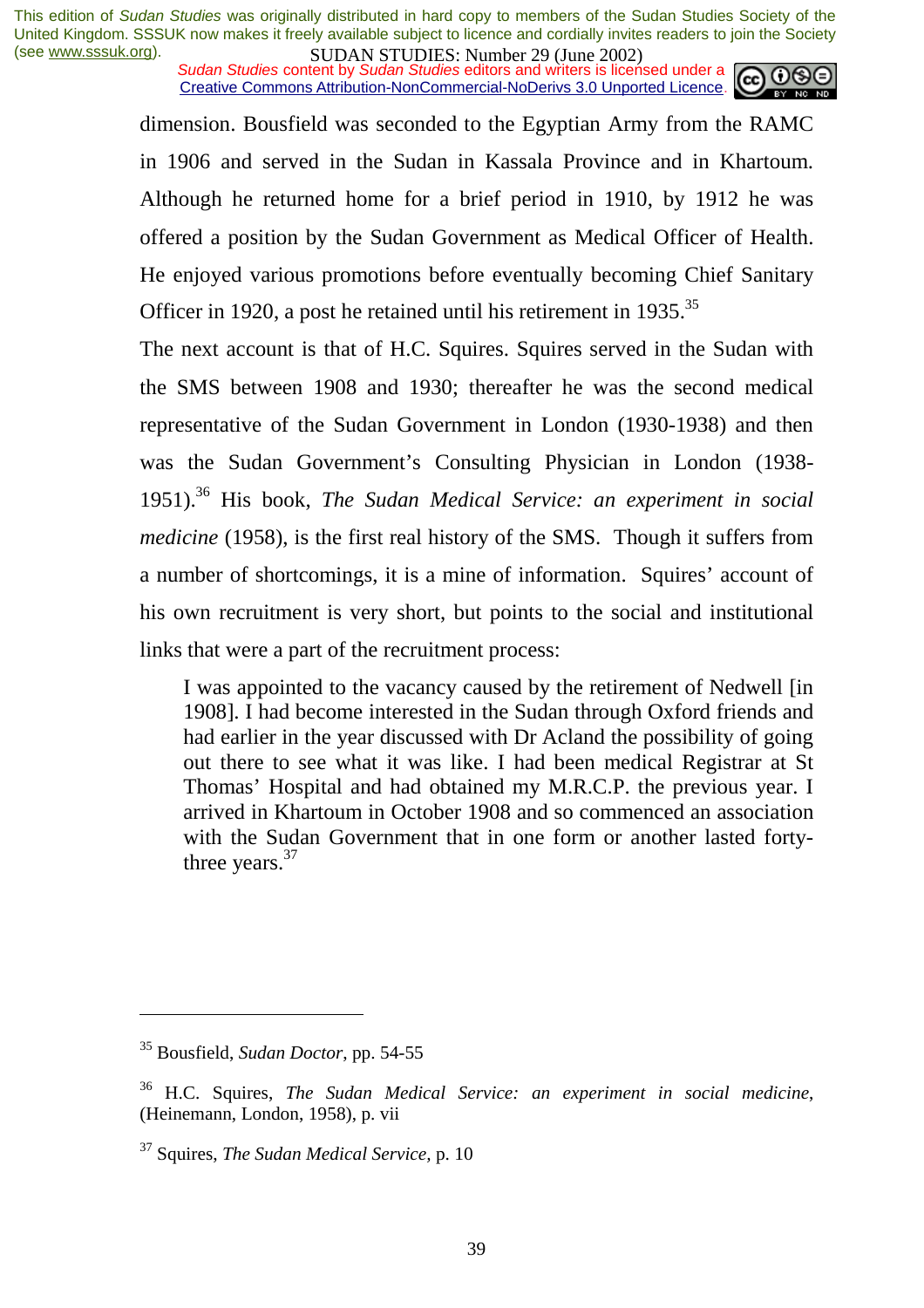*Sudan Studies content by Sudan Studies editors and writers is licensed under a* Creative Commons Attribution-NonCommercial-NoDerivs 3.0 Unported Licence.



This account is suggestive of informality, and contains three key pieces of information: Acland, Oxford and St Thomas' hospital. To each of these we will return.

Squires' account has a similarity with that of Alexander Cruickshank whose account is found in his memoir, *Itchy Feet*<sup>38</sup> in that they both feature Acland. Cruickshank served with the SMS for twenty-four years between 1924 and 1948 before taking up a post in Kenya. Cruickshank's Sudan career began in 1924 when, aged twenty-three, he saw an advertisement in the Sunday Times to which he responded.<sup>39</sup> This formal application was followed up by an interview with 'Dr Dyce Ackland' (sic). Notwithstanding embellishment, Cruickshank's account reveals a certain degree of informality in proceedings from the moment that he arrived at Acland's place of practice:

I felt a bit of a cissy dressed in my borrowed finery when I presented myself at the door of a fine old house in London's Bryanston Square. I was also nervous about the ordeal ahead.

"I'm afraid the doctor is not feeling very well," said a pert young lady who answered the door, "but he told me to bring you up to his bedroom."

Quite without preliminaries, a genial elderly gentleman in his dressinggown said, "Just bring me over my stethoscope, young man," and after a few moments of listening and tapping, "Yes, yes, that's fine, you've got many years to live yet. Now tell me, do you play any games?"

"Rugby and water polo," I answered in a bit of a daze.

"Good, good. Now pop downstairs to my little laboratory and examine vour urine." $40$ 

<sup>38</sup> A. Cruickshank, *Itchy Feet*, (Arthur Stockwell, Ilfracombe, 1991) – though it is a reworking of a previous memoir *A Kindling Fire* published in 1962.

<sup>39</sup> Cruickshank, *Itchy Feet*, p. 31 and p. 34

<sup>40</sup> Cruickshank, *Itchy Feet*, p.32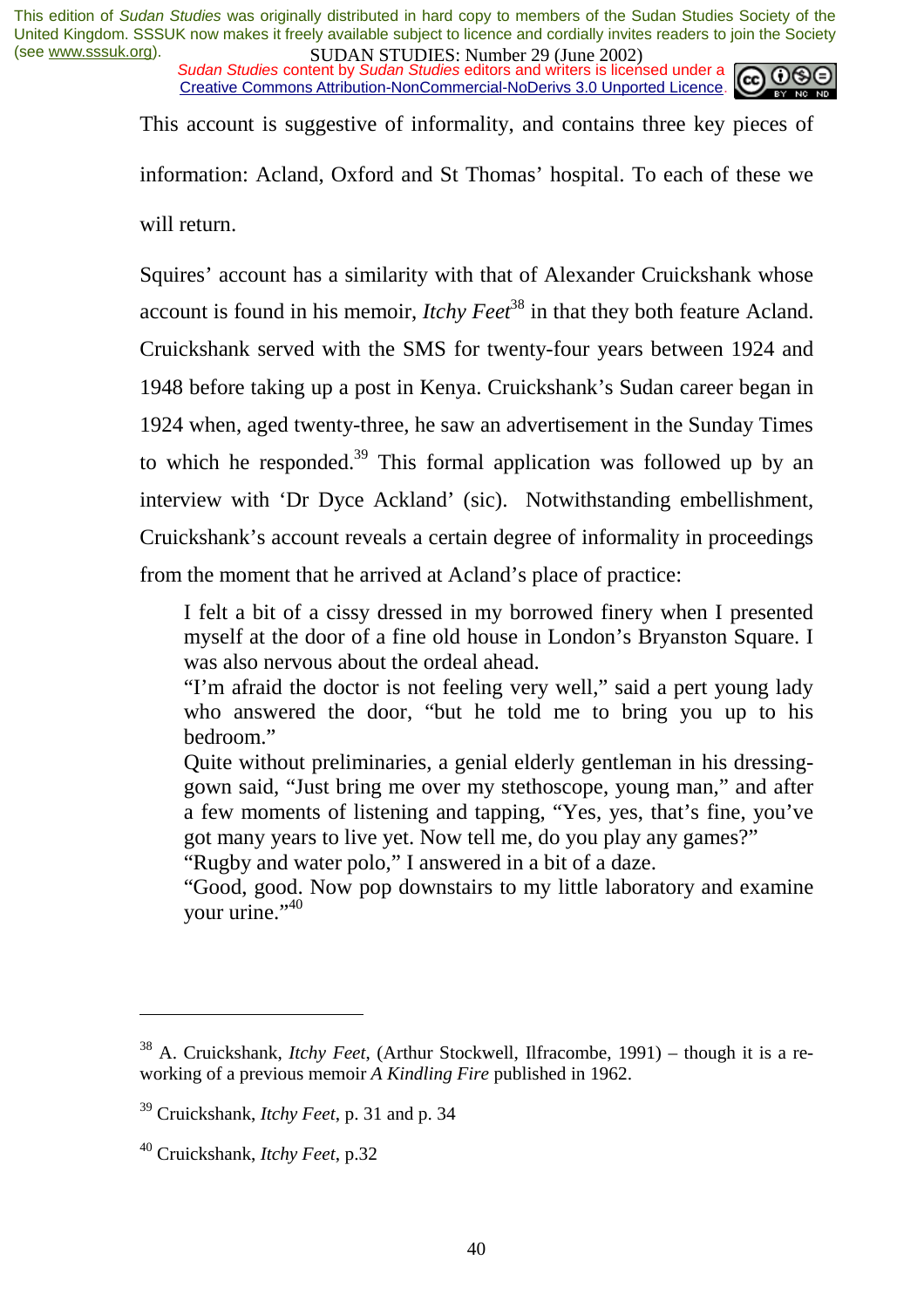*Sudan Studies content by Sudan Studies editors and writers is licensed under a* Creative Commons Attribution-NonCommercial-NoDerivs 3.0 Unported Licence.



Because of the 'charming' receptionist, Cruickshank reports that he omitted to carry out the urine examination; after chatting to the receptionist, he reported to Acland that he had and that there were no abnormalities. Cruickshank reports that Acland told him "Excellent, well you'll be hearing from us soon". $41$ 

Cruickshank's commentary on his interview is interesting and is given in full below:

When I began to ask what sort of work I would be expected to undertake, what the climate was like, the living conditions and the starting salary, he said, "Oh don't worry young man, you'll find out soon enough when you get there." This rather suggested to me that I had got the job, but also that my interviewer had no recent firsthand knowledge of the Sudan. Both my assumptions were right, and despite being a bit worried about the interview I had had, and the lack of hard information, I accepted the post without hesitation, knowing it was meant for me. $^{42}$ 

Acland emerges as a key figure in two of the accounts of recruitment presented thus far. Cruickshank was recruited to the SMS in 1924, some sixteen years after Squires had been recruited, and in both cases Acland was instrumental in the process. This is entirely unsurprising given that Dr Theodore Dyke Acland was the medical adviser to the Sudan Government between 1911 and 1930. A question that will be discussed is whether his personal involvement left an imprint on the composition and recruitment of the Sudan Medical Service. To examine this we need to establish Acland's

<sup>41</sup> Cruickshank, *Itchy Feet*, p.32

<sup>42</sup> Cruickshank, *Itchy Feet*, p.33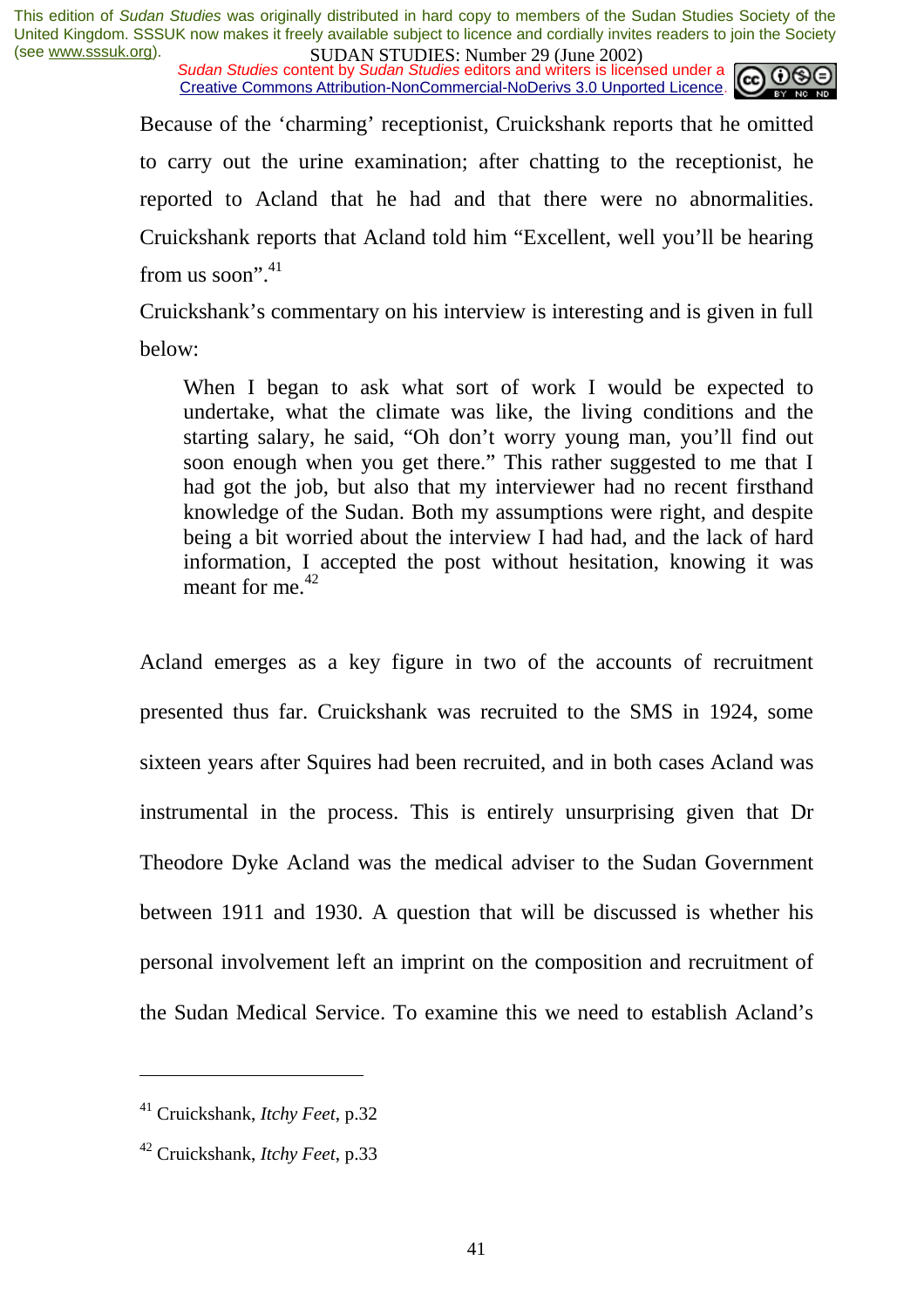*Sudan Studies content by Sudan Studies editors and writers is licensed under a* Creative Commons Attribution-NonCommercial-NoDerivs 3.0 Unported Licence.



social and institutional links, and the origins of his involvement with the Sudan.

Dr Theodore Dyke Acland was born in 1851, the third son of a baronet and was educated at Winchester School, Christ Church Oxford; Leipzig, Berlin and St Thomas's Hospital. The height of his career came as a Consulting Physician and Governor of St Thomas' Hospital, but he was a wellconnected man, sitting on many panels, advisory bodies and examining boards. His career took a distinct turn in 1883 when he was sent by the Foreign Office to deal with cholera in Egypt. When in Egypt he served with the Egyptian Army as Principal Medical Officer and later held the rank of Lt-Colonel in the Royal Army Medical Corps.<sup>43</sup> It is here he came into contact with Reginald Wingate, with whom he became good friends.<sup>44</sup>

Acland's initial involvement with the Sudan Medical Service began in 1900, from when 'he acted as medical adviser to the Governor-General and the Sirdar.<sup> $45$ </sup> This seems to have been on an informal footing in the first few years, an imprecision that contributed to the farrago over the appointment of the first Director of the Sudan Medical Service in 1900. Very simply, Wingate asked Acland to appoint a Director and he appointed

<sup>43</sup> Information taken from *Who was Who, 1929-1940*, (Adam and Charles Black, London, 1941)

<sup>44</sup> Squires, *The Sudan Medical Service:* p.10

<sup>45</sup> Squires, *The Sudan Medical Service:* p.5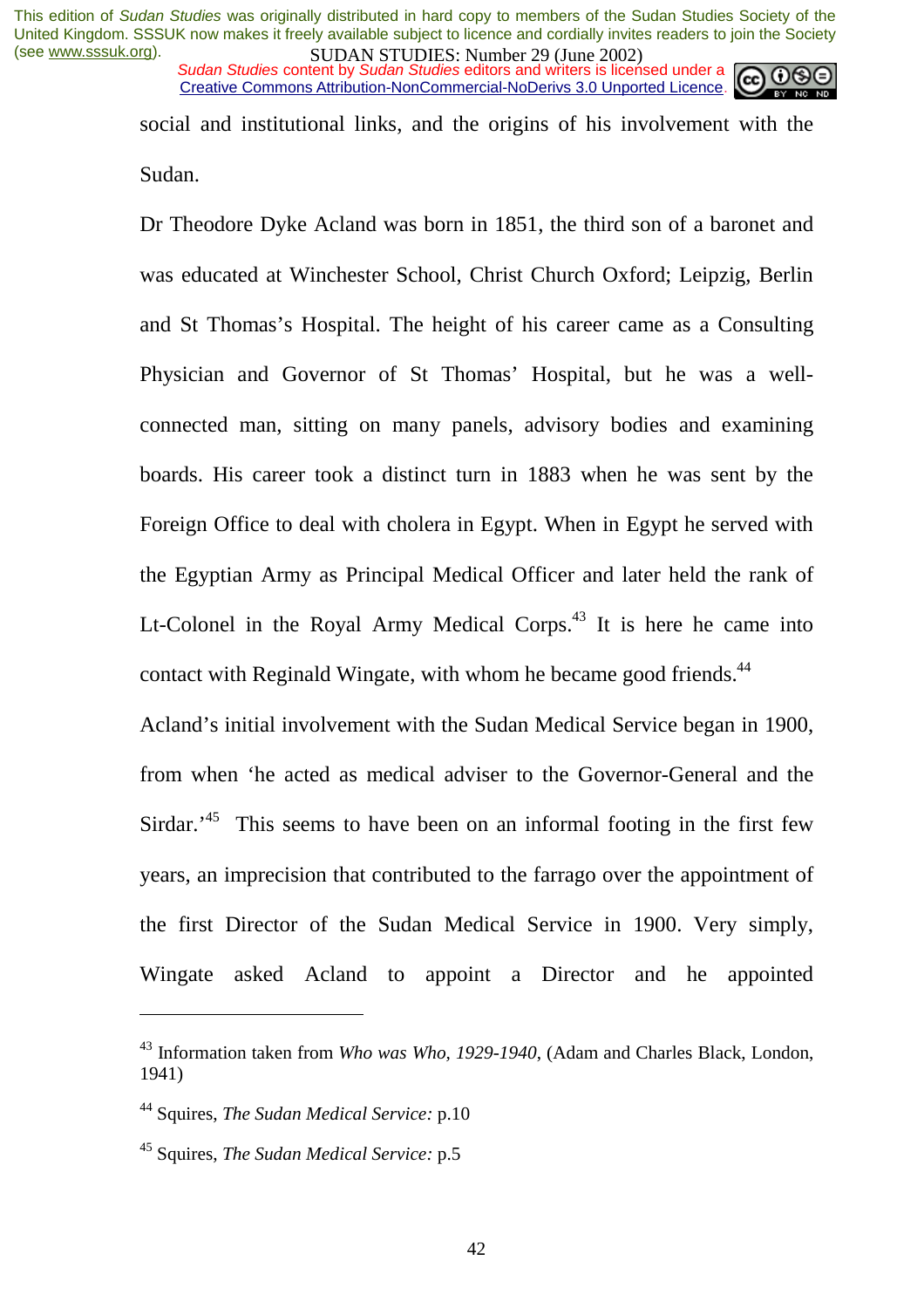*Sudan Studies content by Sudan Studies editors and writers is licensed under a* Creative Commons Attribution-NonCommercial-NoDerivs 3.0 Unported Licence.

> Christopherson. At the same time, the Principal Medical Officer of the Egyptian Army was asked to appoint a Director and he appointed Crispin who was already in the Sudan. The conflict was eventually resolved in favour of Christopherson, though it was far from amicable.<sup>46</sup> In many ways this situation was symptomatic of the clouded picture as to whom controlled the Sudan, Egypt or the Sudanese administration, but it also points to the important role that Acland played in the appointment of staff, a position to which he had been elevated by Wingate.

> Acland's ambiguous position was eventually resolved in 1911 when he officially took up the post of Medical Representative of the Sudan Government in London. Wingate was especially pleased with the appointment, writing 'it is an immense satisfaction to us all to have now secured his [Acland's] services officially as the Medical Representative in London for the Sudan Government and also for the Egyptian Government' in October 1911.<sup>47</sup> This gave the official stamp to the situation whereby Acland had been 'entrusted with the work of selecting medical personnel' and also with looking after the medical care of Sudan Government official who were sent home ill, or became ill when in Britain on leave.<sup>48</sup>

<sup>46</sup> Squires, *The Sudan Medical Service:* pp. 5-6 and Bell, *Frontier of Medicine* p. 26

<sup>&</sup>lt;sup>47</sup> Wingate to Balance, October  $23^{\text{rd}}$ , 1911: SAD 301/4/56-58

<sup>48</sup> Squires, *The Sudan Medical Service:* p.5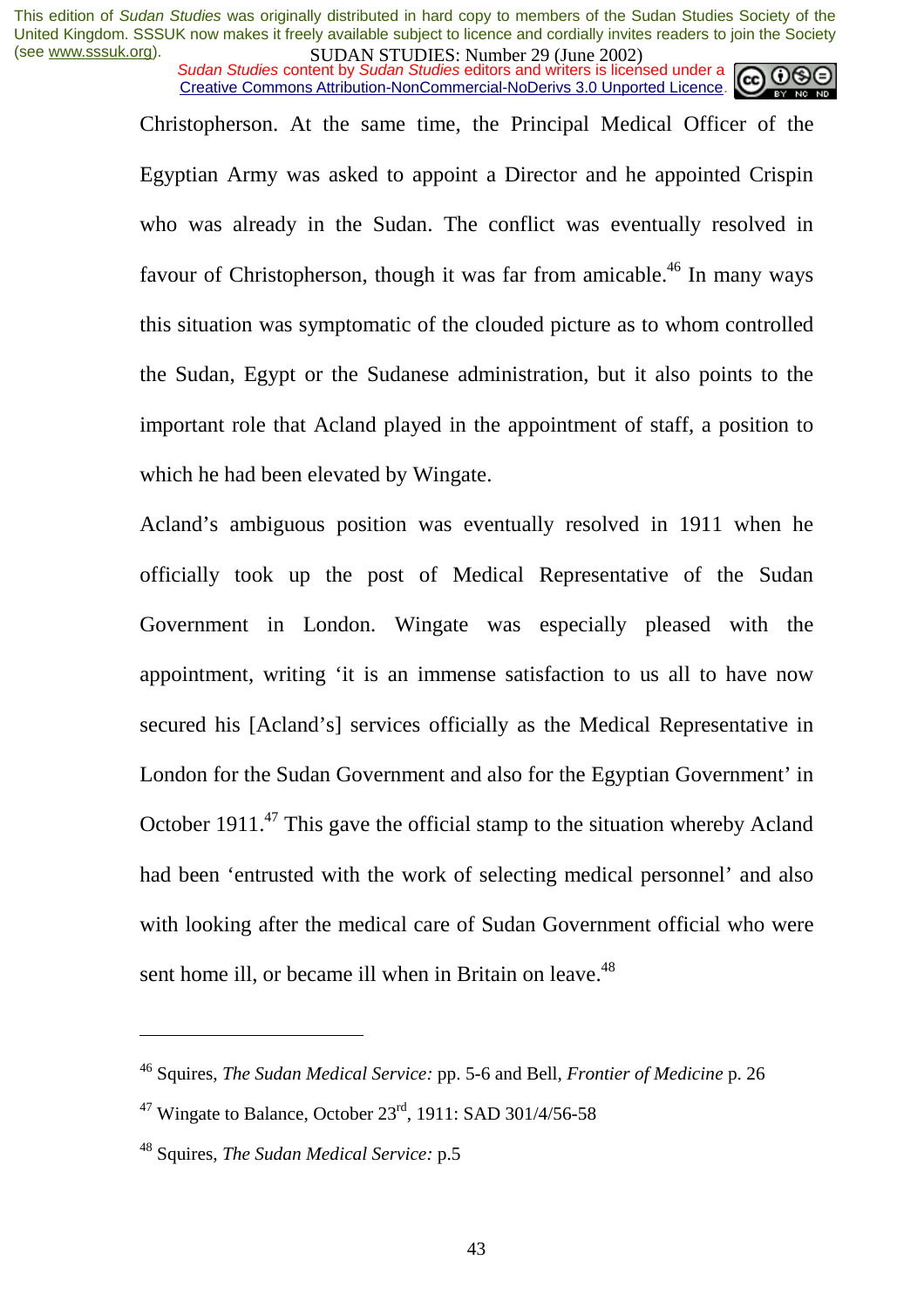*Sudan Studies content by Sudan Studies editors and writers is licensed under a* Creative Commons Attribution-NonCommercial-NoDerivs 3.0 Unported Licence.

Of the three memoir accounts that we have, one is indicative of recruitment via proximity contact (Bousfield was posted with the RAMC to Egypt and the Sudan) while two are indicative of a formal non-military recruitment process, with certain similarities in both accounts. The question now turns to the recruitment composition of the Sudan Medical Service and whether it is possible to speculate how Acland affected recruitment.

#### Section II: **Educational background of doctors recruited, 1899-1938**

The central issues that will be addressed are, firstly, to examine the educational and training background of the Sudan Medical Service doctors. This will focus on the university they attended in the pre-clinical part of their education, and the training hospital they attended in the clinical part of their education. Ideally this kind of analysis would be augmented by an examination of the schooling of the doctors in question but the data collected do not allow for this. From this initial analysis, three questions will be addressed. Which universities and training hospitals were most important; whether Acland's personal institutional ties were reflected in the composition of those recruited to the SMS; whether these universities and training hospitals were linked in any way.

The table below contains details of the seventy-three doctors who were members of the Sudan Medical Service between 1914-1938. The 'Total'

44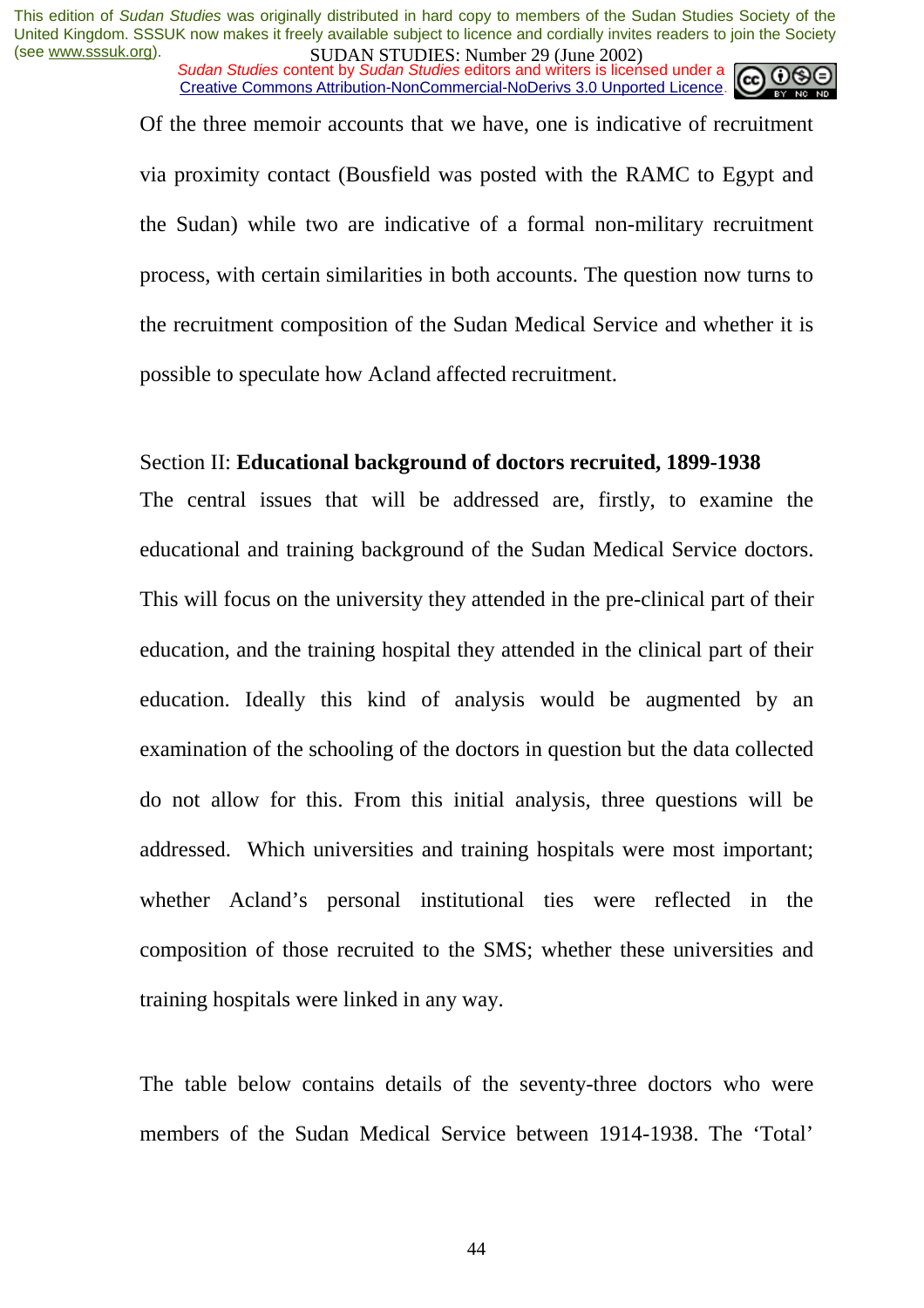*Sudan Studies content by Sudan Studies editors and writers is licensed under a* Creative Commons Attribution-NonCommercial-NoDerivs 3.0 Unported Licence.



figure represents all of the doctors in the study; the 'cohort' figure represents

those who were members of the SMS in that year; i.e., it is a running total

and not an indicator of new additions to the service.

#### **Table 1: Sudan Medical Service doctors' university education and clinical training in hospital, 1914-1938**

The total column represents the whole group of SMS doctors, while the cohort totals represent the composition at the date given, as near to June  $30<sup>th</sup>$  of the year in question as the available *Sudan Government Lists* showed. Biographical data is taken from *The Medical Directory* (1930, 1935, 1940, 1950, 1957 and 1965), the 'Obituaries File', Sudan Archive, Durham University Library and the personal papers of Balfour, Bloss, Christopherson, Gaitskell, Orlebar, Owen and Pridie from the Sudan Archive, Durham University Library. Additional data from Squires, *The Sudan Medical Service.* See S.M. Mollan, 'The Sudan Medical Service 1914-1918: development and practitioners', (unpublished MPhil dissertation, University of Glasgow, 2000) for further details on methodology of data collection.

**Note on Section 1:** Scotland includes universities of Aberdeen., Edinburgh, Glasgow and St Andrew's; Provinces of England includes universities of Birmingham, Bristol, Durham, Leeds and Liverpool; Ireland includes Belfast (Queens College) and Trinity College Dublin.

**Note on Section 2:** Scotland includes training hospitals in Aberdeen, Dundee, Edinburgh and Glasgow; Provinces of England includes training hospitals in Birmingham, Bristol, Durham, Leeds and Liverpool; Ireland includes training hospitals in Belfast and Dublin.

|                | Total | 1914           | 1918           | 1923           | 1927           | 1930 | 1934           | 1938 |
|----------------|-------|----------------|----------------|----------------|----------------|------|----------------|------|
| London, Oxford |       |                |                |                |                |      |                |      |
| and Cambridge  |       |                |                |                |                |      |                |      |
| combined       | 31    | 8              |                | 11             | 10             | 12   | 10             | 13   |
| London         | 11    | $\overline{4}$ | 3              | 3              |                | 3    | $\overline{4}$ |      |
| Oxford         | 8     | $\overline{2}$ | $\overline{2}$ | 4              | 4              | 3    | $\overline{4}$ | 4    |
| Cambridge      | 12    | $\overline{2}$ | $\overline{2}$ | $\overline{4}$ | 5              | 6    | $\overline{2}$ | 4    |
| Scotland       | 14    |                | $\overline{0}$ | 1              | 9              | 8    | 12             | 10   |
| Provinces of   |       |                |                |                |                |      |                |      |
| England        | 10    | $\overline{0}$ | $\overline{0}$ | T              | 3              | 5    | 5              | 4    |
| Ireland        | 5     | $\overline{0}$ | $\overline{0}$ | $\overline{0}$ | $\overline{2}$ | 3    | 3              | 4    |
|                |       |                |                |                |                |      |                |      |
| Unknown        | 13    | 0              |                |                | 3              | 6    | 10             | 10   |

**Section I:** University groupings represented in the total group and chronologically differentiated cohorts of the Sudan Medical Service, 1914-1938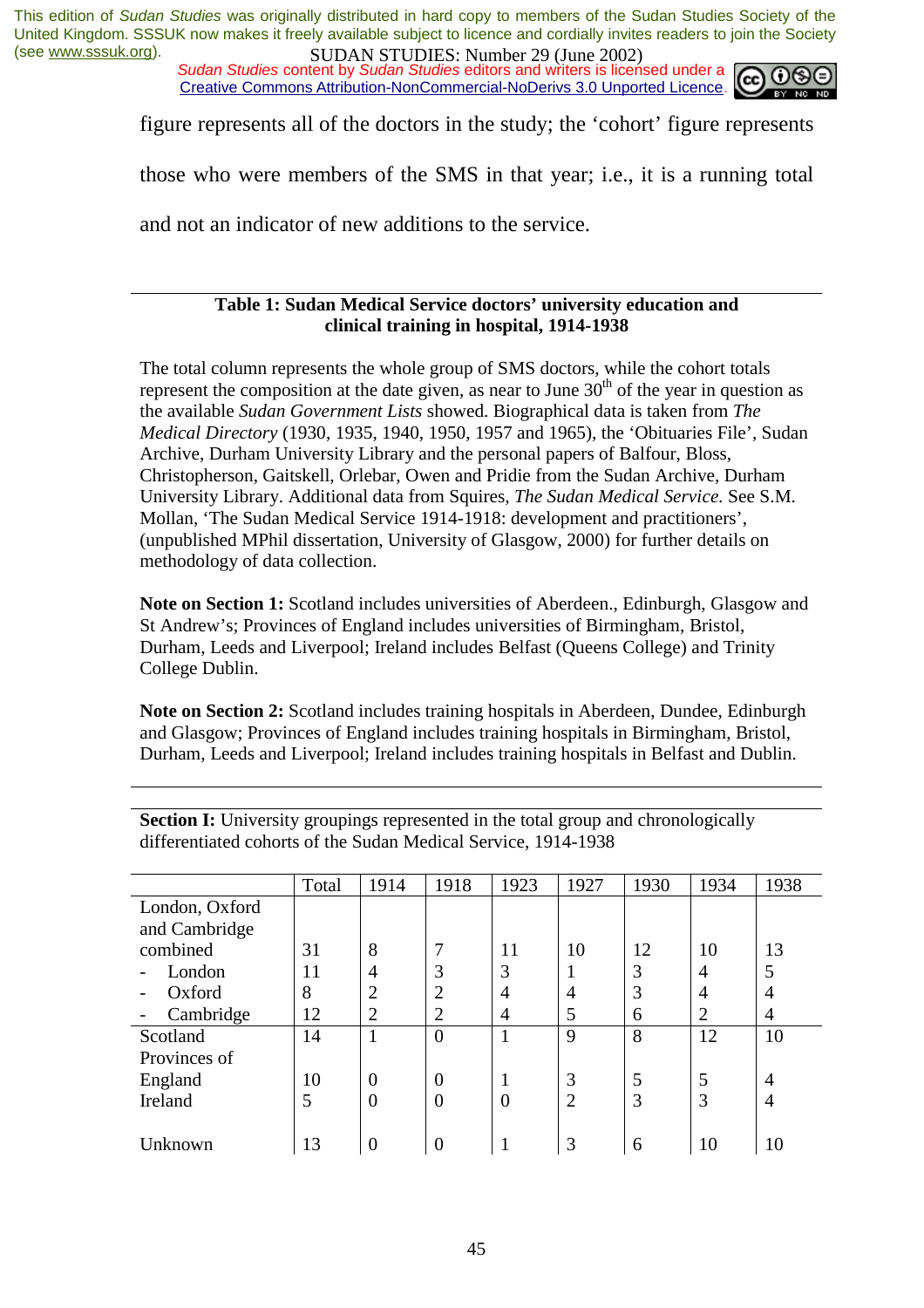*Sudan Studies content by Sudan Studies editors and writers is licensed under a* Creative Commons Attribution-NonCommercial-NoDerivs 3.0 Unported Licence.



|                                                                                                                                                                                                                    | Total                                                                   | 1914                                                                                                       | 1918                                                                                                       | 1923                                                                                        | 1927                                                                                                   | 1930                                                                           | 1934                                                                       | 1938                                                                          |
|--------------------------------------------------------------------------------------------------------------------------------------------------------------------------------------------------------------------|-------------------------------------------------------------------------|------------------------------------------------------------------------------------------------------------|------------------------------------------------------------------------------------------------------------|---------------------------------------------------------------------------------------------|--------------------------------------------------------------------------------------------------------|--------------------------------------------------------------------------------|----------------------------------------------------------------------------|-------------------------------------------------------------------------------|
| London training<br>hospitals<br>(including<br>Cambridge)                                                                                                                                                           | 40                                                                      | $\overline{7}$                                                                                             | 6                                                                                                          | 11                                                                                          | 14                                                                                                     | 17                                                                             | 18                                                                         | 20                                                                            |
| Guy's<br>King's<br>$\qquad \qquad \blacksquare$<br>London<br>Hospitals                                                                                                                                             | 7<br>6<br>6                                                             | $\overline{0}$<br>3<br>$\overline{0}$                                                                      | $\overline{0}$<br>$\overline{2}$<br>$\overline{0}$                                                         | $\mathbf{1}$<br>$\overline{2}$<br>$\overline{0}$                                            | $\overline{2}$<br>$\overline{2}$<br>$\overline{3}$                                                     | $\mathbf{1}$<br>$\overline{2}$<br>$\overline{4}$                               | 5<br>$\mathbf{1}$<br>$\mathbf{1}$                                          | 5<br>$\overline{2}$<br>$\mathbf{1}$                                           |
| Middlesex<br>$\overline{\phantom{a}}$<br>St Bart's<br>$\qquad \qquad -$<br>St George's<br>$\overline{\phantom{a}}$<br>St Mary's<br>$\overline{\phantom{a}}$<br>St Thomas'<br>Cambridge<br>$\overline{\phantom{a}}$ | $\mathbf{1}$<br>6<br>$\mathbf{1}$<br>$\mathbf{1}$<br>12<br>$\mathbf{1}$ | $\boldsymbol{0}$<br>$\overline{2}$<br>$\overline{0}$<br>$\overline{0}$<br>$\overline{2}$<br>$\overline{0}$ | $\boldsymbol{0}$<br>$\overline{2}$<br>$\overline{0}$<br>$\overline{0}$<br>$\overline{2}$<br>$\overline{0}$ | $\boldsymbol{0}$<br>$\overline{2}$<br>$\overline{0}$<br>$\mathbf{1}$<br>5<br>$\overline{0}$ | $\overline{0}$<br>$\overline{2}$<br>$\overline{0}$<br>$\mathbf{1}$<br>$\overline{4}$<br>$\overline{0}$ | $\overline{0}$<br>3<br>$\boldsymbol{0}$<br>$\mathbf{1}$<br>6<br>$\overline{0}$ | $\mathbf{1}$<br>$\overline{2}$<br>$\mathbf{1}$<br>1<br>6<br>$\overline{0}$ | $\mathbf{1}$<br>3<br>$\mathbf{1}$<br>$\overline{0}$<br>$\tau$<br>$\mathbf{1}$ |
| Scotland                                                                                                                                                                                                           | 11                                                                      | $\mathbf{1}$                                                                                               | $\overline{0}$                                                                                             | $\boldsymbol{0}$                                                                            | $\overline{4}$                                                                                         | 5                                                                              | 9                                                                          | 8                                                                             |
| Provinces of<br>England                                                                                                                                                                                            | 8                                                                       | $\overline{0}$                                                                                             | $\overline{0}$                                                                                             | $\mathbf{1}$                                                                                | 5                                                                                                      | 3                                                                              | $\overline{4}$                                                             | 3                                                                             |
| Ireland                                                                                                                                                                                                            | 3                                                                       | $\overline{0}$                                                                                             | $\overline{0}$                                                                                             | $\overline{0}$                                                                              | $\overline{2}$                                                                                         | $\overline{2}$                                                                 | $\overline{2}$                                                             | $\mathbf{1}$                                                                  |
| Unknown                                                                                                                                                                                                            | 11                                                                      | $\overline{2}$                                                                                             | 1                                                                                                          | $\overline{2}$                                                                              | 3                                                                                                      | $\overline{7}$                                                                 | $\overline{7}$                                                             | $\tau$                                                                        |

**Section II:** Training hospitals represented in the total group and chronologically differentiated cohorts of the Sudan Medical Service, 1914-1938

For the purpose of analysis universities and training hospitals have been grouped together along geographical lines. These divisions are not artificial – they reflect cleavages in prestige and differences in training within the medical profession.

Firstly then, Section I of the table. The first observation of note is that the 'Golden Triangle'49 universities of Oxford, Cambridge and London

 To borrow a phrase from the modern parlance used to describe research funding in universities.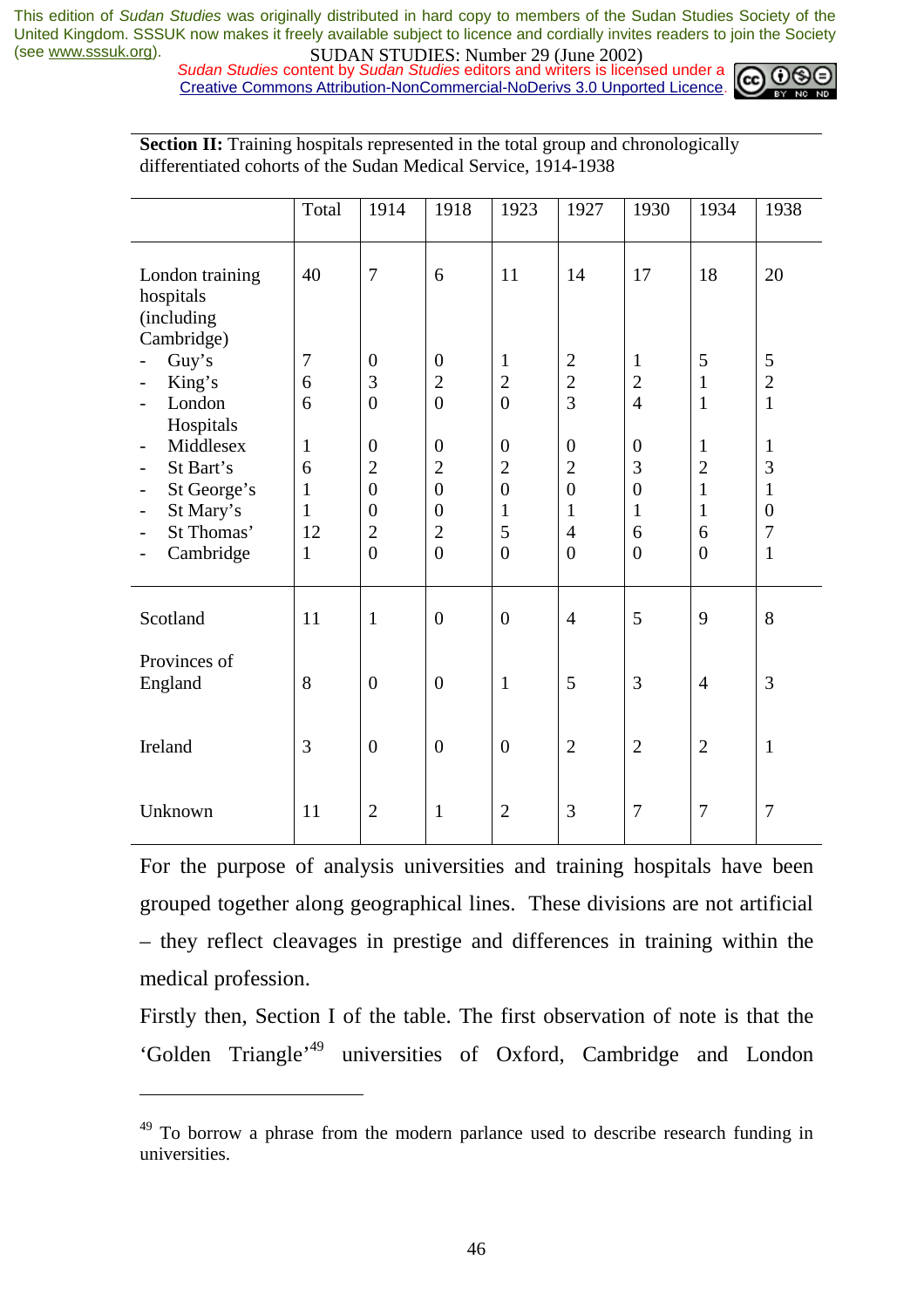*Sudan Studies content by Sudan Studies editors and writers is licensed under a* Creative Commons Attribution-NonCommercial-NoDerivs 3.0 Unported Licence.



dominated the education of the SMS doctors. In the whole group, the thirtyone doctors in this category represented forty-two per cent of the total number. This is more than twice that represented by Scottish university educated doctors, who represent twenty per cent of the total. The involvement of Scottish educated doctors in the Sudan Medical Service increased during the period under examination, but it only exceeded Golden Triangle involvement in 1934, and it dropped below again in 1938. When the provincial English universities are added to the Golden Triangle universities we can safely conclude that the Sudan Medical Service was dominated by English educated doctors. Notwithstanding this, however, when the expansion of the Sudan Medical Service occurred in the 1920s a majority of those that were recruited in this period (1925-1934) received their university education in Scotland. However, taking the whole group it is also possible to argue that the English provincial universities were almost as important for recruitment as Scottish (fourteen per cent to twenty per cent respectively); although as the table indicates there is a higher turnover amongst doctors educated at provincial English universities and they never number more than five at any one time.

In terms of relative importance - as can be seen in the table - Oxford, Cambridge and London universities have roughly similar levels of representation amongst the doctors of the Sudan Medical Service. It is therefore impossible to imply from this data any special relationship between a single university and the SMS. However, the salient fact is that these are the three most important universities.

Secondly, Section II of the table: From the total of the entire group, we can see that by far and away the most important training hospital individually is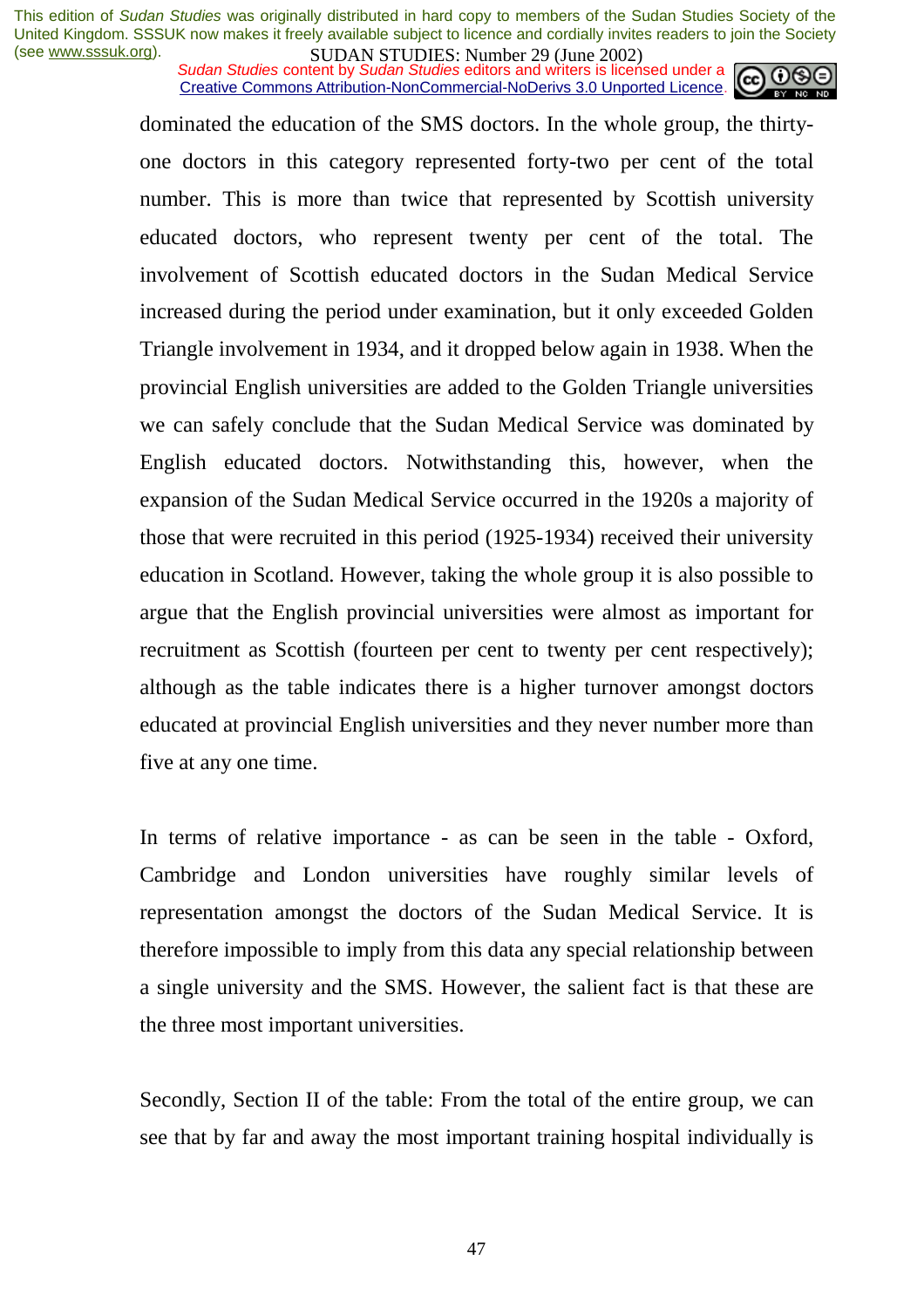*Sudan Studies content by Sudan Studies editors and writers is licensed under a* Creative Commons Attribution-NonCommercial-NoDerivs 3.0 Unported Licence.



St Thomas', which makes up the largest single constituent in the largest subgroup in the table, that of the training hospitals located in London. Fifty-five per cent of all of the doctors who served in the Sudan Medical Service between 1914 and 1938 were trained at London training hospitals. St Thomas' trained doctors retained a constant presence in the Sudan (something only matched by St Bartholomew's and King's College training hospital); and it is possible to conclude that the London training hospitals were the most important to the recruitment of doctors to the Sudan, and that St Thomas' does seem to have had a special relationship with the Sudan Medical Service.

Of the twenty-three medics recruited to the Sudan Medical Service once Acland ceased to have a role after 1930, the most common university grouping was, again, the 'Golden Triangle' (8) followed by Scotland (4) and unknown (6); the rest were from the English provinces or Trinity College Dublin. In terms of training hospital affiliation the pattern is largely the same as for the whole group: the most important were the London training hospitals (13) followed by the Scottish (5). However, of the thirteen recruited who attended London training hospitals only three attended St Thomas'. From this it is impossible to conclude whether a preferential relationship had been severed or not. Probably such relationship as existed between the SMS and St Thomas' remained intact because H.C Squires who took over from Acland as Sudan Government Medical Representative in London (and therefore charged with recruitment) had also spent some time at St Thomas' before he went out to the Sudan (he had been a Registrar).<sup>50</sup>

<sup>50</sup> Squires, *The Sudan Medical Service:* p. 10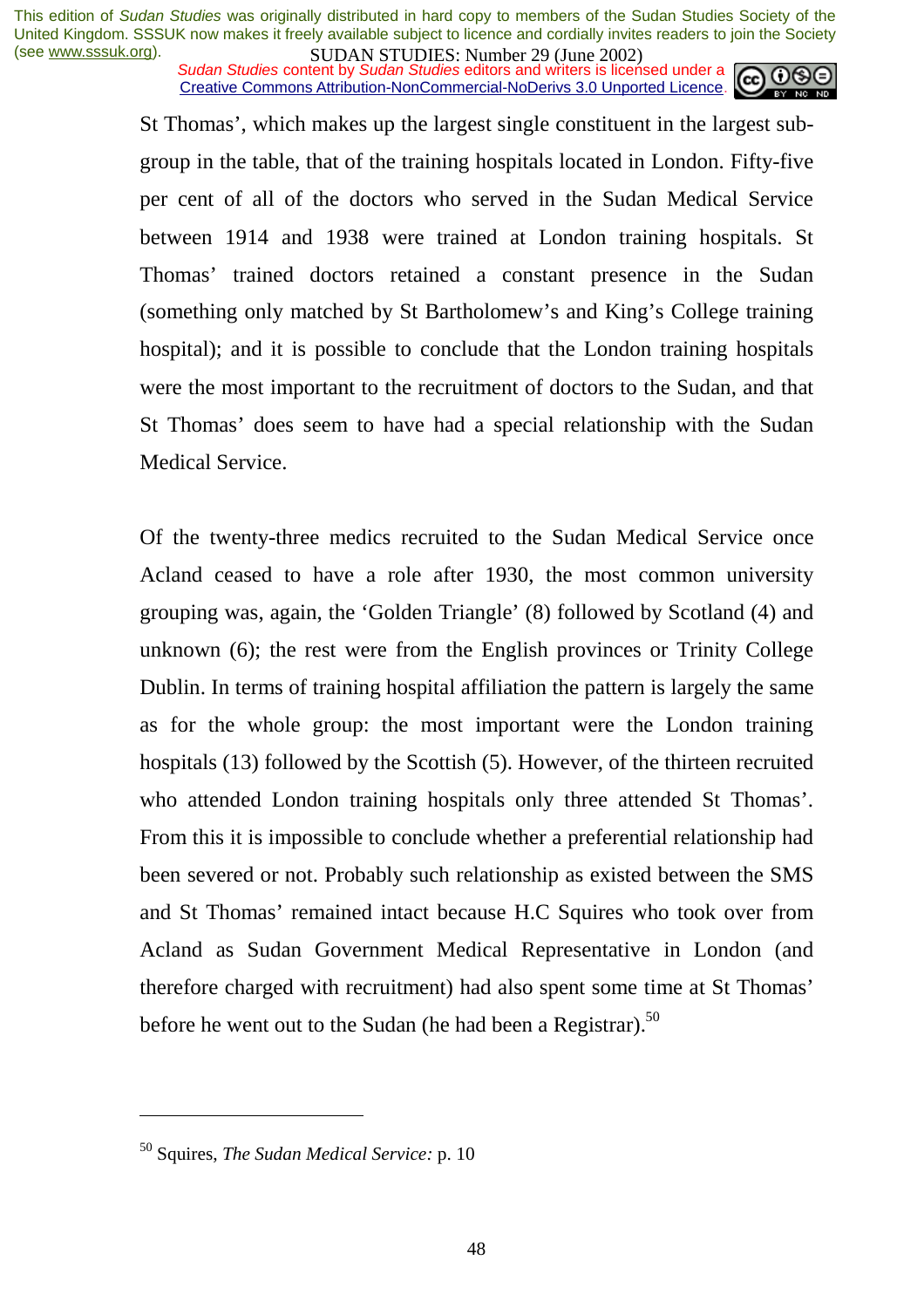*Sudan Studies content by Sudan Studies editors and writers is licensed under a* Creative Commons Attribution-NonCommercial-NoDerivs 3.0 Unported Licence.



#### Section III: **Social Network Analysis (SNA)**

It is questionable whether an analysis of the doctors of the Sudan Medical Service using Social Network Analysis techniques is - in the purest sense actually Social Network Analysis. Despite being identifiably a defined and limited group that would seemingly be ideal for whole network analysis where the object is 'to capture all essential relations or ties within a social system<sup>51</sup> there are a number of problems. Firstly, the nature of medical practice in the Sudan means that it is not certain whether we are dealing with a cohesive 'social system'. There is no surety that doctors who served concurrently knew each other (or knew each other well) and although we might assume most would have done, especially if they were based in one of the centres of population, we do not know what significance this might have. What we *can* say is that those who did not serve concurrently almost certainly did not know each other, even if they had attended the same university or training hospital. This would reflect one of the essential problems of applying Social Network Analysis to historical contexts – the 'you cannot step in the same river twice' problem. Just because two men attended the same institution, does not mean that they were in any actual sense linked, or that such linkage affected the operation of the institution of which they were both sometime members (in this case, the SMS). In point of fact, SNA seems to be more easily employed at a static chronological moment than for charting change over time. Furthermore, common institutional association is likely to be more significant if it is concurrent with events as they take place (for example, two politicians both holding

<sup>51</sup> C. Wetherell, 'Historical Social Network Analysis' in L.J. Griffen and M. van der Linden (eds.), *New Methods for Social History*, (Press Syndicate of the University of Cambridge, Cambridge, 1999), p. 127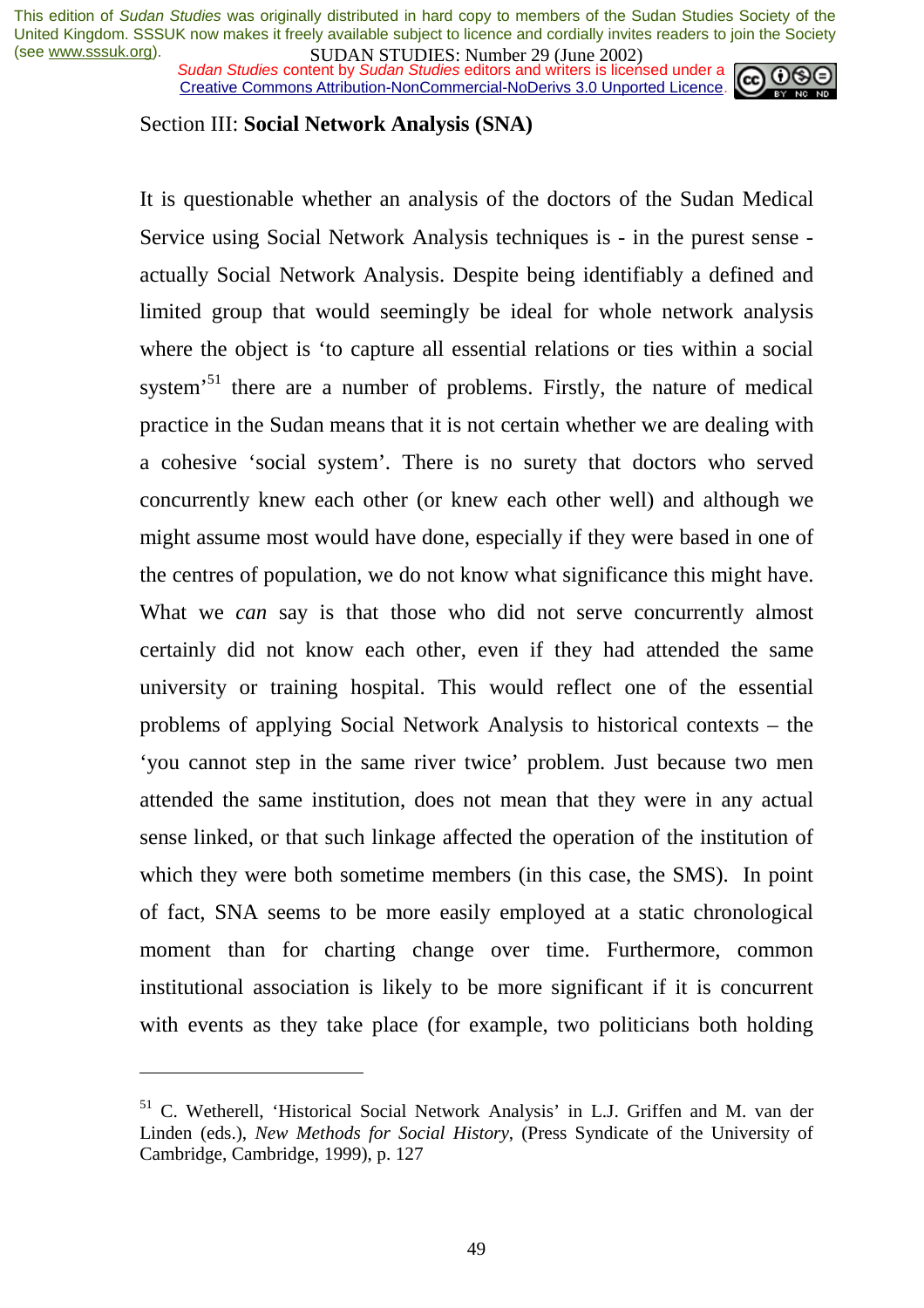*Sudan Studies content by Sudan Studies editors and writers is licensed under a* Creative Commons Attribution-NonCommercial-NoDerivs 3.0 Unported Licence.



membership of the same gentlemen's club at the same time), rather than the retrospective institutional affiliation that we are able to demonstrate here. Nonetheless, it is possible to use a SNA technique to show (1) how recruitment into the SMS was shaped by some form of institutional rigidity and social (educational) preference [the specific context] and (2) in the process of developing this analysis show how such a technique is employed and how feasibly its methodology might be employed elsewhere in imperial history. Thus, what will be shown here is how university affiliation and training hospital affiliation might be linked in the recruitment process.

The technique that will be used is that of a density matrix. John Scott describes density as 'one of the most widely used, and perhaps over-used, concepts', the objective of which is to show the 'linkages' between institutions or agents.<sup>52</sup> The type of density that will be established here will denote affiliation by affiliation, in short whether individuals were members of the same university and training hospital as other individuals comprising the total in the social group under analysis. The total number of medics in the study used here are seventy-three, representing all doctors who served with the SMS between 1914 and 1938. Density can be indicated by the number of links found divided by the number of possible links (in this case x/73, where data was complete for all 73 cases). Total density would be indicated by 73/73, thus the nearer to '1', the denser and therefore the more significant the relationship. The first density matrix below will deal with the linkage between the geographically delineated groups of universities and training hospitals. The second density matrix will show the relationship between

<sup>52</sup> Scott, *Social Network Analysis,* p. 72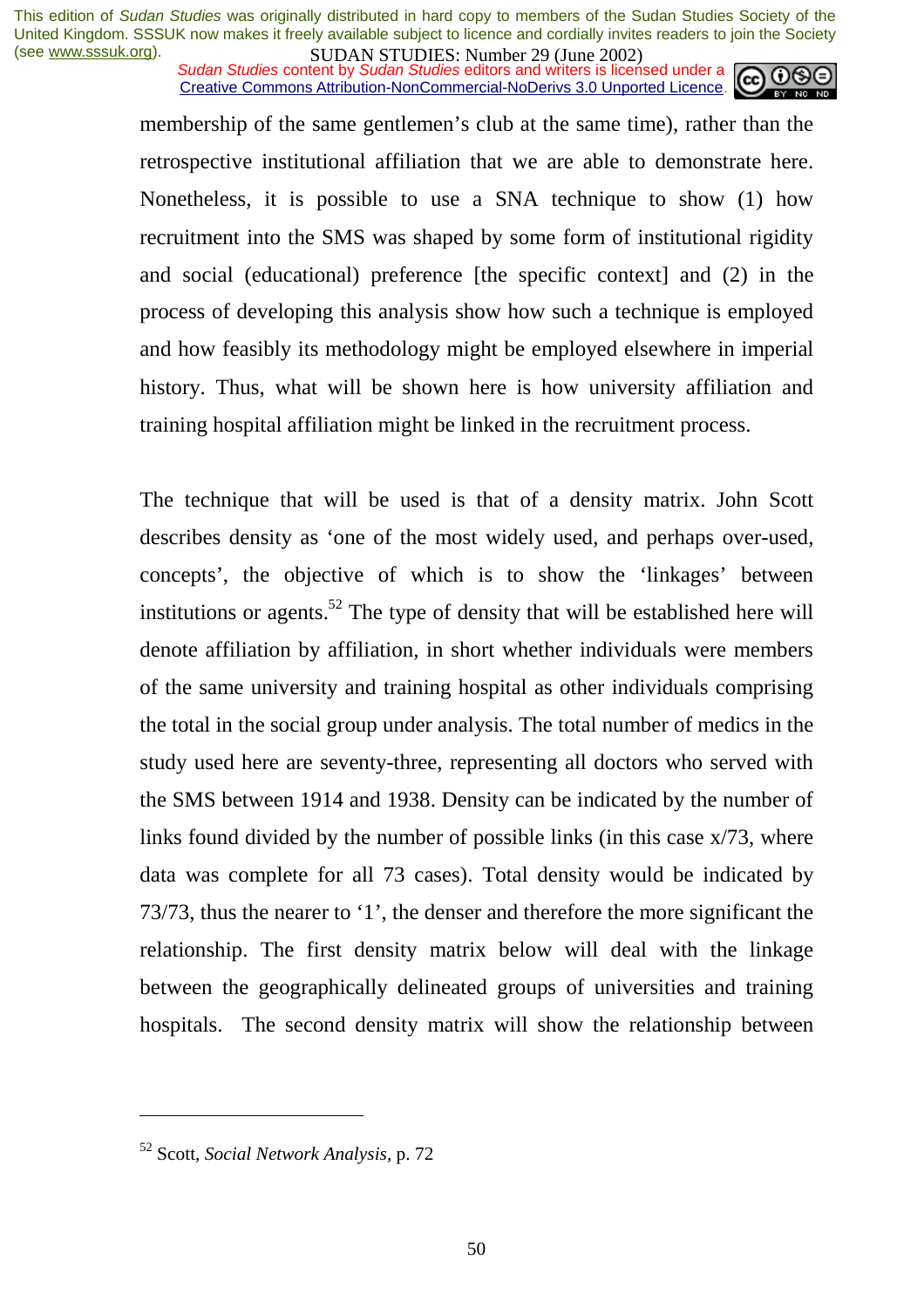*Sudan Studies content by Sudan Studies editors and writers is licensed under a* Creative Commons Attribution-NonCommercial-NoDerivs 3.0 Unported Licence.



specific universities and specific training hospitals, representing the densest group as found in the first matrix.

Table 2: university groups and training hospital groups affiliation density

matrix, Sudan Medical Service doctors 1914-1938

**Notes: (1)** Irish groups have been omitted from the table, though not the calculations, because of their smallness. **(2)** Although there are 73 in the total group, data is not complete for several individuals in the group. There are 13 individuals from the university total for which there is no data and 11 from the training hospital total for which there is no data; for four individuals there is no data for university *and* for training hospital. Therefore the total number from which to calculate the density is 73  $-(11 + 13 - 4) = 53$ . [four has to be added to the total to avoid double counting] **(3)** Real value given alongside the density value in brackets. **(4)** Data from same sources as Table 1

|                                                    | London Training | English provincial | Scottish training |
|----------------------------------------------------|-----------------|--------------------|-------------------|
|                                                    | hospitals       | training hospitals | hospitals         |
| London, Oxford<br>and<br>Cambridge<br>universities | 0.53<br>[28]    | 0.00<br>[0]        | 0.24<br>[2]       |
| English provincial                                 | 0.03            | 0.13               | 0.00              |
| universities                                       | [2]             | $[7]$              | [0]               |
| Scottish                                           | 0.12            | 0.00               | 0.19              |
| universities                                       | $[1]$           | [0]                | [10]              |

The table above proves something entirely expected – that there is a strong (dominant even!) correlation between being educated at Oxford, Cambridge and London at the pre-clinical stage of a medical education and attending one of the London training hospitals at the clinical stage of medical training. This is expected because Table 1 showed that the Golden Triangle Universities had a dominance of university education amongst SMS doctors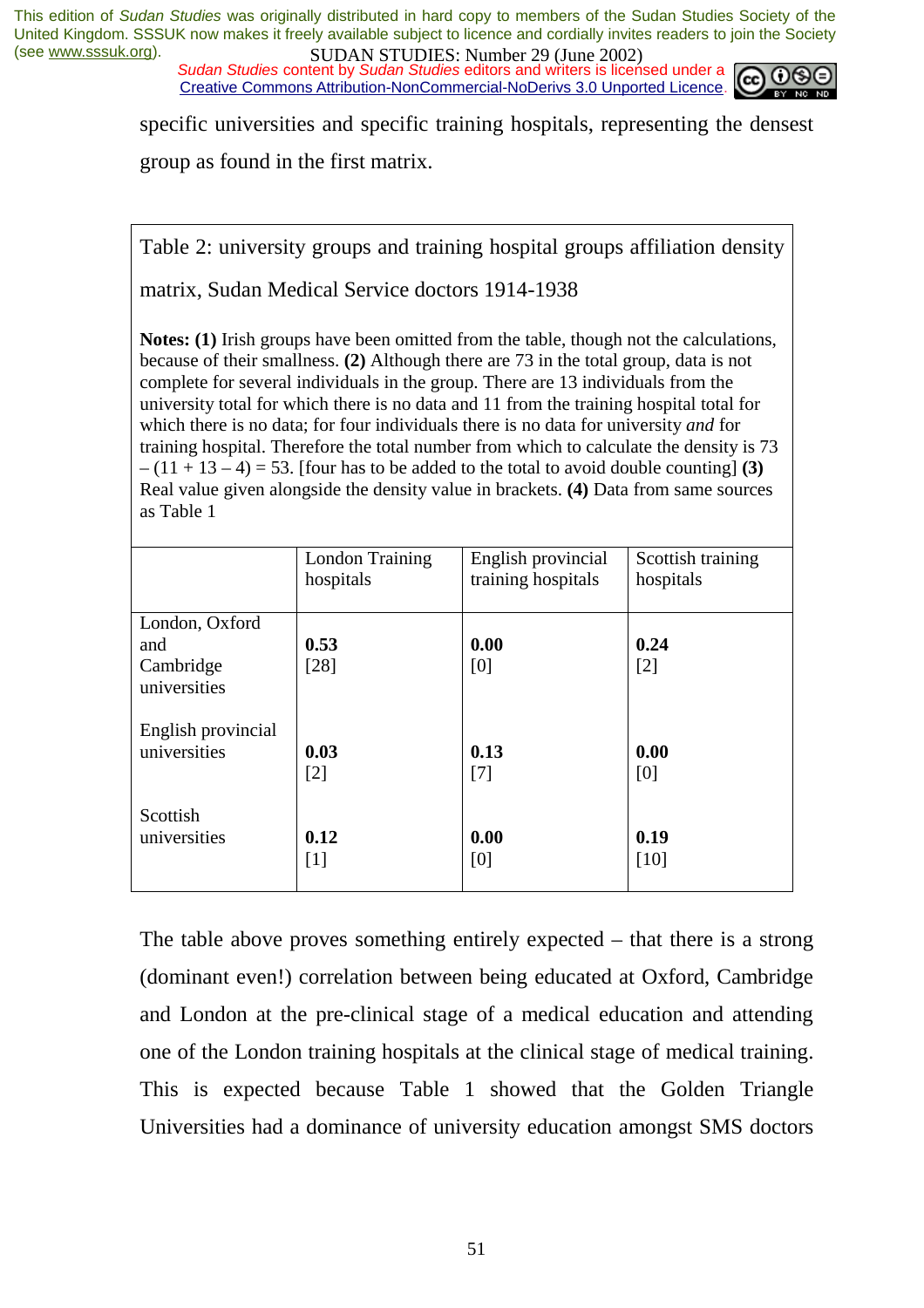*Sudan Studies content by Sudan Studies editors and writers is licensed under a* Creative Commons Attribution-NonCommercial-NoDerivs 3.0 Unported Licence.



and, crucially, they did not offer clinical training at the time in question: graduates of these institutions always had to go to external training hospitals to complete their medical training. Nevertheless, this table proves that this pattern of education was the most common for the doctors of the Sudan Medical Service.

#### **Table 3: university (Golden Triangle) and training hospital (London and environs) affiliation density matrix, Sudan Medical Service doctors 1914-1938**

**Notes: (1)** density calculations are the same as Table 2; **(2)** Data source same as Table **(3)** One Oxford educated individual is omitted from the table because he trained at Aberdeen training hospital, after also studying at Glasgow University

|           | $\Box$ ambridge<br>Edinburgh<br>and | $\mathrm{Guy}'s$ | Kings<br>College<br>Hospital               | London<br>Hospitals | Middlesex<br>Hospital | St Bart's    | St George's | St Mary's | St Thomas' |
|-----------|-------------------------------------|------------------|--------------------------------------------|---------------------|-----------------------|--------------|-------------|-----------|------------|
| Cambridge | $0.02$ [1]                          | $\overline{a}$   | 0.04 [2]                                   | $0.08$ [4 -         |                       | $0.02$ [1    |             |           | 0.06[3]    |
| Oxford    |                                     |                  | $0.02$ [1] $0.02$ [1] -                    |                     |                       | $0.04$ [2]   |             |           | $0.04$ [2] |
| London    |                                     |                  | $0.02$ [1] $0.06$ [3] $0.04$ [1 $0.02$ [1] |                     |                       | $0.02$ [1] - |             |           | 0.06 [3]   |

Table 3 breaks down the densest grouping from Table 2. It shows in detail which training hospital doctors attended once they had left Cambridge, Oxford or London universities and reinforces the view that St Thomas' was important to this group, but also reveals that King's College Hospital, London Hospital and St Bartholomew's were also important. An aberrant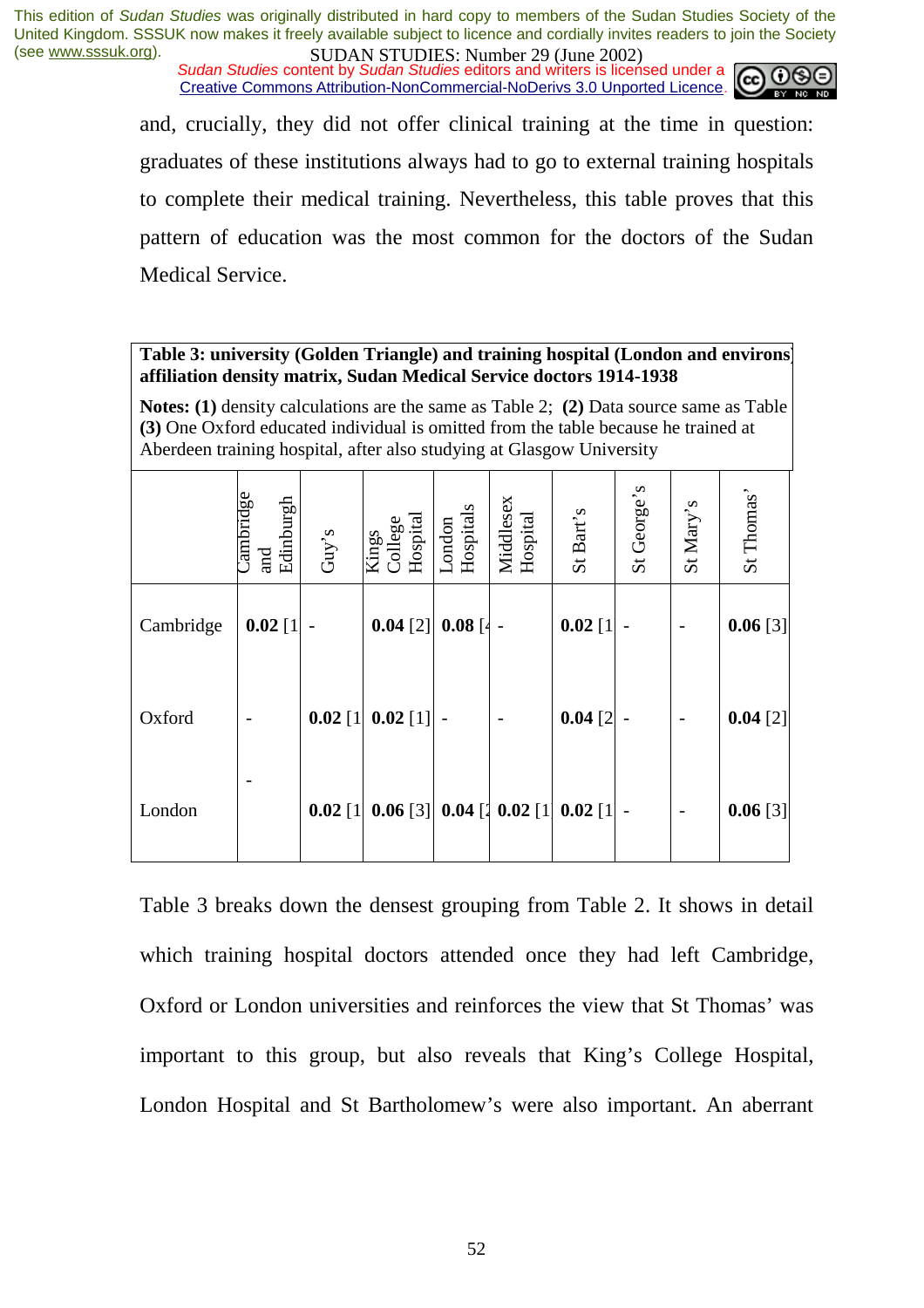*Sudan Studies content by Sudan Studies editors and writers is licensed under a* Creative Commons Attribution-NonCommercial-NoDerivs 3.0 Unported Licence.

entry is the one individual who upon leaving Cambridge University began his training in a Cambridge Hospital and then moved to Edinburgh. It also reveals that St George's and St Mary's were not important to this group (indeed, of all SMS doctors, only one each trained at St George's and St Mary's). Similarly, Middlesex is unimportant in comparison to other training hospitals in London. What Tables 1 and 2 show is that there was an educational preference in the Sudan Medical Service for doctors produced by the English Golden Triangle universities and the London training hospitals.

#### **Conclusion**

This paper shows little that was unexpected; rather it seeks to add detail to our knowledge of the Sudan Medical Service recruitment process. As regards the actual process, little is known and what we can glean from the accounts is highly suggestive. The tempting hypothesis that the influence of Dr Dyke Acland can be seen in the educational composition of the Sudan Medical Service is not disproved by the data discussed in this study; nor, however, is it proved either. The best that can be concluded is in terms of the outcomes of the recruitment process: that there was a link between the universities of Oxford, Cambridge and London and the Sudan Medical Service, but that none was more important than the other. Similarly, it can be concluded that the London training hospitals were important in the clinical training of SMS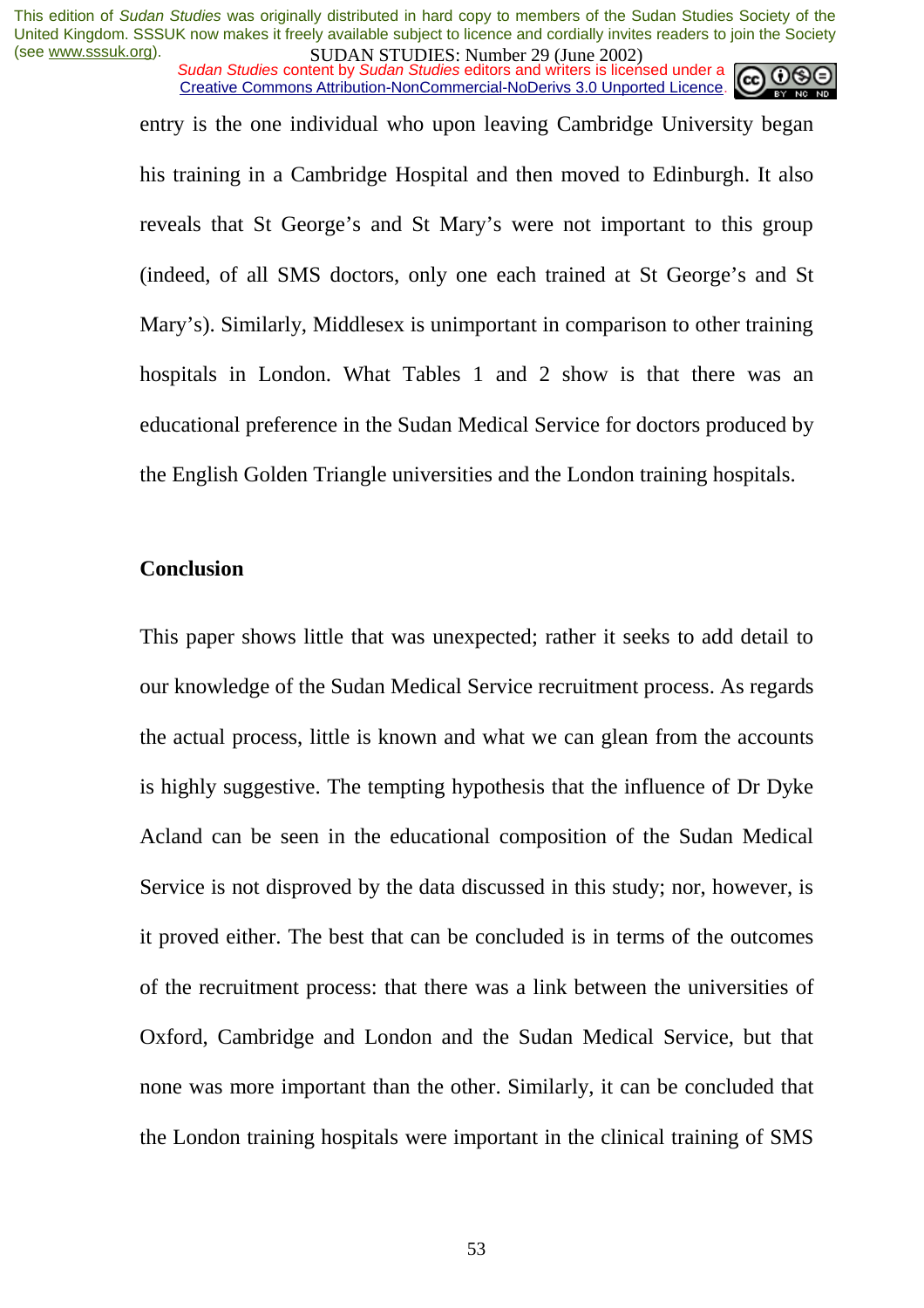*Sudan Studies content by Sudan Studies editors and writers is licensed under a* Creative Commons Attribution-NonCommercial-NoDerivs 3.0 Unported Licence.



doctors, and that St Thomas' hospital seems to have had some kind of special relationship, but other than hinting at why this was, little can be said. Perhaps the hidden hand of Acland can just be seen, but without more accounts of the actual recruitment, nothing can be certainly concluded.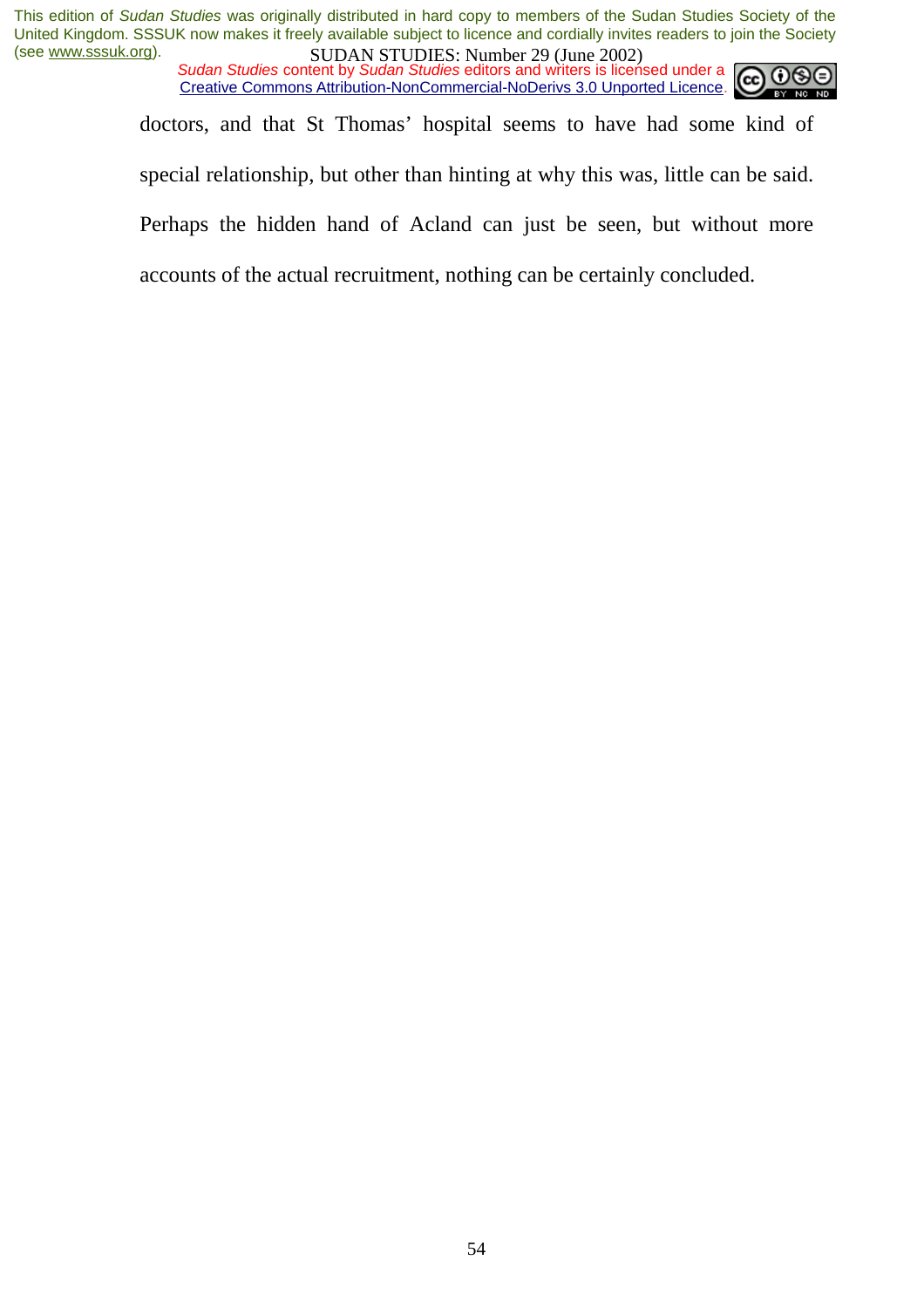*Sudan Studies content by Sudan Studies editors and writers is licensed under a* Creative Commons Attribution-NonCommercial-NoDerivs 3.0 Unported Licence.



## **NOTES AND NEWS**

Recent publications on the Sudan notified to the University of Durham. Compiled with the help of John Lumsden and Jane Hogan:

#### **Anthropology**

Assal, M.A.M. 'A Discipline Asserting its Identity and Place: Displacement, Aid and Anthropology in Sudan' Eastern Africa Social Science Research Review*, 2002, Vol. 18, No. 1, pp. 63-96* 

Haug, R. 'Forced Migration, Processes of Return and Livelihood Construction among

Pastoralists in Northern Sudan'

Disasters, *2002, Vol. 26, No. 1, pp. 70-84* 

#### **Archaeology**

Häser, J.

'Siedlungsarchäologie in der Jebel-Marra-Region (Darfur/Sudan). Archäologischer Einsatz von Fernerkundungsdaten im Sahelgebiet' *Internationale Archäologie,* 2000, Vol. 55, No. XII, p. 325

McGregor, A.J. 'Darfur (Sudan) in the Age of Stone Architecture c. AD 1000 - 1750 Problems in historical reconstruction' BAR International Series*, 2001, Vol. 1006, all pages* 

### **Bibliography**

Tvedt, T. *An annotated bibliography on the Southern Sudan, 1850-2000*  Centre for Development Studies, University of Bergen, 2002

Tvedt, T. *The River Nile and its economic, political, social and cultural role: An annotated bibliography.*  Centre for Development Studies, University of Bergen, 2002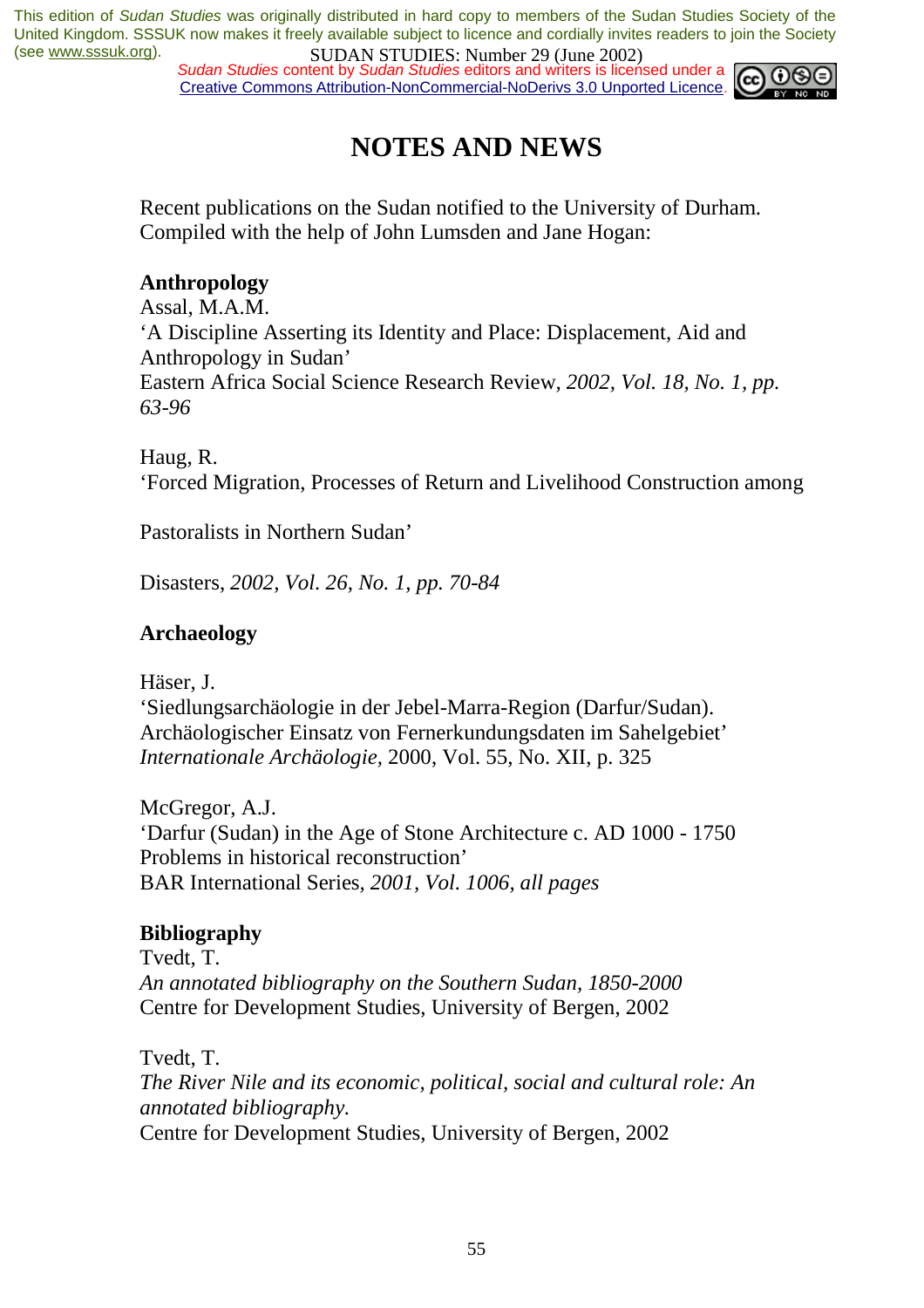*Sudan Studies content by Sudan Studies editors and writers is licensed under a* Creative Commons Attribution-NonCommercial-NoDerivs 3.0 Unported Licence.



#### **Geography**

Abdelgalil, E.A. & Cohen, S.I. 'Policy modelling of the trade-off between agricultural development and land degradation-the Sudan case' Journal of Policy Modelling*, 2001, Vol. 23, No. ER8, pp. 847-74* 

Fadul, HM; Salih, AA; Ali, I; Inanaga, S. 'Use of remote sensing to map gully erosion along the Atbara River, Sudan'

*International Journal of Applied Earth Observation and Geoinformation,*  1999, Vol. 1, No. 3-4, pp. 175-80

Guvele, C.A. & Featherstone, A.M. 'Dynamics of irrigation water use in Sudan Gezira scheme' *Water Policy,* 2001, Vol. 3, No. ER5, pp. 363-86

Larsson, H.

'Acacia canopy cover changes in Rawashda forest reserve, Kassala Province, Eastern Sudan, using linear regression NDVI models' International Journal of Remote Sensing*, 2002, Vol. 23, No. 2, pp. 335-40* 

Larsson, H.

'Analysis of variations in land cover between 1972 and 1990, Kassala Province, Eastern Sudan, using Landsat MSS data' International Journal of Remote Sensing*, 2002, Vol. 23, No. 2, pp. 325-34* 

Omer, A.M. 'Overview of renewable energy sources in the Republic of the Sudan' *Energy*, 2002, Vol. 27, No. 6, pp. 523-47

Omer, A.M.

**'**Focus on groundwater in Sudan' Environmental Geology*, 2002, Vol. 41, No. 8, pp. 972-76*

Vriens, W.J.M. 'Underwater salvage operation at Roseires dam, Sudan'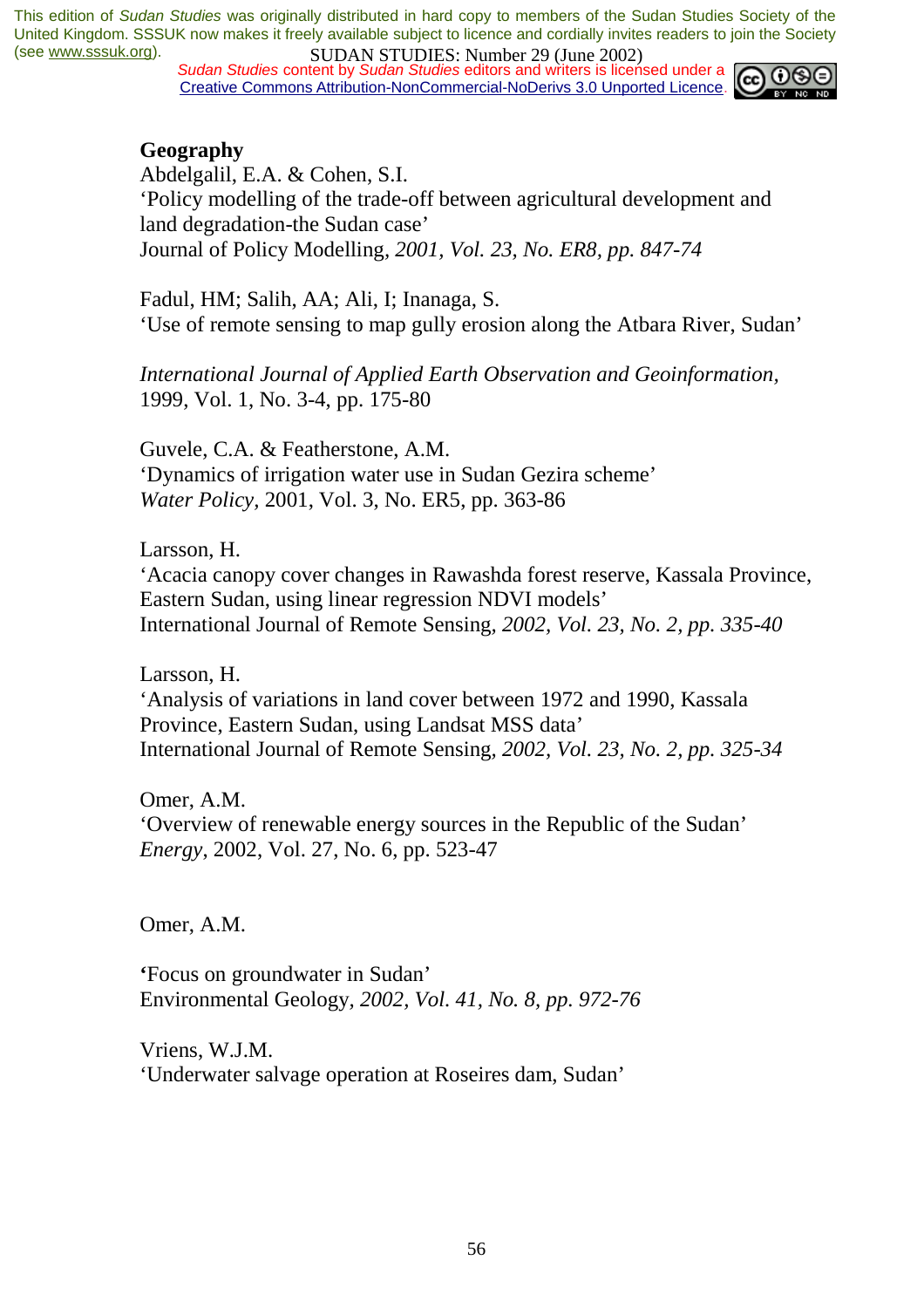*Sudan Studies content by Sudan Studies editors and writers is licensed under a* Creative Commons Attribution-NonCommercial-NoDerivs 3.0 Unported Licence.



International Journal on Hydropower and Dams*, 2001, Vol. 8, No. 6, pp. 75- 78* 

#### **Geology**

Elsamani, Y; Almuslem, A.A; El-Tokhi, M. 'Geology and Geotectonic Classification of Pan-African Gold Mineralizations in the Red Sea Hills, Sudan' *International Geology Review*, 2001, Vol. 43, No. 12, pp. 1117-1128

#### **History**

Sharkey, H.J. 'Christians and Muslims: The Church Missionary Society in the Northern Sudan' *Journal of African History*, 2002, Vol. 43, No. 1, pp. 51-76

#### **Law**

Mohamad, A.B.B.

'The Islamic Law of Tort: A Study of the Owner and Possessor of Animals with Special Reference to the Civil Codes of the United Arab Emirates, Lebanon, Tunisia, Morocco, Sudan and Iraq' Arab Law Quarterly*, 2001, Vol. 16, No. 4, pp. 333-45* 

#### **Linguistics**

Miller, C. 'Al-Amin Abu Manga, Hausa in the Sudan. Process of Adaptation to Arabic' Arabica*, 2002, Vol. 29, No. 1, pp. 126-8* 

#### **Medicine/Health**

Abdelgadir, M; Elbagir, M; Eltom, M; Berne, C & Ahren, B. 'Reduced Leptin Concentrations in Subjects With Type 2 Diabetes Mellitus in Sudan' *Metabolism,* 2002, Vol. 51, No. 3, pp. 304-6

Ahmed, A; Adelmann, D; Fahal, A; Verbrugh, H; van Belkum, A & deHoog, S.

'Environmental Occurrence of Madurella mycetomatis, the Major Agent of Human Eumycetoma in Sudan'

*Journal of Clinical Microbiology*, 2002, Vol. 40, No. 3, pp. 1031-36

Ahmed, A.M. & Ahmed, N.H.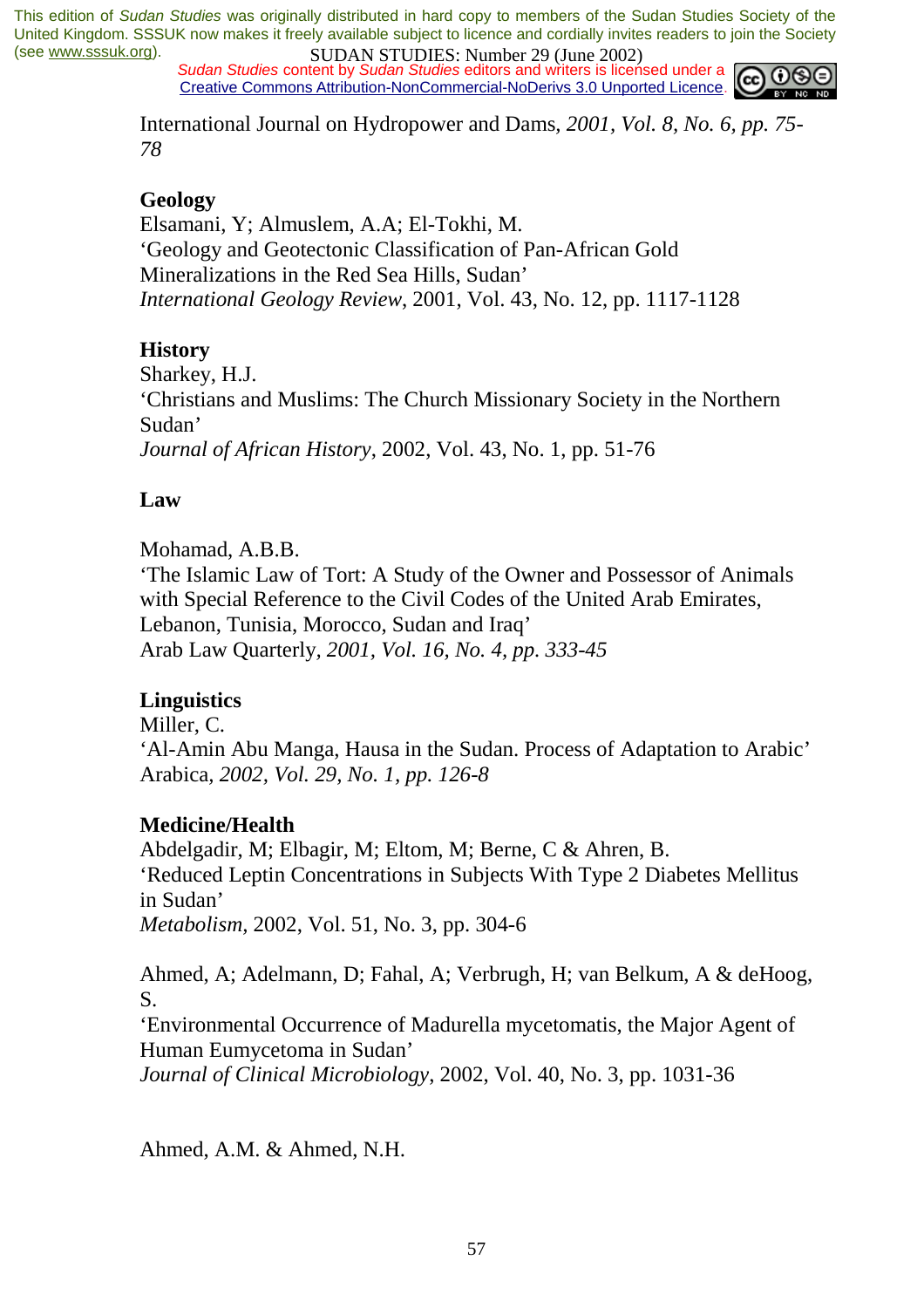*Sudan Studies content by Sudan Studies editors and writers is licensed under a* Creative Commons Attribution-NonCommercial-NoDerivs 3.0 Unported Licence.



'Diabetes mellitus in Sudan: the size of the problem and the possibilities of efficient care'

Practical Diabetes International*, 2001, Vol. 18, No. 9, pp. 324-27* 

Almroth-Berggren, V; Almroth, L; Bergstrom, S; Hassanein, O.M; ElHadi, N; Lithell, U.B.

'Reinfibulation among women in a rural area in Central Sudan' Health Care for Women International*, 2001, Vol. 22, No. 8, pp. 711-22*

El-Sony, A; Enarson, D; Khamis, A; Baraka, O & Bjune, G. 'Relation of grading of sputum smears with clinical features of tuberculosis patients in routine practice in Sudan'

International Journal of Tuberculosis and Lung Disease*, 2002, Vol. 6, No. 2, pp. 91-97* 

Khalil, E.A.G; Zijlstra, E.E; Kager, P.A; El-Hassan, A.M. 'Epidemiology and clinical manifestations of Leishmania donovani infection in two villages in an endemic area in eastern Sudan' Tropical Medicine and International Health*, 2002, Vol. 7, No. 1, pp. 35-44* 

Libman, M.D; Ibrahim, S.A; Omer, M.I.A; Adlan, I.A; Bellavance, F; Hoskins, E; Bertley, F; Ward, B.J.

'No evidence for short or long term morbidity after increased titer measles vaccination in Sudan'

Pediatric Infectious Disease Journal*, 2002, Vol. 21, No. 2, pp. 112-18* 

Taylor-Robinson, S.D. 'Operation Lifeline Sudan' Journal of Medical Ethics*, 2002, Vol. 28, No. 1, pp. 49-51* 

US Dept of Health and Human Services 'Progress Toward Poliomyelitis and Dracunculiasis Eradication - Sudan, 1999-2000' *Morbidity and Mortality Weekly Report*, 2001, Vol. 50, No. 14, pp. 269-272

World Health Organization 'Early Warning and Response Network (EWARN), southern Sudan' Weekly Epidemiological Record, *2002, Vol. 77, No. 4, pp. 26-7*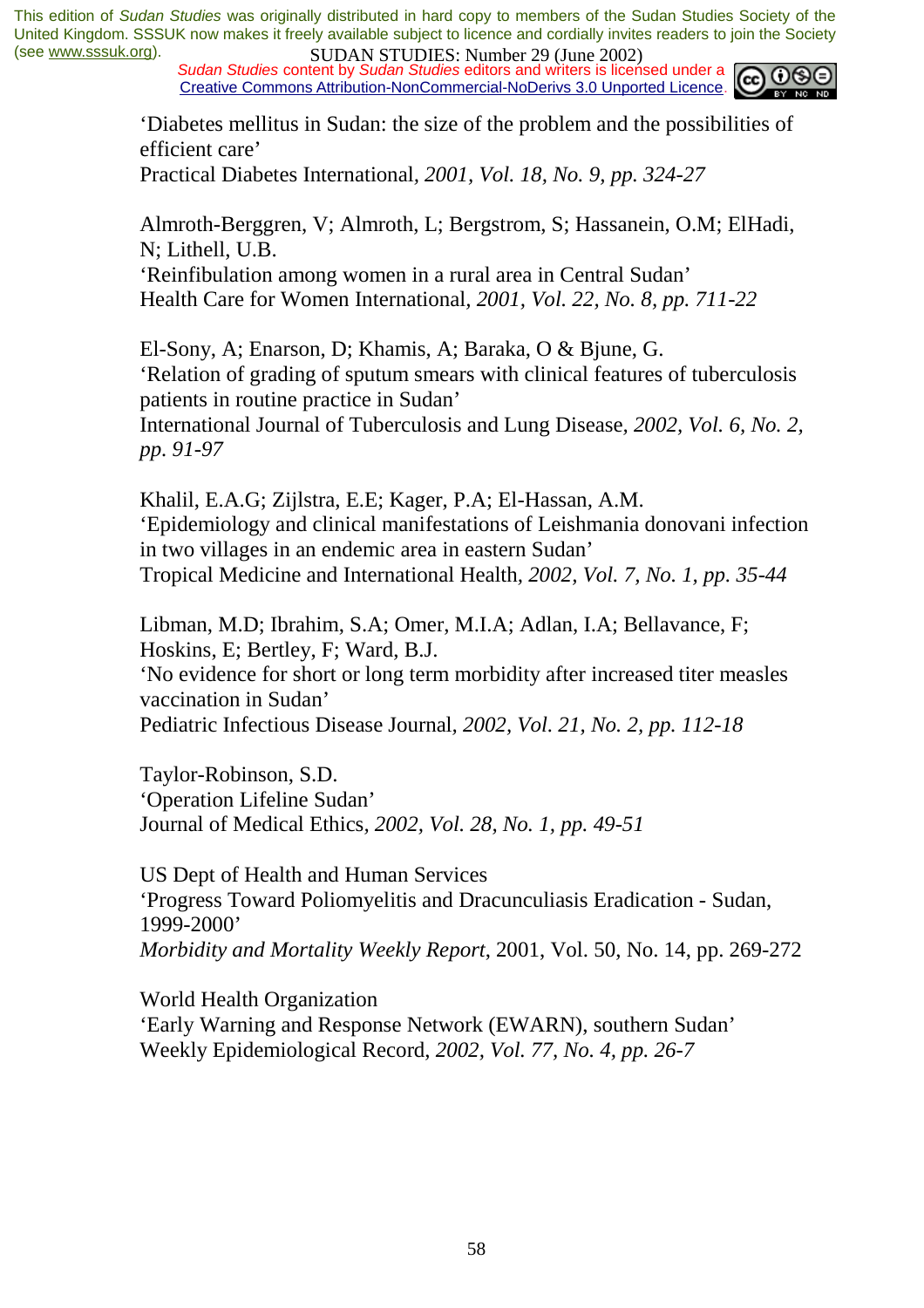**SUDAN STUDIES.** Number 27 (June 2002)<br>Sudan Studies content by Sudan Studies editors and writers is licensed under a Creative Commons Attribution-NonCommercial-NoDerivs 3.0 Unported Licence.



#### **Politics**

Brown, V. 'Violence in southern Sudan' Lancet*, 2002, No. 9301, pp. 161-2* 

Chelala, C. 'Sudan: a war against the people' Lancet*, 2002, No. 9301, p. 161* 

Duffield, M. 'Aid and Complicity: The case of war-displaced Southerners in the Northern Sudan' *Journal of Modern African Studies*, 2002, Vol. 40, No. 1, pp. 83-104

'Sudan's war: A ceasefire, but not yet peace' Economist*, 15 February 2002, p. 54* 

'Slavery in Sudan: A funny way to end the slave trade' Economist*, 15 February 2002, p. 54* 

El-Affendi, A. 'Islam and Human Rights: The Lessons from Sudan' Muslim World*, 2001, Vol. 91, No. 3-4, pp. 481-506* 

Lesch, AM 'Osama bin Laden's "Business" in Sudan', *Current History*, 2002, Vol. 101, No. 655, pp. 203-209

Martin, R. 'Sudan's Perfect War' Foreign Affairs*, 2002, Vol. 81, No. 2, pp. 111-127* 

Morrison, J.S. 'Somalia's and Sudan's Race to the Fore in Africa' Washington Quarterly*, 2002, Vol. 25, No. 2, pp. 191-206* 

Niblock, T. 'The regional and domestic political consequences of sanctions imposed on Iraq, Libya and Sudan' Arab Studies Quarterly*, 2001, Vol. 23, No. 4, pp. 59-68*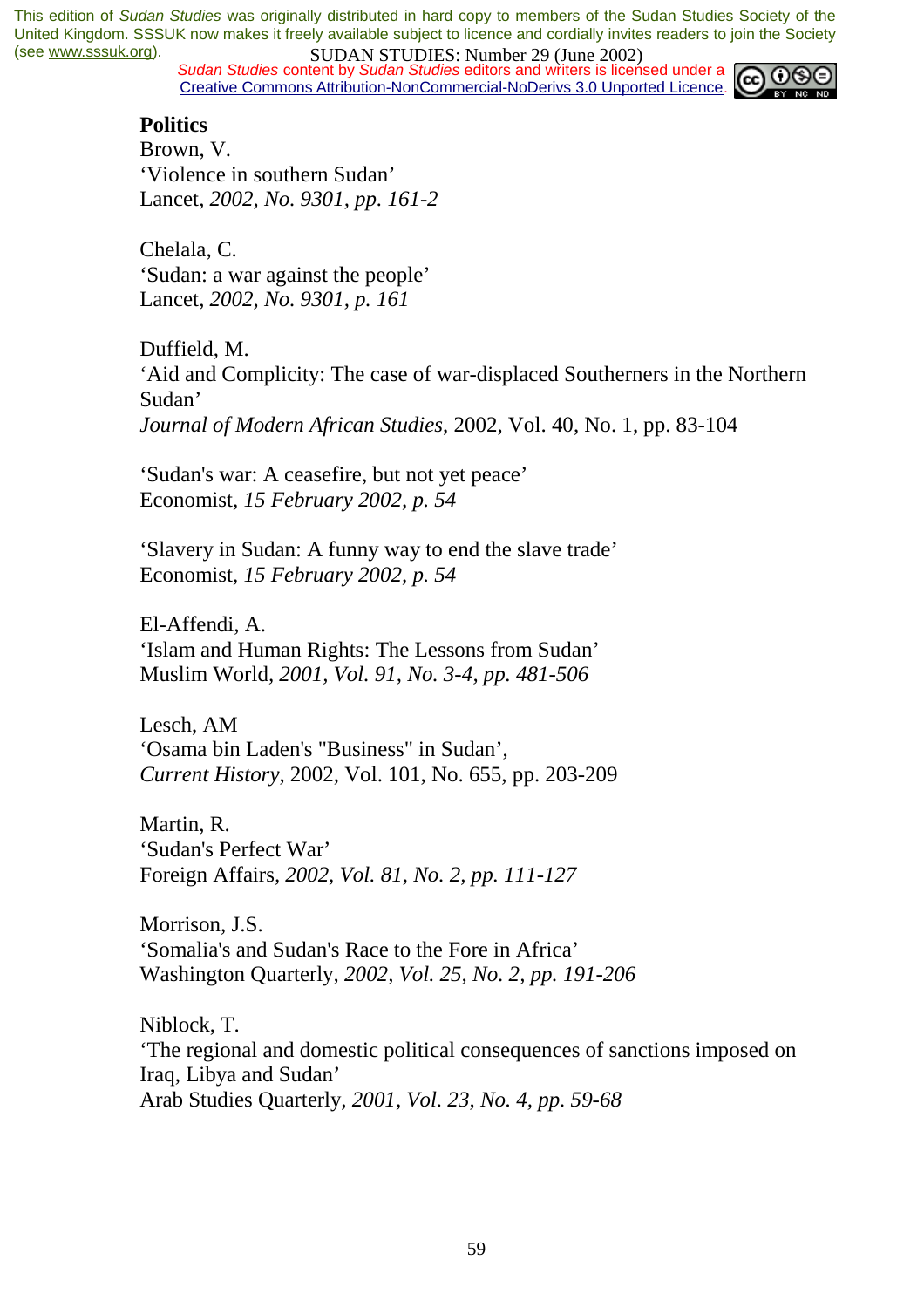*Sudan Studies content by Sudan Studies editors and writers is licensed under a* Creative Commons Attribution-NonCommercial-NoDerivs 3.0 Unported Licence.



Ronen, Y.

'Sudan and the United States: Is a Decade of Tension Winding Down?' *Middle East Policy*, 2002, Vol. 9, No. 1, pp. 94-108

Veterinary

Ahmed, M.M; Fadlalla, I.M. & Barri, M.E. 'A possible association between dietary intake of copper, zinc and phosphate and delayed puberty in heifers in Sudan' Tropical Animal Health and Production*, 2002, Vol. 34, No. 1, pp. 75-80* 

Ali, YH

'Outbreak of rabies in South Darfur, Sudan' *Veterinary Record*, 2002, Vol. 150, No. 19, pp. 610-12

Catley, A; Osman, J; Mawien, C; Jones, BA & Leyland, TJ 'Participatory analysis of seasonal incidences of diseases of cattle, disease vectors and rainfall in southern Sudan' Preventive Veterinary Medicine*, 2002, Vol. 53, No. 4, pp. 275-84* 

Elseed, AMAF; Amin, AE; Khadiga; AbdelAti, A; Sekine, J; Hishinuma, M; Hamana, K. 'Nutritive Evaluation of Some Fodder Tree Species during the Dry Season in Central Sudan' *Asian Australasian Journal of Animal Sciences*, 2002, Vol. 15, No. 6, pp. 844-50

Musa, M.T. & Shigidi, M.T.A. 'Brucellosis in Camels in Intensive Animal Breeding Areas of Sudan. Implications in Abortion and Early-Life Infections' Revue d'Elevage et de Medicine Veterinaire des Pays Tropicaux*, 2001, Vol. 54, No. 1, pp. 11-15* 

Odris, O.F. 'Misuse of trypanocidal drugs and their impact on camel reproduction in Sudan'

Advances in Reproduction*, 2002, Vol. 6, No. 1-2, p. 29*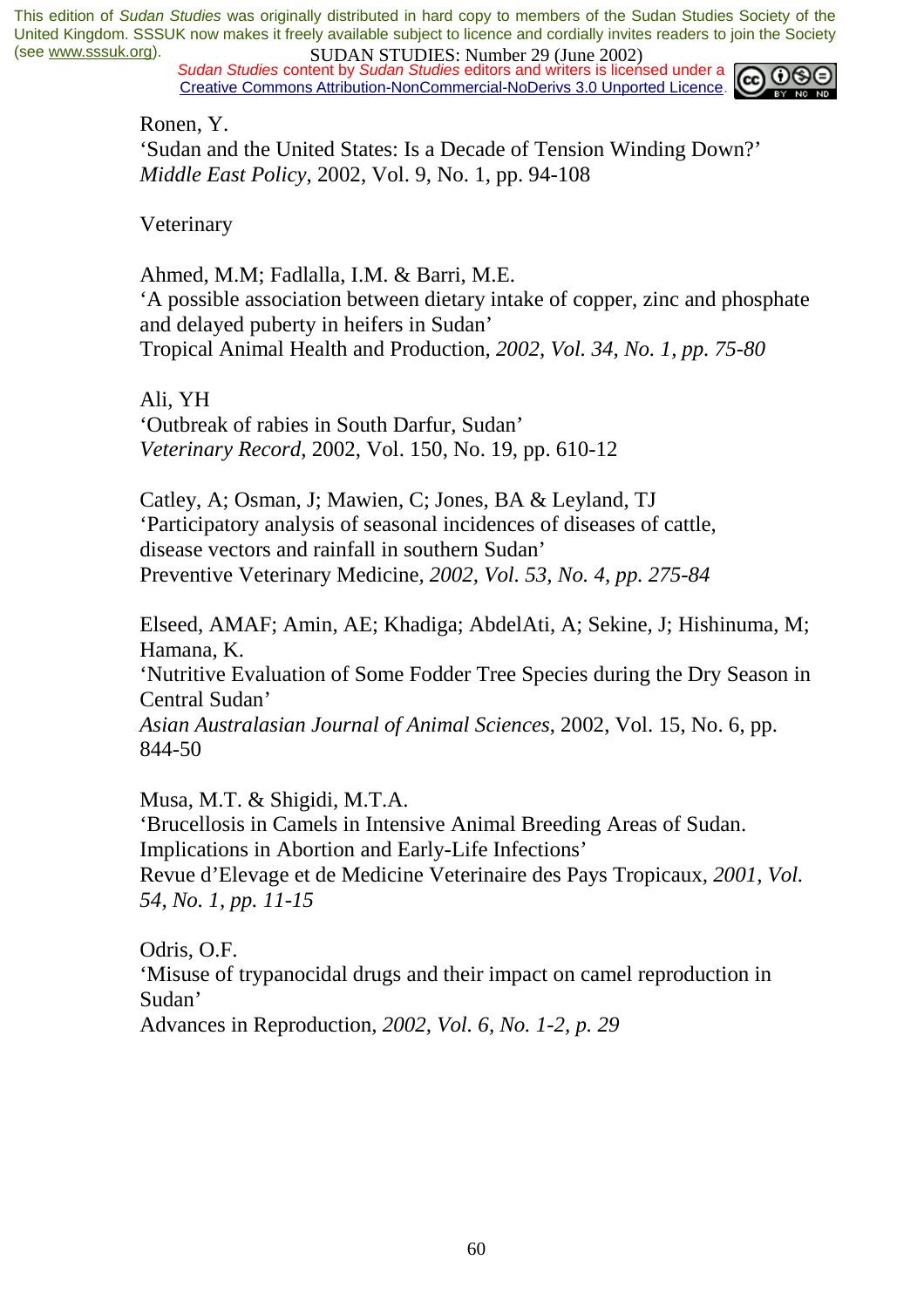*Sudan Studies content by Sudan Studies editors and writers is licensed under a* Creative Commons Attribution-NonCommercial-NoDerivs 3.0 Unported Licence.



## **CURRENT RESEARCH PROJECTS AND CONTACTS**

This information is listed to promote research interchange amongst Sudanists; those with information or interests in the research area are encouraged to contact the researchers.

If you are involved in, or know of, ongoing research on Sudan which you would like mentioned here, please contact the Editor.

**Lia Paradis**' current research on Anglo-Sudanese returnees to Britain was mentioned in *Sudan Studies*, No. 26. She has asked us to publish this appeal:

I would like to speak to any former Anglo-Sudanese, or their children, about leaving the Sudan, and about their lives after returning to Great Britain.

Please contact me either by email or by post:

lparadis@eden.rutgers.edu; Mid Ashgill Cottage, Garrigill, Cumbria, CA9 3HB.

Lia Paradis History Department Rutgers University, USA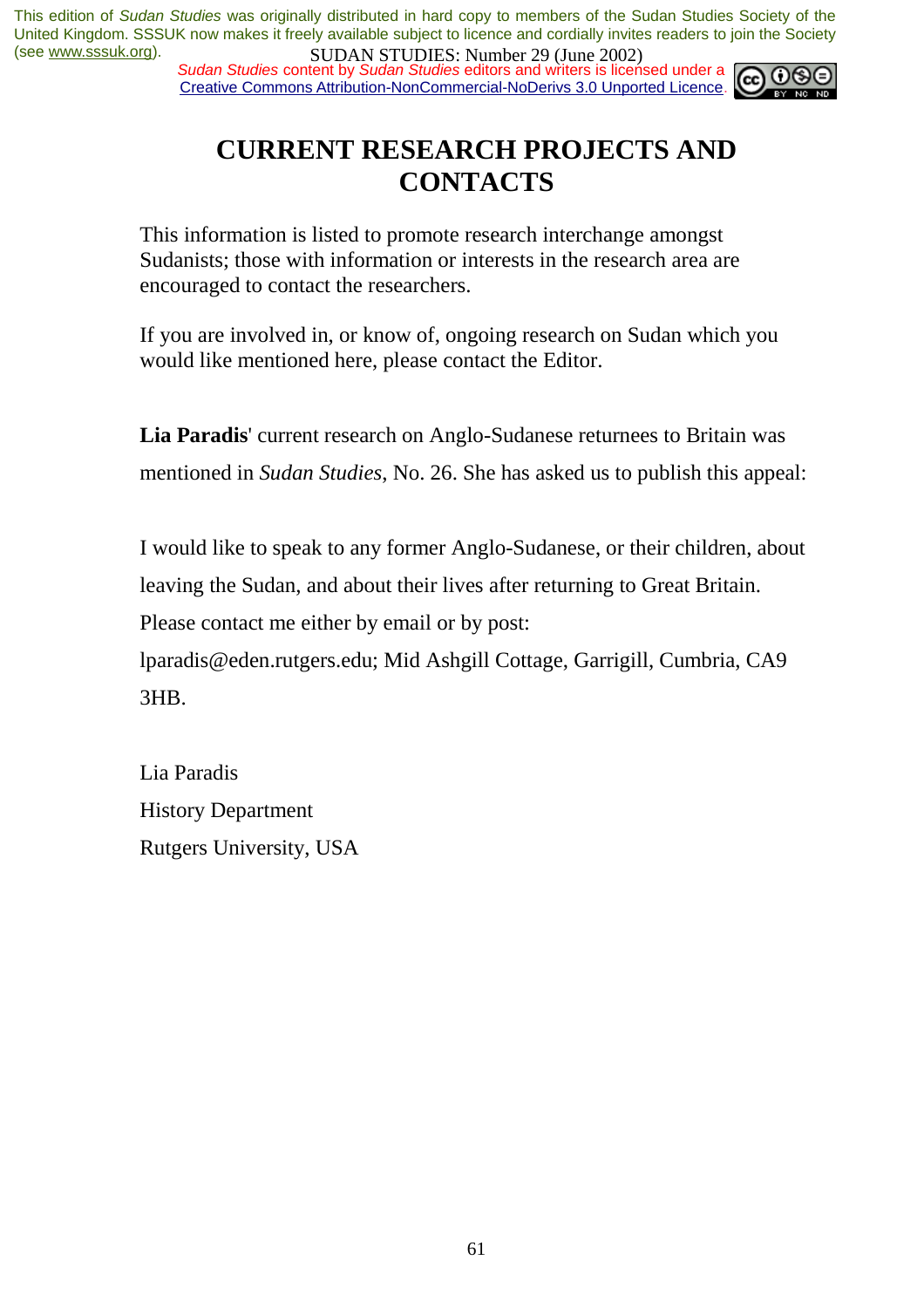*Sudan Studies content by Sudan Studies editors and writers is licensed under a* Creative Commons Attribution-NonCommercial-NoDerivs 3.0 Unported Licence.



## **BOOK REVIEW**

Henry Gunston, *Narrow Gauge by the Sudanese Red Sea Coast: The Tokar-Trinkitat Light Railway and Other Small Railways,* Plateway Press, East Harling, Norfolk, 2001. x, 67. Plates. ISBN: 1-871980-46-1.

This attractive little book provides a useful survey of the history of several small railways in the Sudan built between 1885 and 1922. The book grew out of a wish to provide commentary on a large collection of historical photographs of several of these railways; in recent years the Sudan Archive of the University of Durham Library, and other archives, have vastly increased their collections of such photographs, largely from the period of the Anglo-Egyptian Condominium, but pre-dating it as well. These are bound to be a source of increasing value as time goes by, when the writers (and readers) of Sudanese history are ever-less familiar with the material culture of the Turkiyya and Condominium.

Mr. Gunston's book deals with the 18-gauge military railways at Suakin built by the Egyptians in 1884-85 (the Suakin-Berber railway abandoned at birth after Khartoum fell to the Mahdi) and from Trinkitat to the wells at al-Tab in 1896; the Tokar-Trinkitat Light Railway built in 1921-22 to transport cotton to the coast for export; and small railways at the Port Sudan docks. There are chapters also on the transport of Sudanese cotton, on sand clearance - a major theme of Sudanese railway history - on locomotives and rolling stock, and on abortive other railway schemes. A brief, well-selected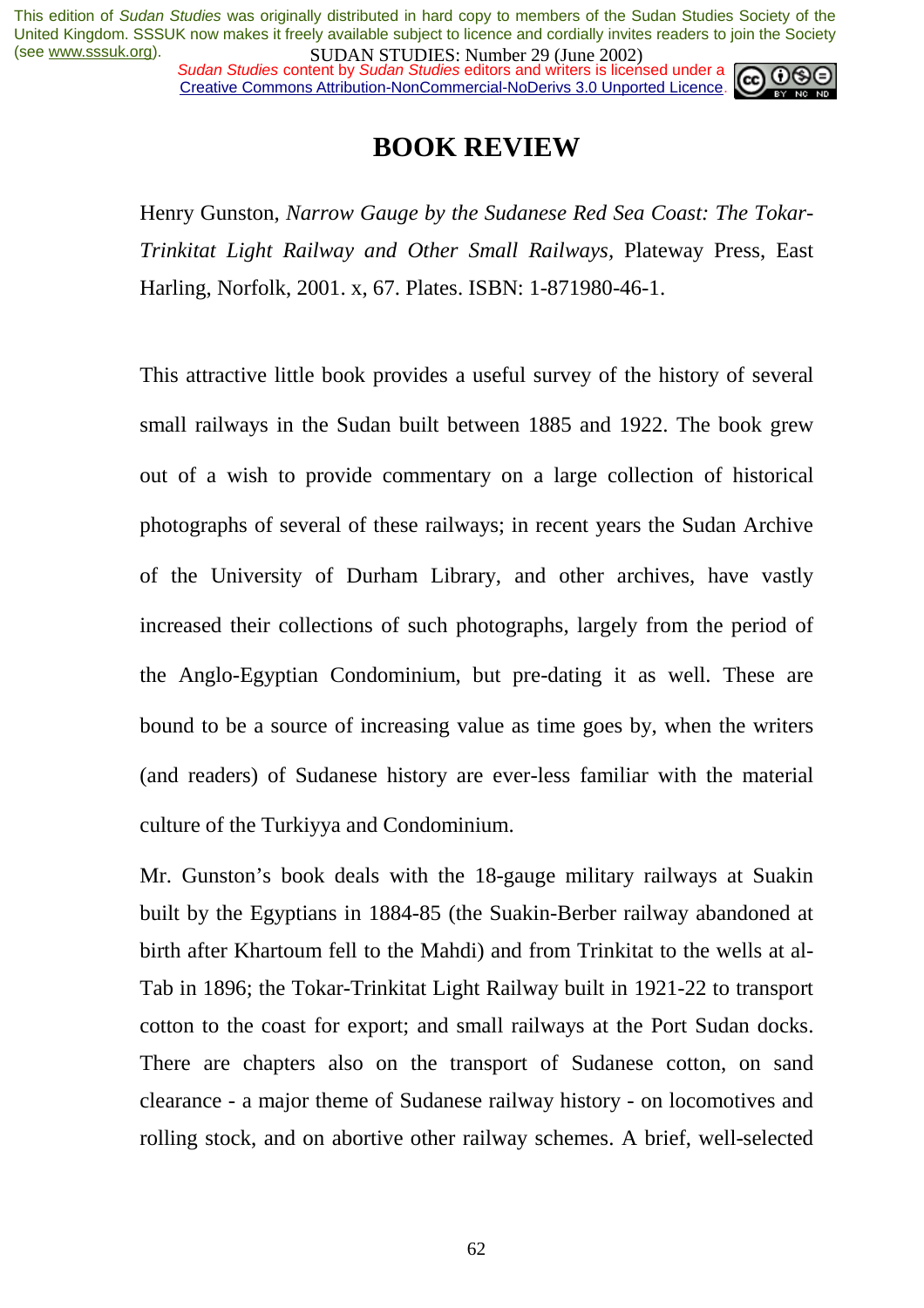*Sudan Studies content by Sudan Studies editors and writers is licensed under a* Creative Commons Attribution-NonCommercial-NoDerivs 3.0 Unported Licence.



bibliography is appended. The photographs are supplemented by several clear plans (of Trinkitat, Tokar, the railway linking them, the Red Sea railways in general, and the principal stations of the Sudan's railways). The author gives generous credit to Richard Hill and other transport historians, but the book stands alone as a useful contribution to the subject, of interest mainly but by no means solely to railway buffs.

M.W. Daly